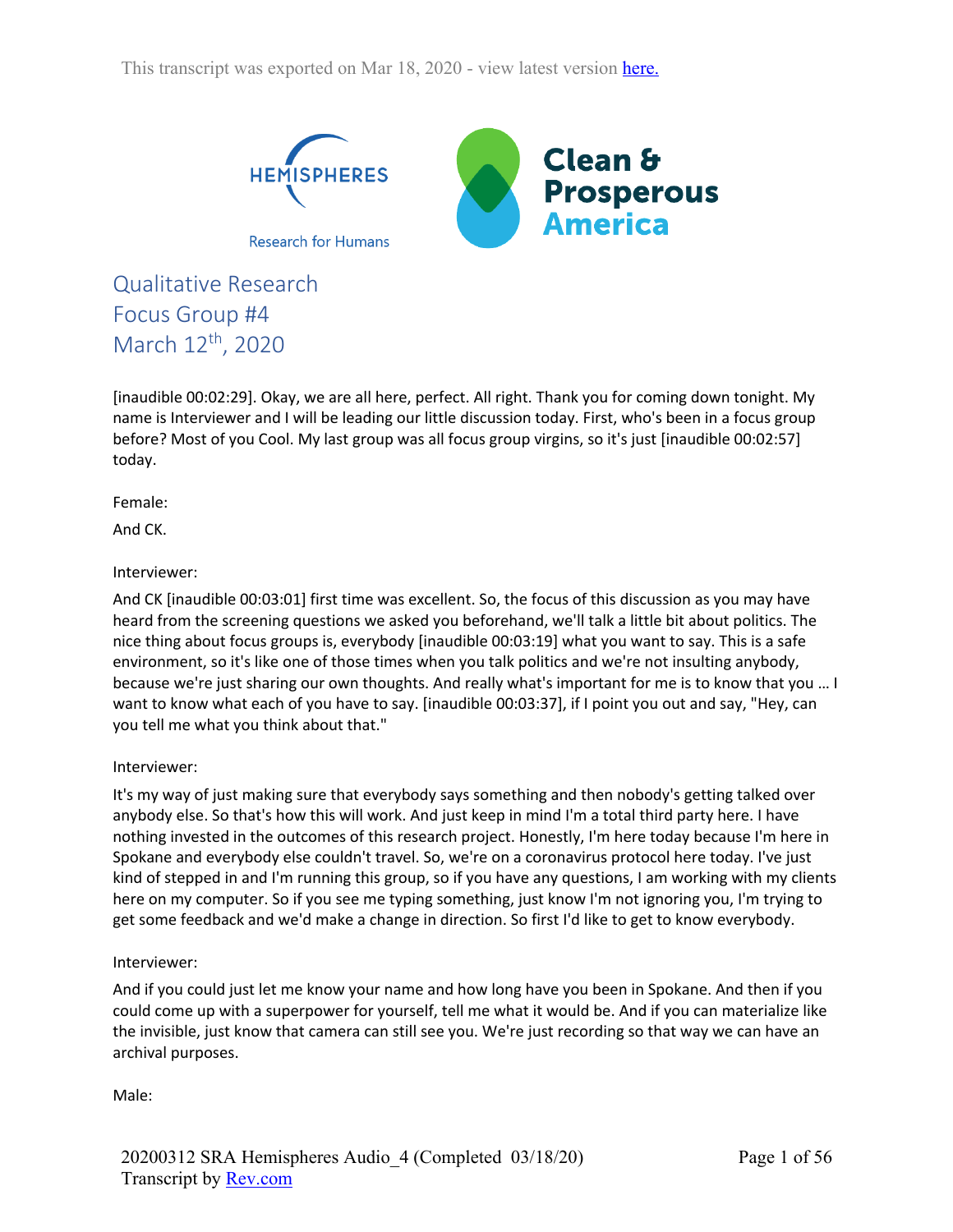# [inaudible 00:04:55].

# Interviewer:

Yeah. The people [inaudible 00:04:58]. The visibility doesn't work that good but we are recording and everything, but this is a circle of trust. So everything that is reported is just for our note taking, because I would rather be engaged in a conversation than be sitting here tirelessly scribbling down everything you say. And nothing gets published anywhere. You're not going to be as famous, unfortunately. All right, so let's introduce ourselves. I want to start with AR.

## AR:

My name is AR. I've been here since 2012. I came over there for school related purposes. If I had a superpower, I don't know. I think maybe it's in the air, I think flying would be pretty fun and open up a lot of other options that go with flying.

Interviewer:

NO.

 $NO:$ 

I'm NO. I had lived in Spokane for three years. And my superpower would be to be able to change the probability of something happening-

Interviewer:

Step into over the future? MD.

# MD:

MD. I've been in Spokane for a while, 30 years, no 25, something like that. And I'm going to go with invulnerability or immune to the effects of time. So I'd be able to stop time. Somebody try to shoot me, I can stop time and just step aside from the bullet or I keep my youthful looks forever.

Interviewer:

That'd be nice. You could be forever young. SH.

SH:

Hello, I'm SH. I've been in Spokane about four years. It's a hard question if I actually believed in one, so it'd definitely be being able to stop time.

# CK:

I'm CK. Been in Spokane my entire life, so 28 years and probably healing ability like Wolverine.

RA:

I'm RA. I've been here 28 years of my life, but I guess I would just want to be [inaudible 00:07:26].

Interviewer:

[inaudible 00:07:30]. ED.

20200312 SRA Hemispheres Audio\_4 (Completed 03/18/20) Transcript by Rev.com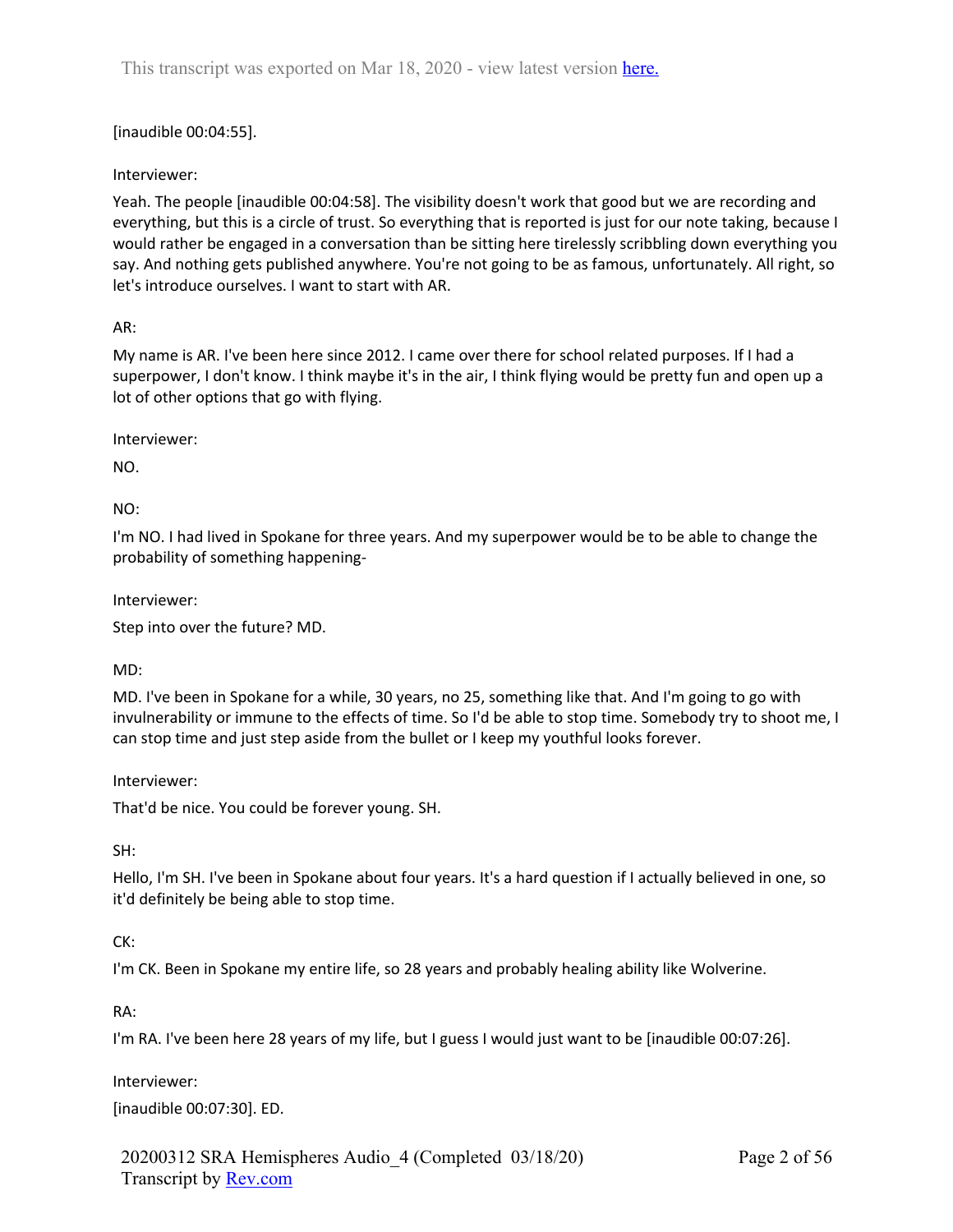ED:

ED. I've been here for about 20 years since I was a kid. And my superpower I wish for it comes through, would be [inaudible 00:07:43].

RA:

Your wish is [inaudible 00:07:49].

ED:

No, I wish [crosstalk 00:07:50]-

RA:

[crosstalk 00:07:50] don't get too drunk. I hear you.

## EM:

I'm EM and I grew up here. Let's see as far as the super power, I would say any Harry Potter fans? I would [inaudible 00:08:11] and go do it multiple times. Not necessarily change the outcome, but you've benefited from that time multiple times.

Male:

Different point of views each time.

EM:

Yeah.

Interviewer: [inaudible 00:08:27] next time.

AR: Do you like to rewatch movies?

EM:

No, but I like my job and I like spending time with my kids, so if I can help do my job and be with them all the time, some of that kind of thing where I don't have to make a choice and miss out on-

AR:

It's a different story each time.

EM:

Yeah, that would be cool.

Female:

All right, [inaudible 00:08:45].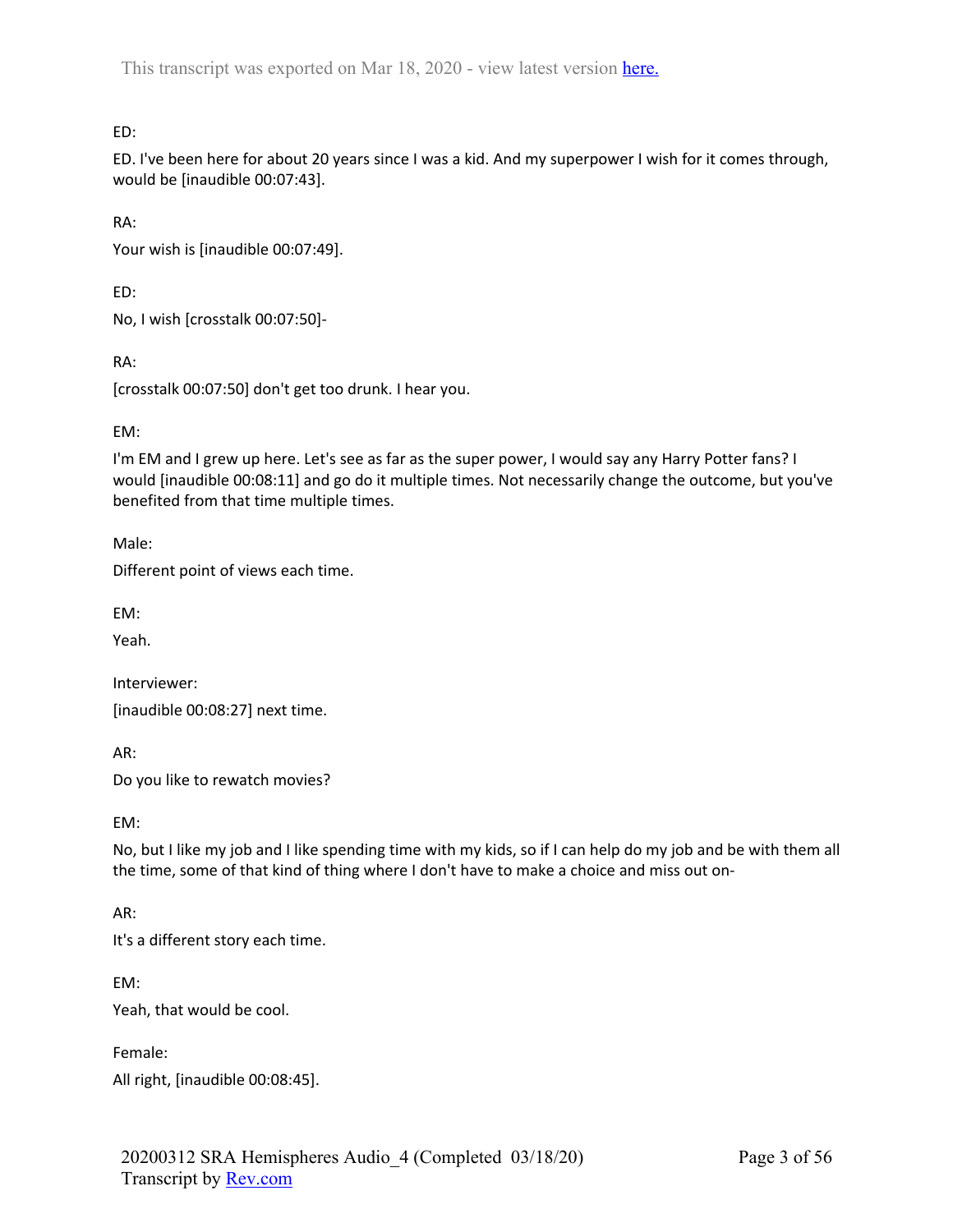# Interviewer:

What does it mean? I can never decide on my superpower. Everybody always comes up with way better ones that me.

AR:

But you already have a superpower.

Interviewer:

What, being in charge?

AR:

Getting many opinions out of people [inaudible 00:08:56].

Interviewer:

That is a power. I am actually from [inaudible 00:09:02] born and raised, so you can judge me on that however you wish.

Male: [inaudible 00:09:08].

## Interviewer:

Right. Oh, I'm sorry. Sorry. Sorry. You drove [inaudible 00:09:15]. All right. Cool. So what I'm going to start out with, the first part of this discussion is quiet. It's a little bit of homework, but we're going to go through three different videos. And these are just ideas of videos. So we're not here to critique whether they're well-made or anything like that. That's for another focus group. We're focusing on really the messages and the ideas that they're sharing and just the story there. So I'm going to hand out these worksheets and we'll play them one at a time and I'll have you complete these worksheets as you watch each one. While we're watching them, do your best to keep your poker face and [inaudible 00:10:05].

Interviewer:

And I'll play each one twice so you have time to go through them a bit [inaudible 00:10:16].

AR:

So on the screen here.

Interviewer:

Yeah, there it is. I'm just going to [inaudible 00:10:36]. Yeah, there we go. I wish this screen [crosstalk 00:10:39].

Male:

[inaudible 00:10:39].

Interviewer: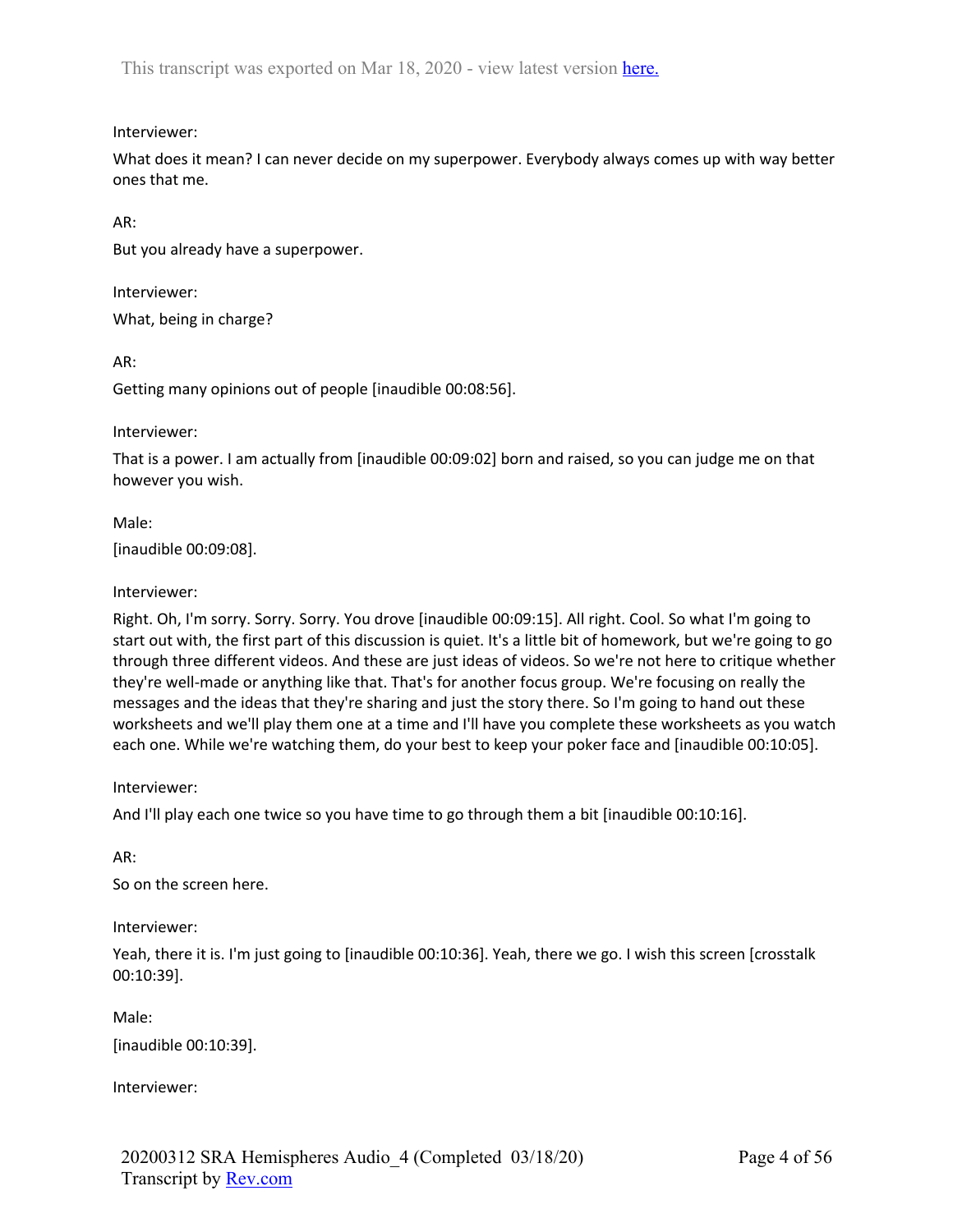Suddenly it comes down and you get LED screen. All right, so I'm going to start with video S. So S as in Sam if you want to put that in the first box.

#### AR:

Do you want us to take notes during the video or just watch it and then wait till after [crosstalk 00:10:58]?

#### Interviewer:

I'll give you plenty of time to fill it out. What you're trying to look for in each of those is answering those five questions at the top. What is your reaction to the video? What are they trying to tell you? What's the main message? What new things did you learn? How is it unique from other videos you may see on the topic? How much does it motivate you? And honestly, I'm having you write these down because you'll probably forget what you saw at the beginning later on. So it just really helps you go back to what you saw. All right, that's [inaudible 00:11:33]. (music playing) (silent).All right, we feel good about S. All right. Next we're going to do L as in Larry. (music playing) (silent)

### Female:

[inaudible 00:15:59], right?

### Interviewer:

Yeah. Real creative. This should be my superpower. (music playing) (silent)All right the one is P as in Paul.

### AR:

Oh, you didn't say Peter, you picked this guy [inaudible 00:20:59], Peter Parker.

### Interviewer:

Well, I don't want to show anybody [inaudible 00:21:04]. (music playing) (silent). [inaudible 00:24:04] if I remembered to mention it, these kinds of videos that the things would be like the types of videos you might see on Instagram or social media or both. As you finish that, put a star next to the video that makes you most want to go vote for candidates that support climate change action or learn more about them. So that's the star next to the video that makes you most want to go vote for candidates that support climate change action or learn more about them. We all feel good? You can feel free to if you think of something else as you're [inaudible 00:25:31], but it should be helpful for you as we continue on through. So I want to take the temperature of the room. Who starred S? One, EM. And who starred L? Okay, four, my right side of the table said L.

AR:

Get them off the table.

### Interviewer:

Got my four L over there. And then P, I want to say is AR, [inaudible 00:26:02] and three. Perfect. I'll start with S. I'm sorry, EM to pick on you because you're the lone ranger on that one. And I want to unpack each of these videos. So why is that one that your star?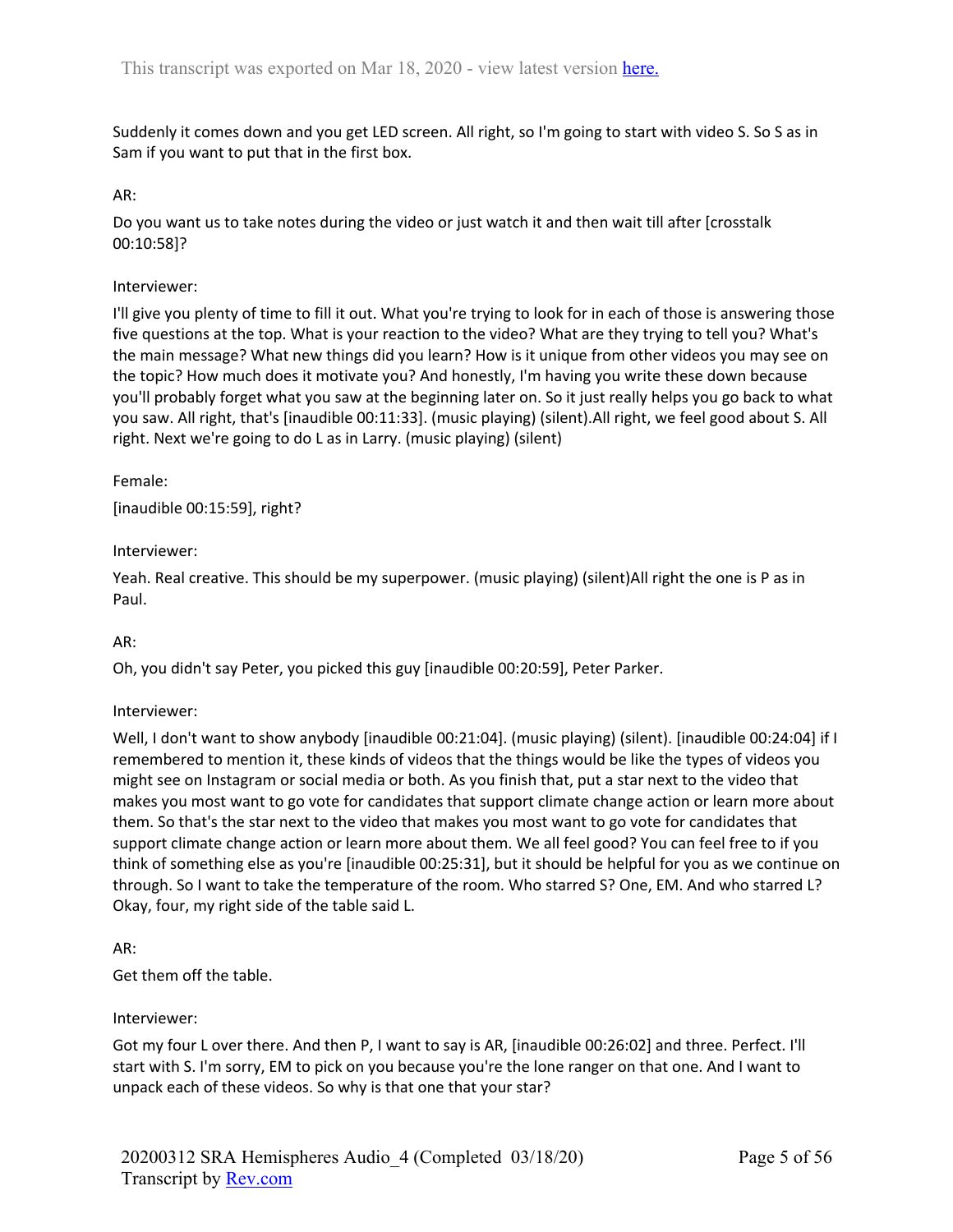# EM:

Because of course of political ads over the last, however many seasons, negative ones are a huge turnoff. And so this one was super positive. It felt very empowering, that some of these solutions are actually within our reach if we go and vote. It had like an action focused kind of feel to it, very positive empowering. And if I saw that I would be like, "Oh, who sponsored that? I want to get behind somebody that's going to be really positive, solution focused." That makes sense.

# Interviewer:

All right. My L people. Why is that your star? Why is the L video your star?

# Male:

I just liked that it showed, so with all those smoke it showed what the weather changing and stuff, how it impacts our everyday lives especially the smoking one opening up to me. I personally took that job when we had the really bad fires and stuff. I had to work outside and it was really bad and stuff like that. So it's just like, that kind of just personally hit and then driving around and floods and stuff just last year had to do it for a little bit. And then towards the end it mentioned job opening. So like that, just that part where it showed just where it hit you personally and stuff and then the job openings. I was between S and L for the personal parts, especially [inaudible 00:28:03] when it showed [inaudible 00:28:04] and stuff like. That got me [inaudible 00:28:08] a little bit.

Interviewer:

Okay. That makes sense. RA.

SH:

So, I would also say the reason why I chose L because we were actually being able to see the pollution we were creating and how it can make a difference. You always hear about, people that want to do climate change. A lot of people don't actually care enough because they don't actually see what is actually going on. So the rivers or the lakes [inaudible 00:28:39] that were very polluted, we can do something about it if we actually try-

Interviewer:

Seem sustainable.

SH:

Yeah.

Interviewer: MD.

MD:

I'm going to be the sore thumb here, but it was just my least hated. I didn't really hate him, but it was my least disliked.

Interviewer: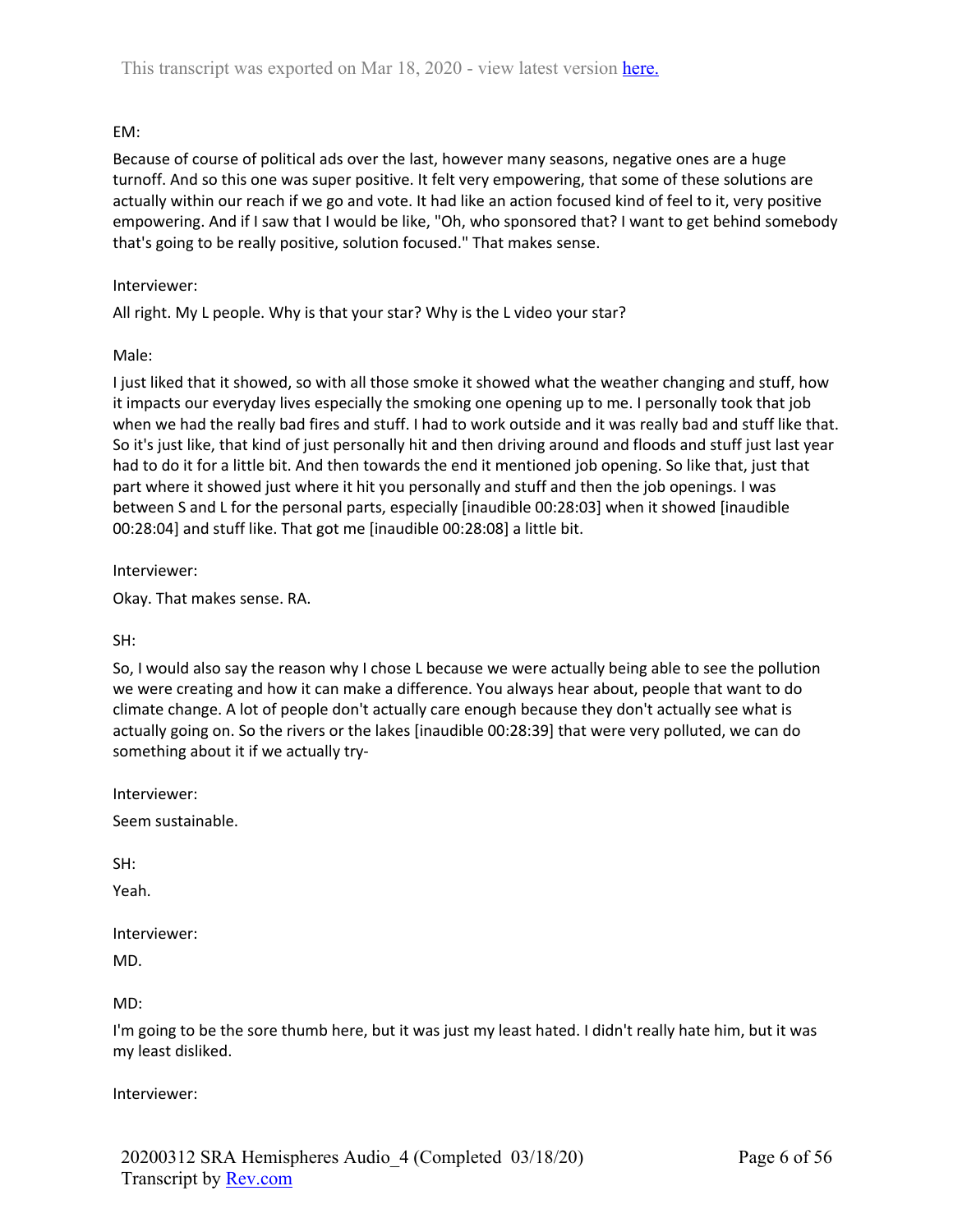## [inaudible 00:29:01] to the circle of truth. You can [inaudible 00:29:03].

#### MD:

Well, it's not that I had a strong dislike, it's just I didn't really care about the videos and it wasn't too much information, so I didn't really know what to think. But I knew that it was trying to make me feel a certain way. And this was the one that feels like it was the least [inaudible 00:29:22]. I found it interesting though that it seemed that it lives on presenting the issue of energy sources as a controversy. That was a little surprising to me, which made me look ignorant. But I don't think people are really against the idea of alternative energy. [inaudible 00:29:42] who's supporting that idea. So all the videos have the togetherness, which I liked. I just wanted to know more info really.

Interviewer:

That makes sense. NO.

### NO:

I liked that it focused on Spokane. The pictures and the videos were of Spokane, where the other two are more America focused. And this was really more Spokane focused.

Interviewer:

Cool. All right. And then P, I'll just keep going around a circle. AR.

#### AR:

So I put that beginning of it, it was a little bit dramatic, I said, but that was fine. But then I liked how it just was blunt about the issues that climate change is happening. It wasn't trying to put blame necessarily on where it was coming from. It just said, "This is what's happening. There's options to fix it. Go vote for whoever you think is going to be the right one." It felt the least political out of the three, which was f refreshing. They didn't mention red or blue, Republican, Democrat. They said candidate and voting. And just simply provided a solution for the inevitable issues. So it was a little dramatic at the beginning, but sure yet whatever but I really like the last two thirds of that.

Interviewer:

That makes sense.

Male:

[inaudible 00:31:14] repeating exactly what he said.

Interviewer:

That makes sense.

AR:

Yeah, yeah.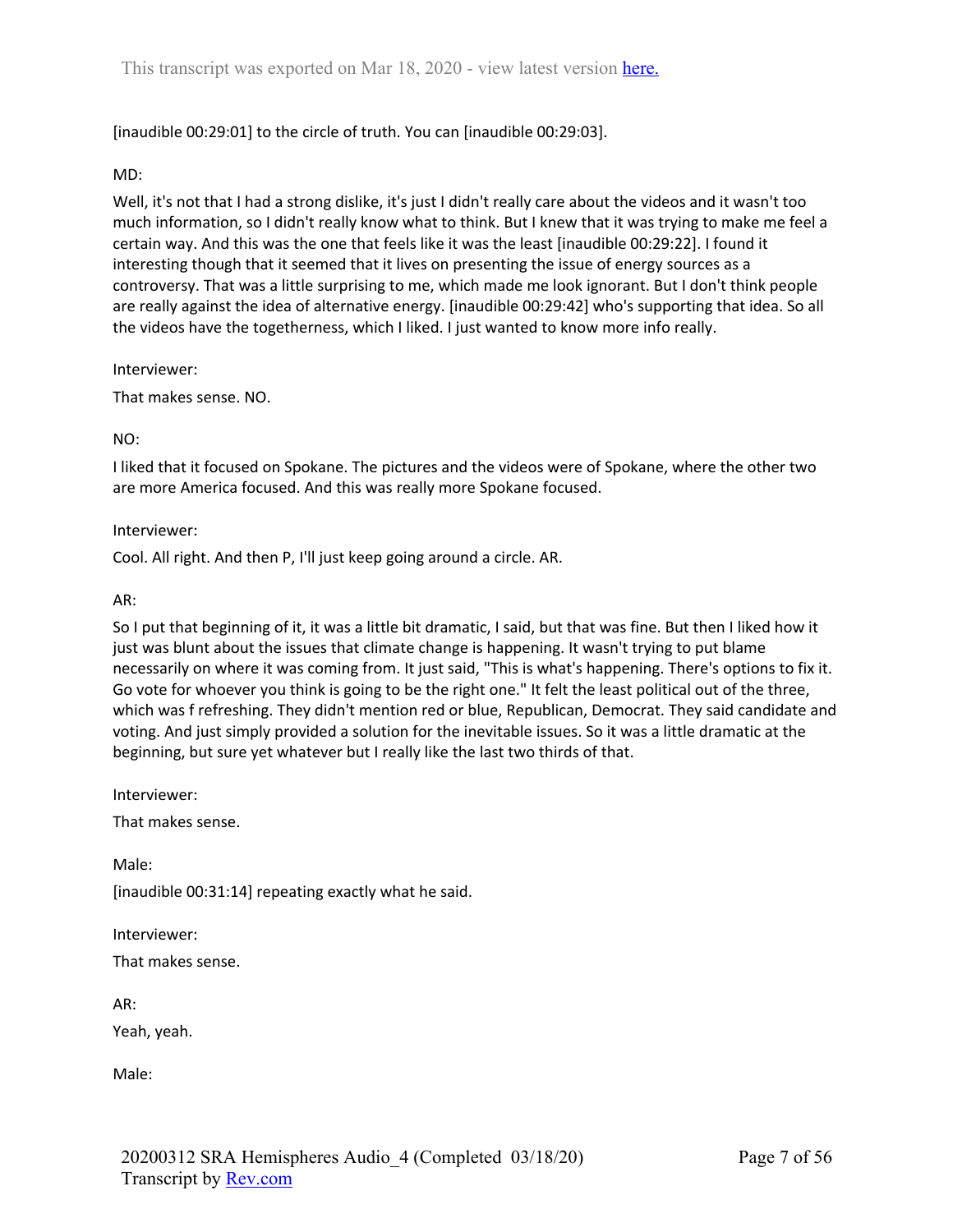The problem I had was [inaudible 00:31:20]. The rest of them were a little more calm, more loud, but it made sense because it's showing the dramatic images of flooding, the fires, all these things. These are the results of what's happening and then it's about our solution to do something about it based on your belief. So provides those pain points and provides a solution to those pain points, it's not saying blue, red or blue or Democrat or Republican, just vote for somebody who is saying, "Hey vote, do something about it," which is the most attractive ones.

Interviewer:

That makes sense. RA.

RA:

Yeah, I liked it because it highlighted that it should be a nonpartisan issue, because I think L says like, "Stop subsidizing fossil fuel companies," which might turn off conservatives and people like that. Whereas I feel like this aims truly down in the middle. I didn't really like any of them. I think they all play to emotions, but we know they're the facts.

### MD:

I'm sure that the final product would be a little more tuned, but yeah, for the sake of what we're seeing, it's lacking.

## RA:

I think everybody agrees that alternative energy sources are good, but some people don't like hearing like, "Oh, it's all because of fossil fuels." We just need to stop that right away. That's going to turn some people off for sure.

Interviewer:

Right, [inaudible 00:32:46].

RA:

Yeah. That was the one thing that turned me off with L is that they mentioned the fossil fuel thing and I'm like, "Urgh."

NO:

[crosstalk 00:32:58].

RA:

Yeah, exactly.

NO:

Why are you mentioning all the money [inaudible 00:33:12]?

Interviewer:

Yeah, that makes sense. When it comes to talking about jobs, does anyone do a better job of talking about the jobs point?

20200312 SRA Hemispheres Audio\_4 (Completed 03/18/20) Transcript by Rev.com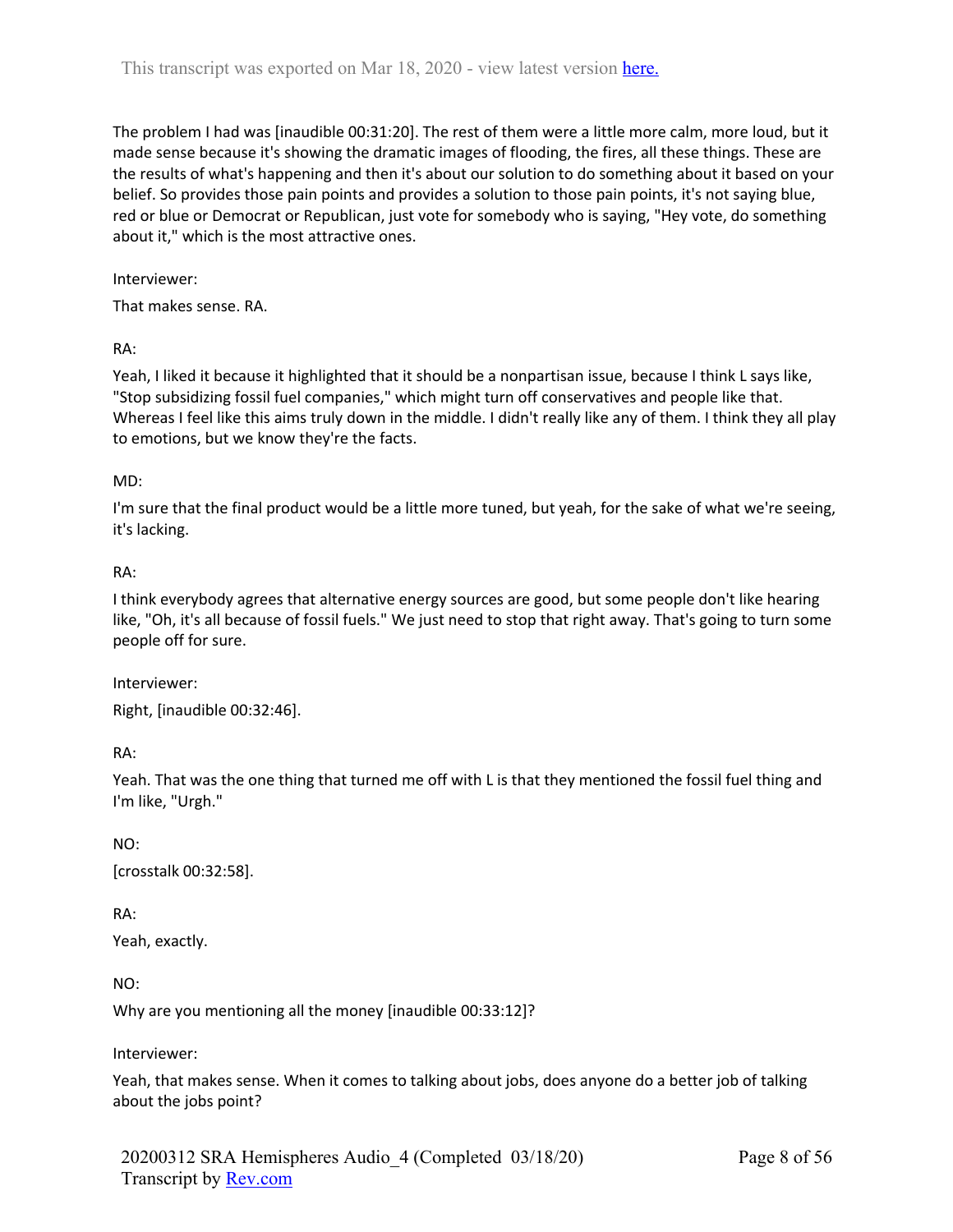Male:

Within the same clip in all the videos?

Male: [crosstalk 00:33:26].

Male: Not for me at least.

AR:

But when it showed the foreman with the blueprints.

Male:

Oh, okay.

AR:

It's white hat.

RA:

The L one mentioned it directly.

Male:

Yeah, that one mentioned it directly. The other one didn't. I thought it hinted at it. So I think, L if you're talking to [inaudible 00:33:50] especially in P showed the foreman foeman. But that's really only one job where it's like, "Okay, where's the rest of them?" You have three guys walking together where L made it more broad like directly, "Hey, openness jobs." But he doesn't say which jobs specifically. It could be all out.

Interviewer:

What do you think about the believability of any of those clips? Was any of them more or less believable than anything else?

Male: [inaudible 00:34:30].

Interviewer:

[inaudible 00:34:30] so that you guys can answer the question.

Male:

[inaudible 00:34:33].

Female:

I [crosstalk 00:34:34].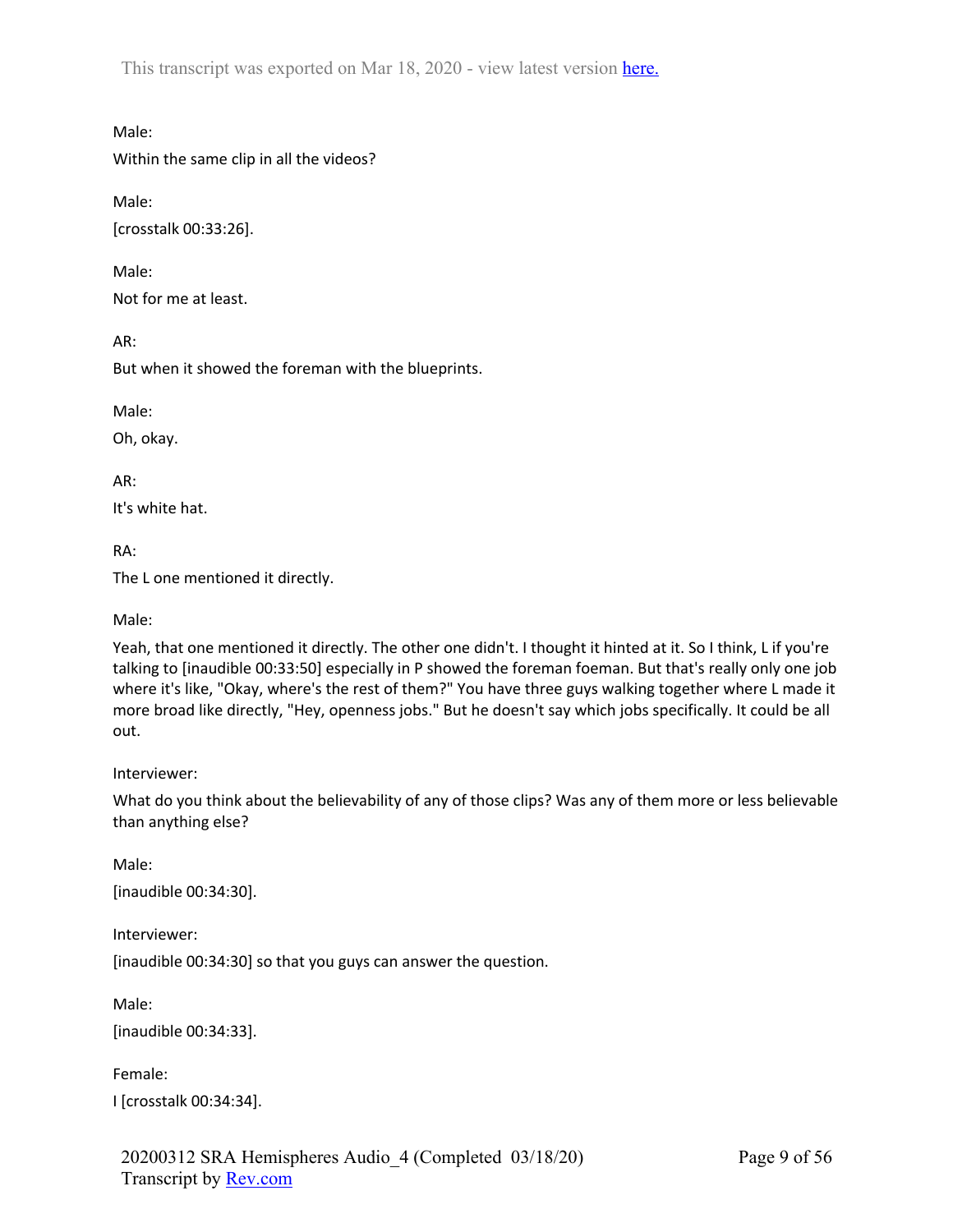# Male:

I guess. I think I like P the most because I think that like the other ones undermined their points by showing that they're partisan, even though they're promoting nonpartisanship. So it makes you not want to trust the matter.

## Interviewer:

To you, how do you feel [inaudible 00:34:46] their partisan-

Male:

Go ahead.

Male:

I know L it said, it pointed the finger at fossil fuel companies. And I think that there's people that are saying like, "Okay, well if you want to stop subsidizing on this right away, that's going to make us like economically non-viable in a world MDet." Everybody [inaudible 00:35:16] fuels. And I honestly, they're so not memorable. I don't remember what happened in S. It seemed to me [inaudible 00:35:24], I remember it happening like a left feel to it.

Male:

Yeah. I was just going to say the same with them, L the whole blame game on the fossil fuel thing … I understand why those, that lobby for it. But as a company, you look at the end of the video where it's all the natural fuel. You can clearly see who's behind the lobby of all these videos. L's just a little bit more Democrat about it because of how they started out. And so I only agree with, like you're saying that that turnoff of blaming the fossil fuel. It's like [inaudible 00:36:09], but whatever about the beginning part but I can compartmentalize [crosstalk 00:36:17].

### Interviewer:

[crosstalk 00:36:17], I guess the mention of fossil fuels already.

Male:

I mean to me, if you look at climate change when it was impacted, when it started and when it really accelerated it's due to fossil fuels. So subsidizing those industries to me is not, I mean it's not something we should do. They're profitable industries. So in my mind eliminating that and then focusing those subsidies on something that would potentially benefit is a positive thing. And then it looked like it just mentioned that, and then it moved on to going back to jobs and focusing on that is the beneficial thing, which are positive things in my opinion.

Female:

I think that-

Interviewer:

NO.

NO: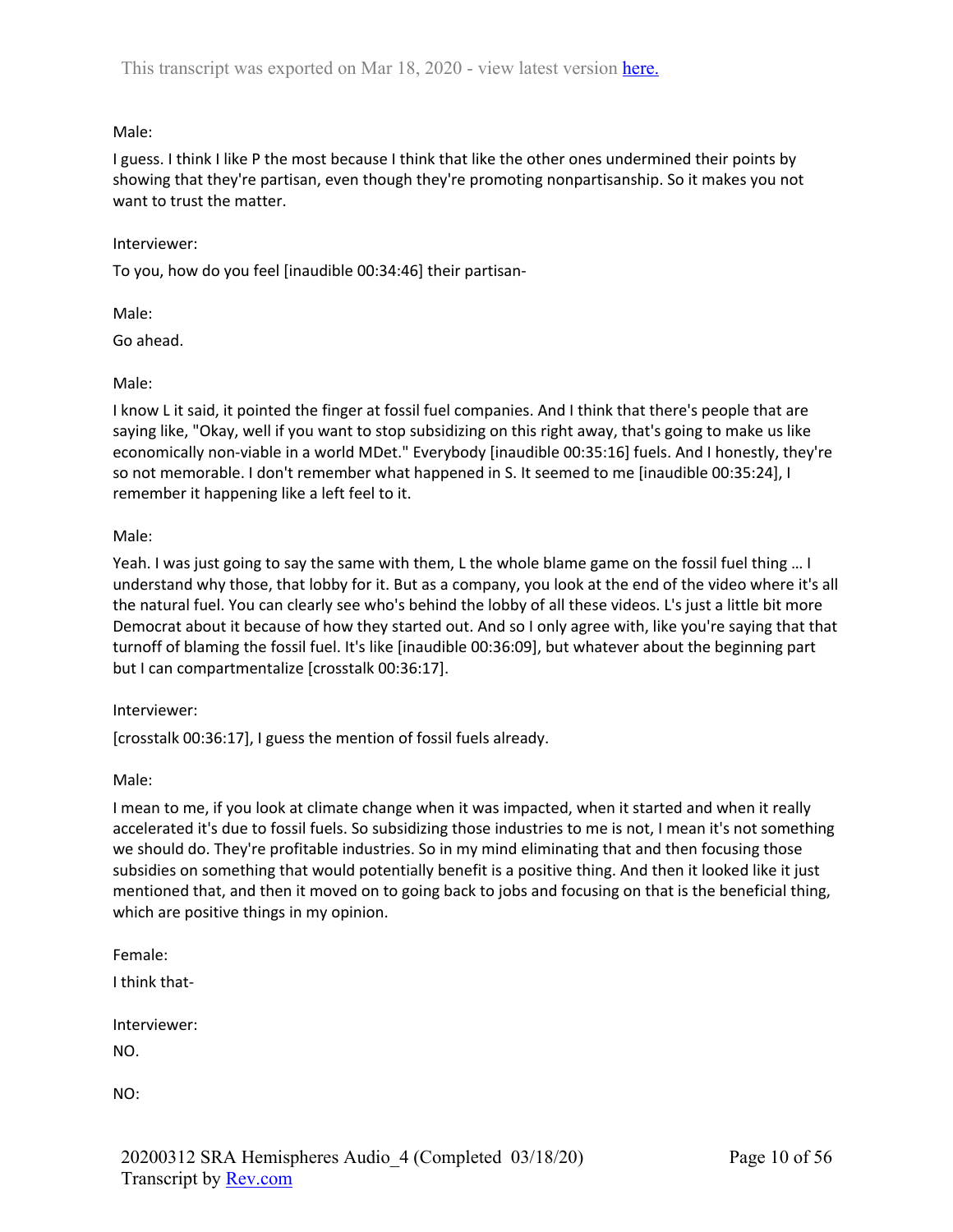I wanted to say that. So in L, it's talked about like the examples of climate change that we are seeing in our region, the fires and the flooding where P didn't do that. And it just said, "Oh there's climate change." But it didn't tell us how it's actually affecting us into the new Spokanites. How do we know what the weather patterns are doing here that's different than how it has been the last 30 years. And it felt … I was watching it and I felt like, we know that there's lobbyists and I was like, "This doesn't … I wouldn't want to vote for that person because I was they're going to get bought anyway." And at the end, because it was like, "Oh Americans have to change." We have to band together for us to change. Whoever we vote in place isn't going to do that. We have to do it. And it felt more like that to me.

# NO:

And in the last line it was like at the end it said, "Vote for the candidate who will do what's best for us. And in that two second pause and for our planet, so now our planet was last, where the whole commercial is about our planet.

Interviewer:

That makes sense.

NO:

And so to me I was, that's why I didn't like P because it was really confusing of, "Oh Americans have to band together and change this, but vote somebody in who will change it," after you just told us that we have to be the ones to do it.

Male:

I felt like the message was there, you're either with us or against us. Do the right thing or else. Felt very threatening.

Male:

P did?

Male:

Yeah. It definitely

Interviewer:

Do you think the message is attainable, whatever the message was?

Male:

The clean energy, I think it's attainable. It's just where I do think P is a good video, not necessarily the water politics. I think it's just a good video. If you look at the many, like the vote for someone, just band together, be a team or together, I think S and P showed both of those, like gathering recyclables and stuff, it did that a little bit. So I think it's attainable, we just as Americans it's pretty obvious we're lazy as hell.

Male:

[inaudible 00:40:04] Spokane [inaudible 00:40:07] anyway.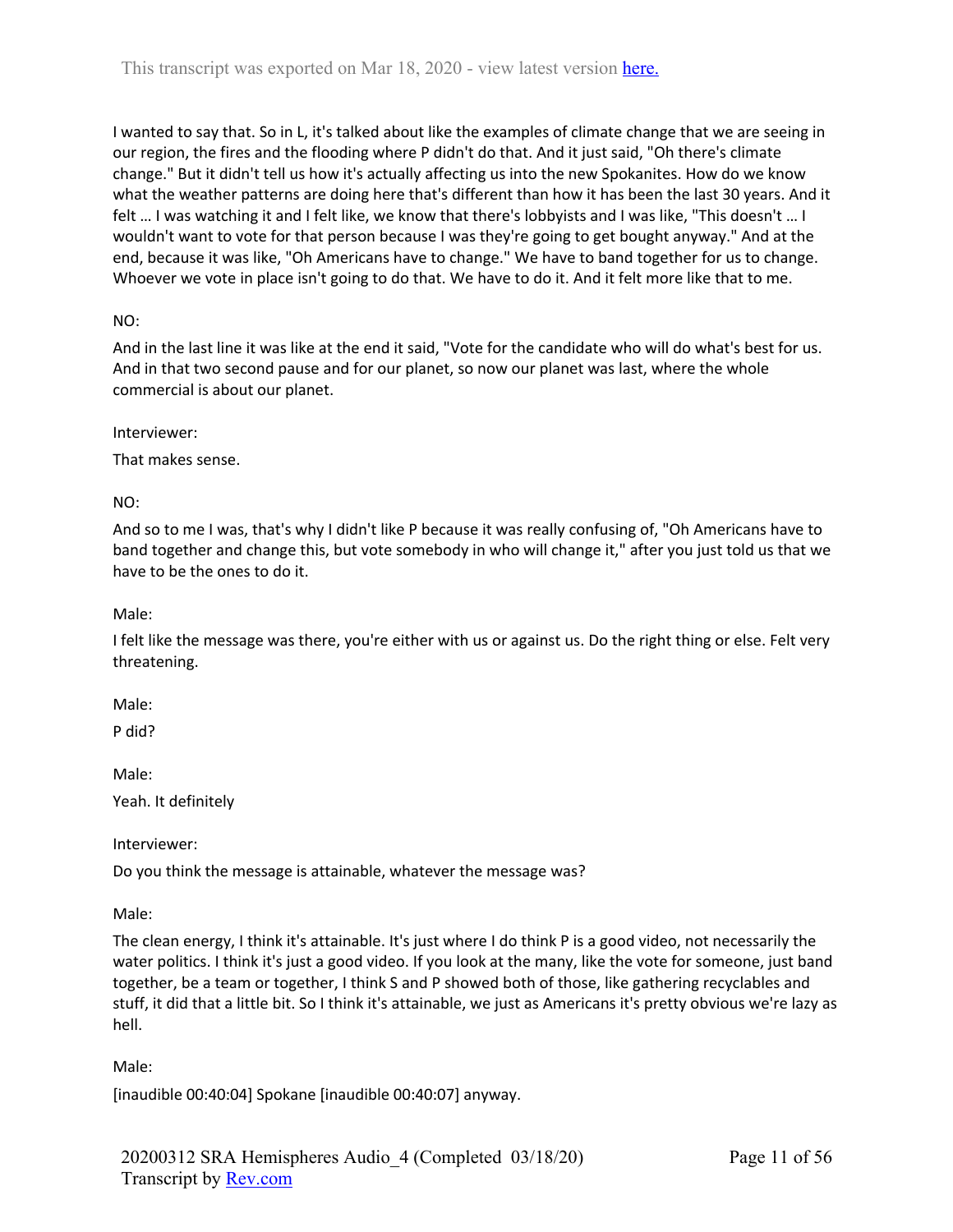# Male:

It is attainable, it's just a matter of our Americans need to stop being lazy and do it.

# SH:

I was going to say, I used live in California and there's actually a law that you have to recycle, otherwise they charge you extra if they find a milk jug in. they give you the recyclables [inaudible 00:40:26], if they find like a milk carton or a milk jug in your trash, you get charged.

Male:

That makes sense.

## Male:

Pretty soon up here plastic bags at grocery stores are going to start costing money, if you don't bring your own.

## Male:

[inaudible 00:40:39] together.

SH:

In a way, yes, if someone does vote for someone who actually like sets rules in place, you're going to have to do it otherwise you're going to pay extra money for wanting to destroy the planet further.

Interviewer:

How much information or details need to be in those videos for them to be believable?

Male: [crosstalk 00:41:07].

Interviewer:

What are you hunger for?

Male:

You've got to ask what the purpose is. Is the purpose is for you to go out and vote for somebody, or is the purpose for me to be informed about all the reasons climate change is being done, or all the different ways-

Interviewer:

I want to motivate you to-

Male:

[crosstalk 00:41:26].

Interviewer: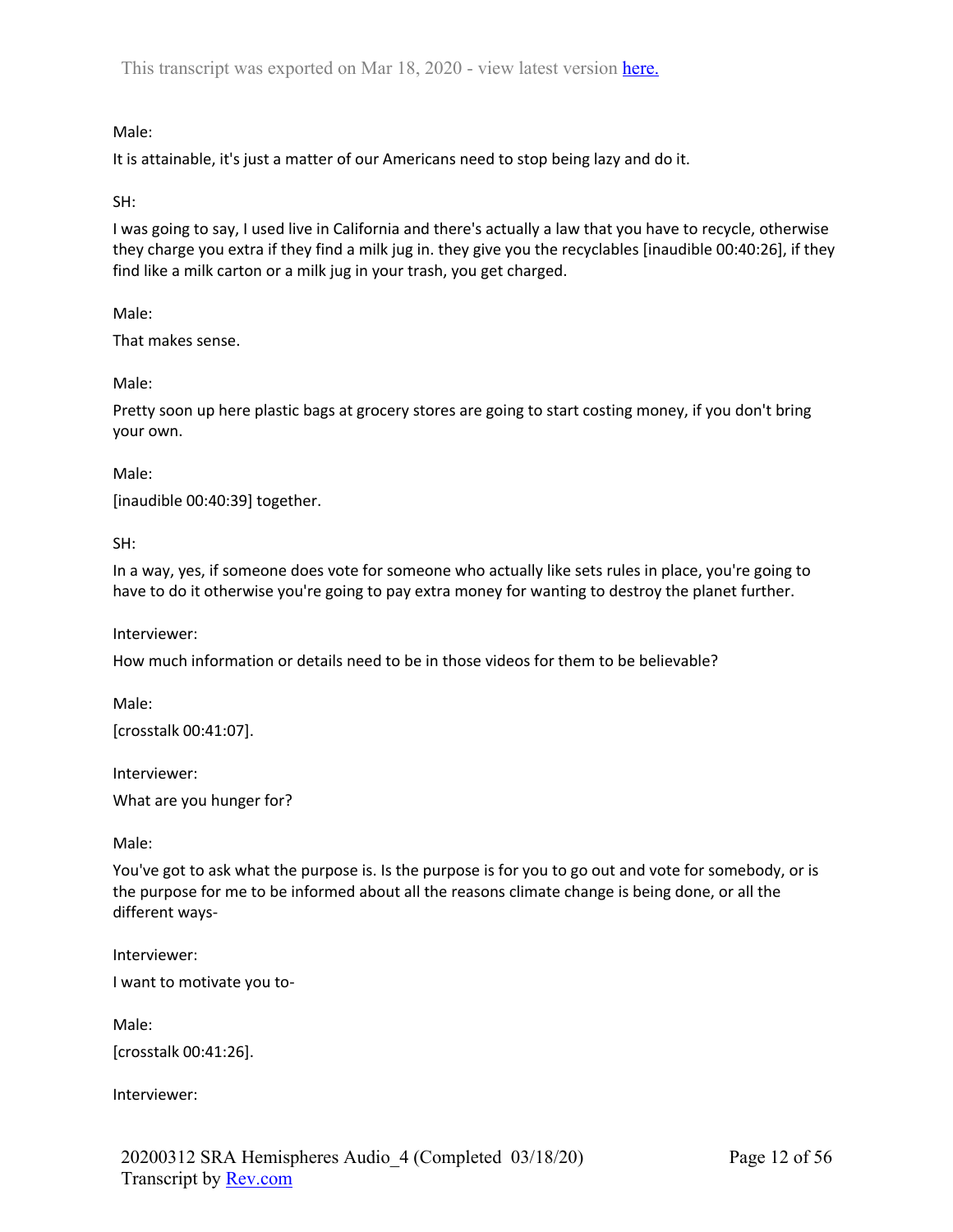I want to motivate you to take some action.

# Male:

Because this is the year of taking action and I'm sure they could get it. If it's to inform you on the different ways of finding [crosstalk 00:41:37] or whatever [crosstalk 00:41:39]-

## Male:

[crosstalk 00:41:39] or five top five easiest ways to take action, just put or it doesn't have to be [inaudible 00:41:46], but like what's the easiest way is that just middle-class people can take action. We're not all rich. We can all open up a business and just start [inaudible 00:41:57] energy. What's the quickest way and I mean … Honestly, recycling and doing that stuff is obvious but what are other ways?

## Male:

And I don't think that was trying to tell us what to do about climate change. It was sending just tell you to go vote. That was the only purpose of that video, in my mind was go vote. And it's just a matter of what angle are they trying to approach you to vote. It wasn't the options of what to do or how to face or a way and get out of it.

## NO:

I'd like to see data. I like to see numbers. With Germany moving to climate change, how many jobs did that open, net jobs that it did open because we know the jobs closed, right? So how many net jobs.

Male: [inaudible 00:42:38] on 32nd-

Male:

Yeah, that's [crosstalk 00:42:43]-

Male:

[crosstalk 00:42:44] commercial.

Female: Maybe [inaudible 00:42:47] but [crosstalk 00:42:49].

Male:

But nobody's going to watch it. How many times do you have to click on [crosstalk 00:42:55]?

Male:

I would definitely put some kind of [inaudible 00:42:57] because like an example I give is like, there used to be anti-drug ads all the time that were saying like, how terrible pot is, you'll lose all your motivation. But they never told you any facts about it. And now weed's legal and teenagers don't give a crap because we didn't ever tell them the truth. And I think that that's how a lot of people feel all the time up here, is that they're just giving me talking points. So I think that you need to respect the intelligence of the viewer and give them something real, even saying a few numbers.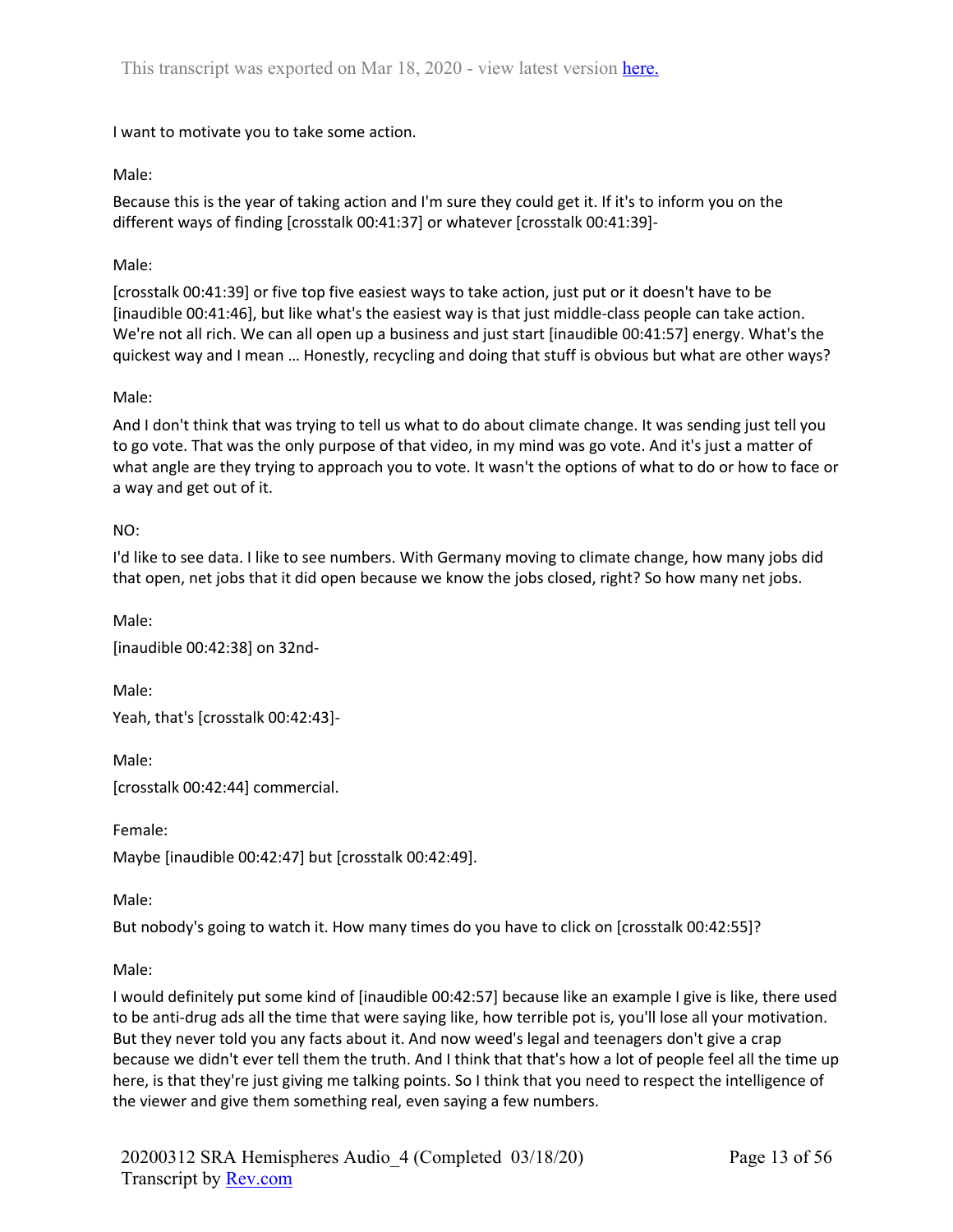# EM:

What the intentions of the app is being social media, a lot of them did really well. I would say all three of them did a good job of showing me images that kind of got you thinking like, "I wonder what that's about.? I wonder what that's about?" So if this is the time we have, I think it did enough to get us interested to, if you were clicking through or something that you'd want to go and understand more about what they're getting at.

Interviewer:

Do you feel like voting is a form of taking action?

Male:

Yeah.

Female:

In theory?

Interviewer:

In theory.

Male:

I was going to say definitely in theory, because we're voting for somebody to truly take the action. So that's where it's like voting is taking the action, but let's vote and then also physically do the action ourselves, don't just count on somebody else to take that action for us.

# Interviewer:

What to you would create an urgency to vote or even an urgency to take action? What would light a fire for you?

# AR:

I actually did a sense of urgency with that L, that there are areas of problems and they're getting intense. So that message was clear to me there.

# Male:

I mean, especially how many summers that we had with smoky summers, the last [crosstalk 00:44:50].

### Male:

We're just coming … We're in that cycle of getting screwed over now, because [inaudible 00:45:05] we didn't burn stuff off, like nature intended. So fires are becoming super fires now for the next little bit. The smoke thing it's like yeah. it's here but it's not … that one to me isn't like the .. I don't know, that's not a big pull for me at all.

### Interviewer:

Does the content in the story need to be specific to be important to drive action with you?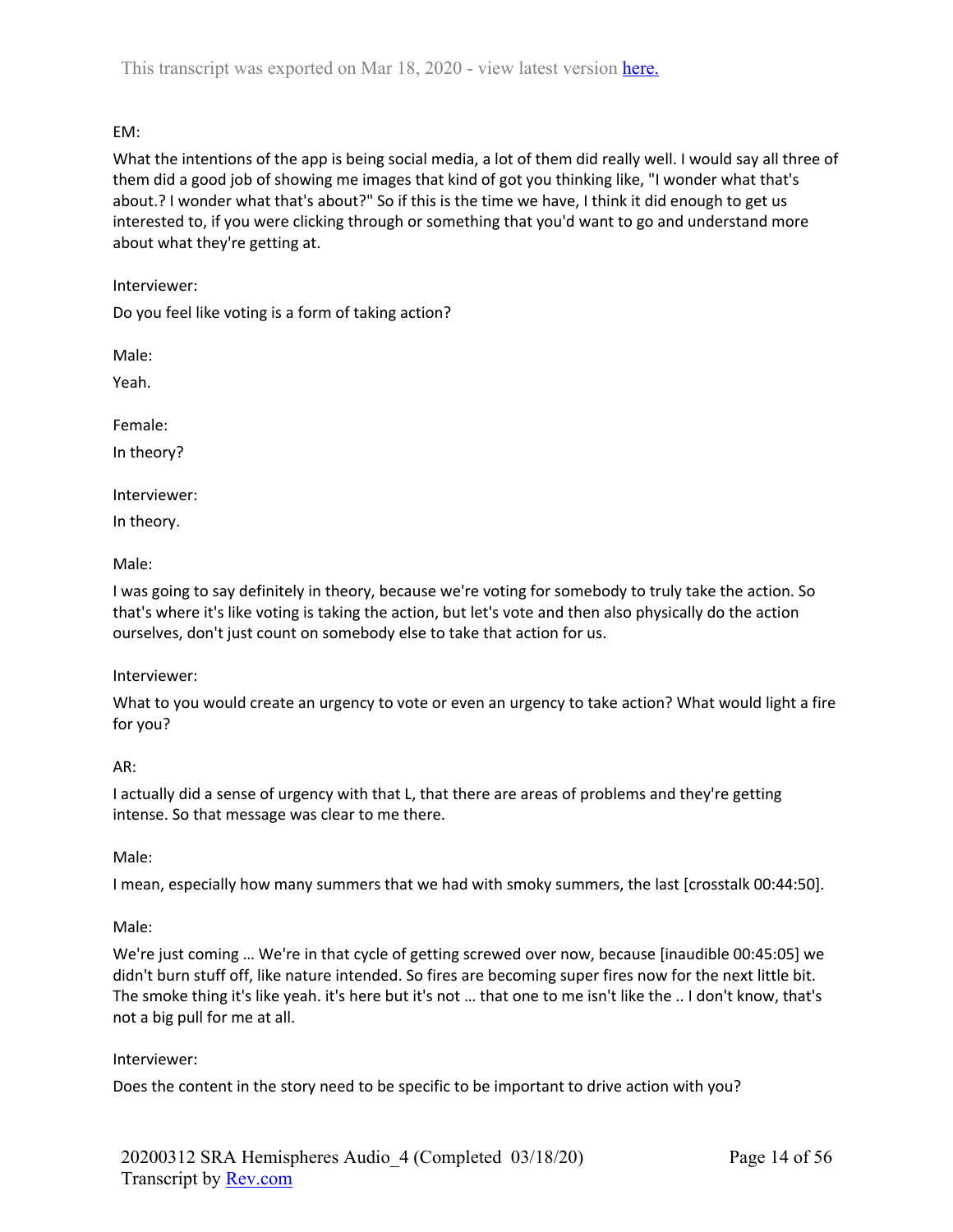Male:

L was wanting that.

SH:

I think it was pretty specific to that climate change the.

NO:

To tell us how life has changed.

SH:

It kind of can't do that after the 30 seconds.

NO:

In the last five years, this is how many more acres have burned. In the last five years this is how much more rainfall we've had or less rainfall we've had.

Interviewer:

In [crosstalk 00:46:18]?

NO:

No, like in Washington.

Male:

But like why and what's the purpose? What really those numbers? Is that really [crosstalk 00:46:26]?

NO:

We're voting for a president of the United States not a president of Spokane. So it's not just about making change here [crosstalk 00:46:34].

Male:

I guess you got to say is that the president or is that the governor?

NO:

Yeah, that's another thing.

Male:

Technically.

NO:

[crosstalk 00:46:40].

Male:

That's why they mentioned candidates. They don't say presidents. They don't say-

20200312 SRA Hemispheres Audio\_4 (Completed 03/18/20) Transcript by Rev.com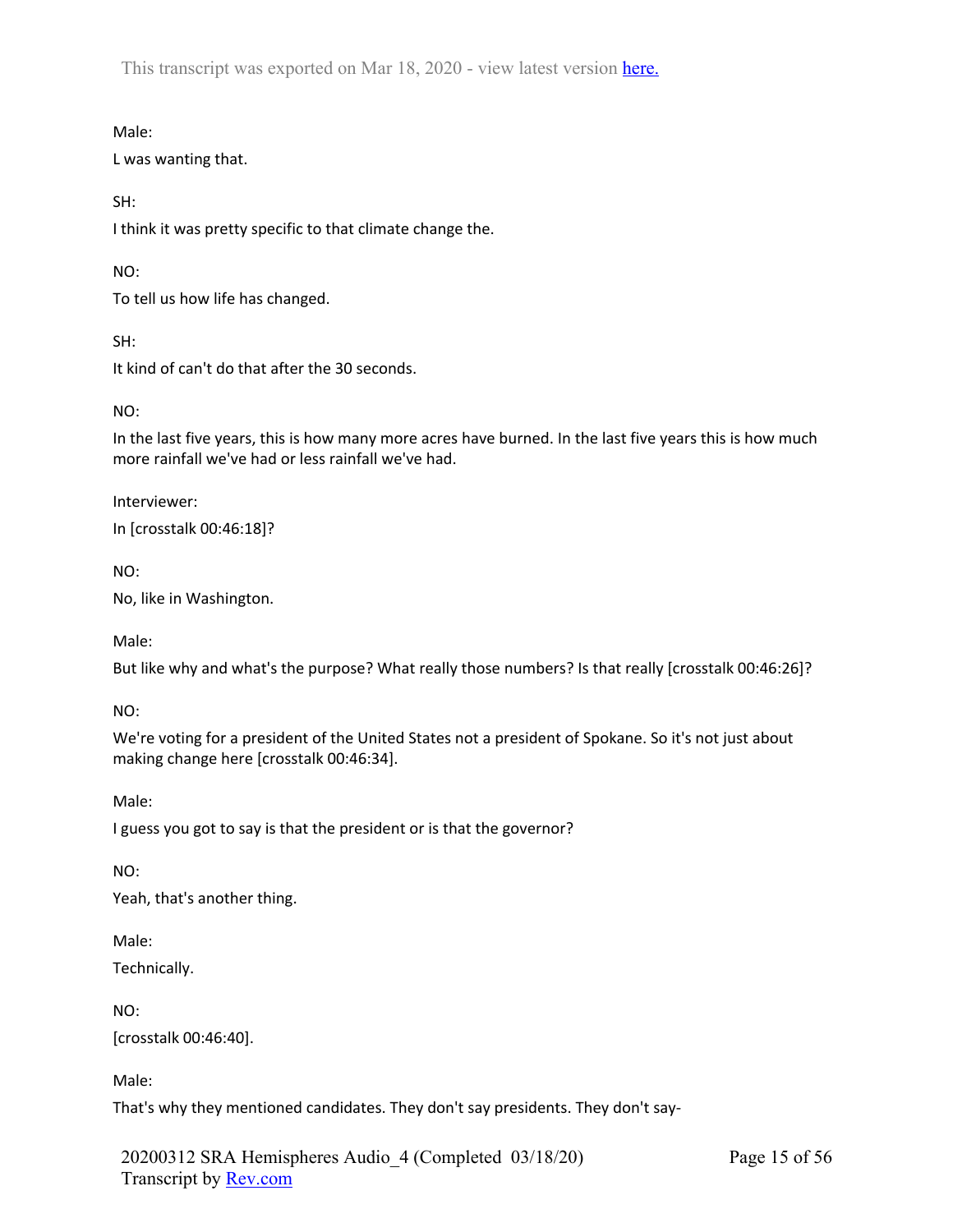NO:

Right.

Interviewer:

Is there a difference in the message that if it's a local candidate versus a federal candidate, when it comes to just urging you to vote?

Male:

You would just expect more … I guess you would expect pictures of Spokane if it was somebody running for the mayor of Spokane, versus if they were running for president. You'd understand if it was pictures of all across the country [inaudible 00:47:20].

NO:

National disasters.

Male:

Truly, I care about the federal [inaudible 00:47:25]. I sometimes feel approved [inaudible 00:47:29].

Male:

I [inaudible 00:47:32], yeah.

Male:

[crosstalk 00:47:34].

Male:

Also on the, like for local like it needs to be smaller scale. They're showing the forest burning down, and then I'm the guy who's going to say, "You should do something to change this." It's like realistically the action needs to be a smaller and more tangible thing , or does it demonstrate something that's smaller, more federal thing that could be more widespread grandiose as well?

EM:

Yeah, I would agree with that when they say subsidize fossil fuels, I'm thinking like that's at a super high level that I probably don't have a lot of reach on my own with my own vote.

Interviewer:

Sure. That makes sense. You're kind of shaking your head but specifically is it too important to you?

EM:

Yeah. For that reason, when they say big grand terms like subsidized fossil fuels, that's a very large idea with a lot of people behind it. And this one election is not going to necessarily have the power to change all that, because even if you had a president that was very against it, it's not going to change the whole lobby system and how all that's-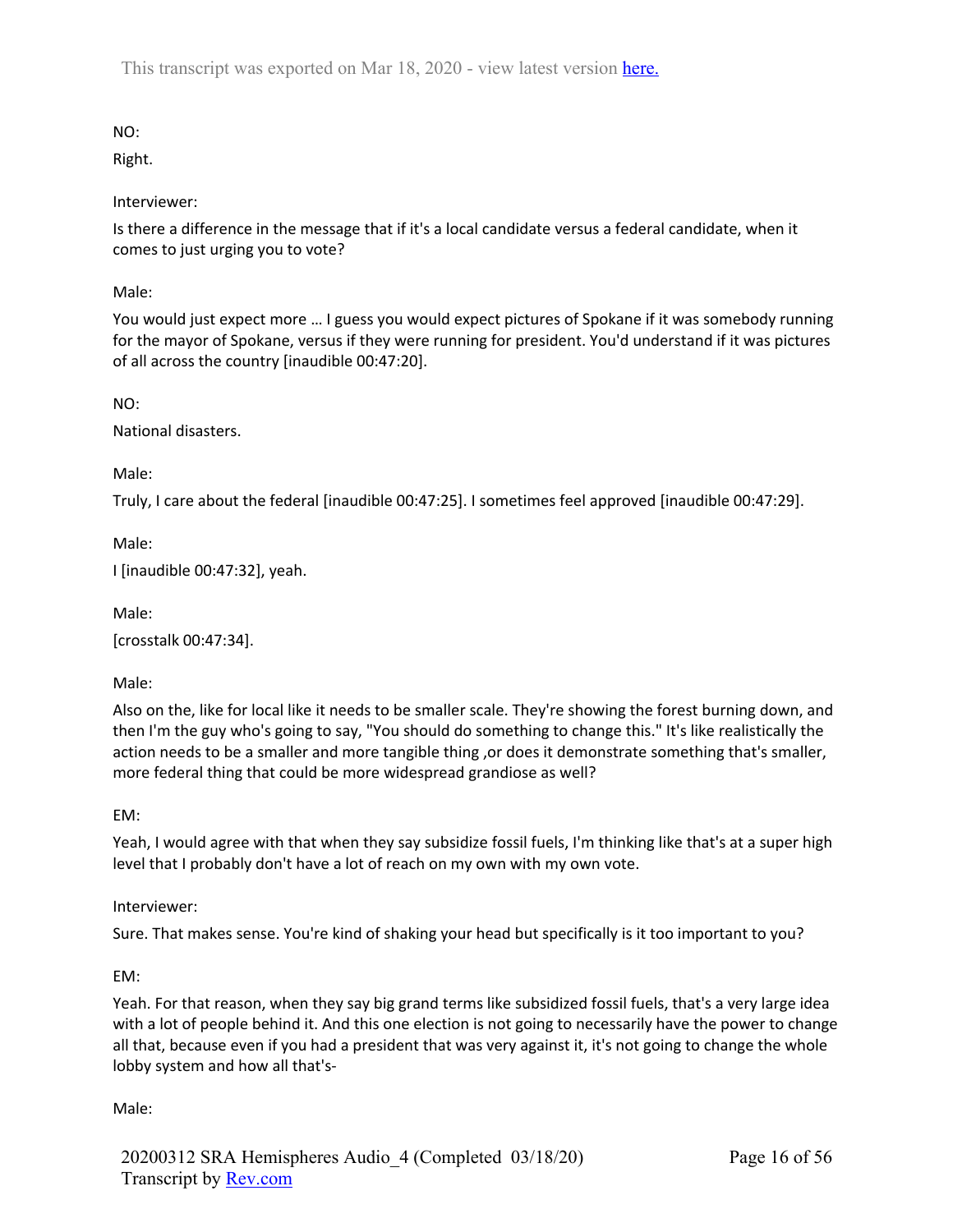[inaudible 00:48:37].

Interviewer:

As in saving things like [inaudible 00:48:41] it's not to change like this election but maybe being voted for that for the next four elections, like [inaudible 00:48:49].

EM:

I think.

Male:

Cross offenders.

Interviewer:

All right. Does this articulate the direction of the current administration in an objective, factual, nonthreatening way encourage you to take action? And I've got a couple examples because this is kind of hard one. We're [inaudible 00:49:15].

Male:

I'm going to ask you to repeat the question.

Interviewer:

[crosstalk 00:49:26].

Male:

[inaudible 00:49:29].

Interviewer:

these are a couple of examples statements, but does do statements like these encourage action? Did you know the current administration has opened public lands for drilling and mining? Are you okay with reversing clean air standards and allowing greater levels of mercury to be released? Would you rather have the clean water rules protecting your family, the same rules are undone by the current administration?

EM: Those are very pointed.

Male: [crosstalk 00:50:03].

EM:

I feel like they're structured in a way to get the answer that clearly they're searching for.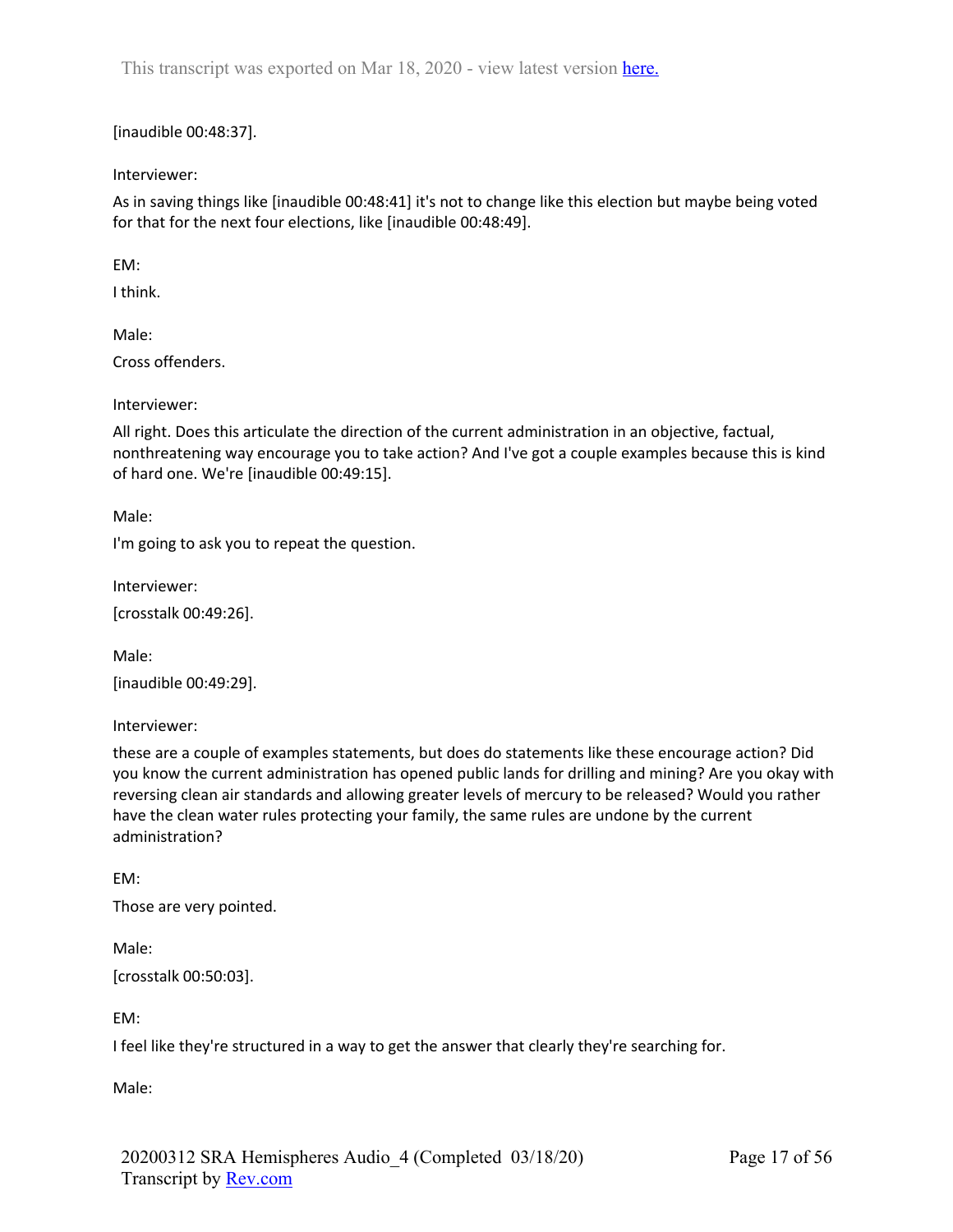Yeah, exactly.

Interviewer:

Does it-

Male: [crosstalk 00:50:19].

Interviewer: Yeah. It makes you feel something. Does it encourage you to do something?

EM: Find out who is sponsoring this.

Male: What's your question exactly?

Interviewer:

Do using statements like this encourage you to take action? Does it encourage you to vote? Does it encourage you to take any serious action towards positive or negative I suppose for power or against any of these statements?

NO:

Unfortunately, I'm still under the belief that it doesn't matter how I vote. Our politicians are still backed by the people money. Even though this is happening, and all of the people that are going to say that there for a change, we are still seeing no change, or we are seeing change in the opposite direction that's still going towards the people that have money and want money.

Male:

They don't get me out to go vote if that's what you're asking. I look at them online-

Male:

I felt manipulated.

Male:

Yeah, [crosstalk 00:51:26] behind those statements, but I don't even necessarily … I don't know care or fully agree with those.

Male:

You probably [inaudible 00:51:37].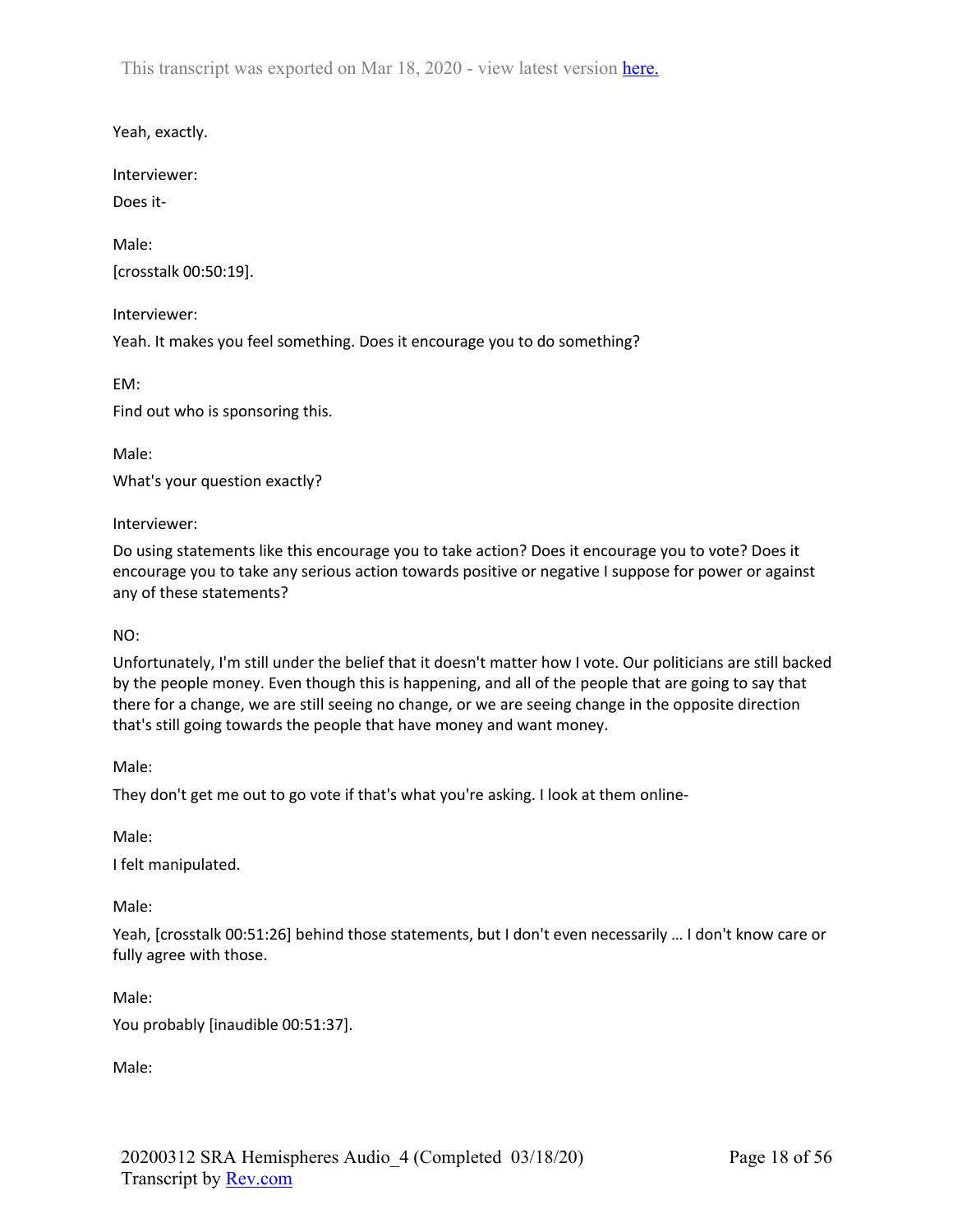I won't care necessarily that some of the public, the private lands have been opened up for [crosstalk 00:51:45]. Honestly the whole water thing it doesn't affect me, so I'd be a little oblivious to it. But you can't expect everything in the government. There is a time limit. When something's not going right, you need to move to an area where it's better for you and your family. Pick up and move to some people. You say you can't, but others did. And if he gets bad enough you can too. I know that thing is going to piss a lot of people off, but that's where I'm at with.

### Interviewer:

Anything else … Do statements like that alienating you in any way?

Male:

Oh yeah. And it was very manipulative so it's like why would I want to even support you if you're trying to twist my …I don't, they just came off [crosstalk 00:52:35].

### Male:

It goes through a certain crowd and a certain crowd will definitely get up in arms about that and that is not my crowd to say the least.

Male:

Some people will be put off with the very first statement and then some people would be put off by the rest. I thought the second two statements were actually like, "Okay, those are the issues." But what's wrong [inaudible 00:52:56]? Because there's something inherently wrong with drilling for oil. For some people [crosstalk 00:53:04]-

Male:

It goes against the whole first ad [crosstalk 00:53:06] the clean energy stuff.

Male:

Is that really realistic economically?

Male:

Technically [crosstalk 00:53:08] it is, but [crosstalk 00:53:18].

Male:

Some people [crosstalk 00:53:19] it might be a problem.

Interviewer:

Anybody want to expound on any one of them?

AR:

I felt like the other one [inaudible 00:53:32].

Interviewer:

I think that's maybe your new coding.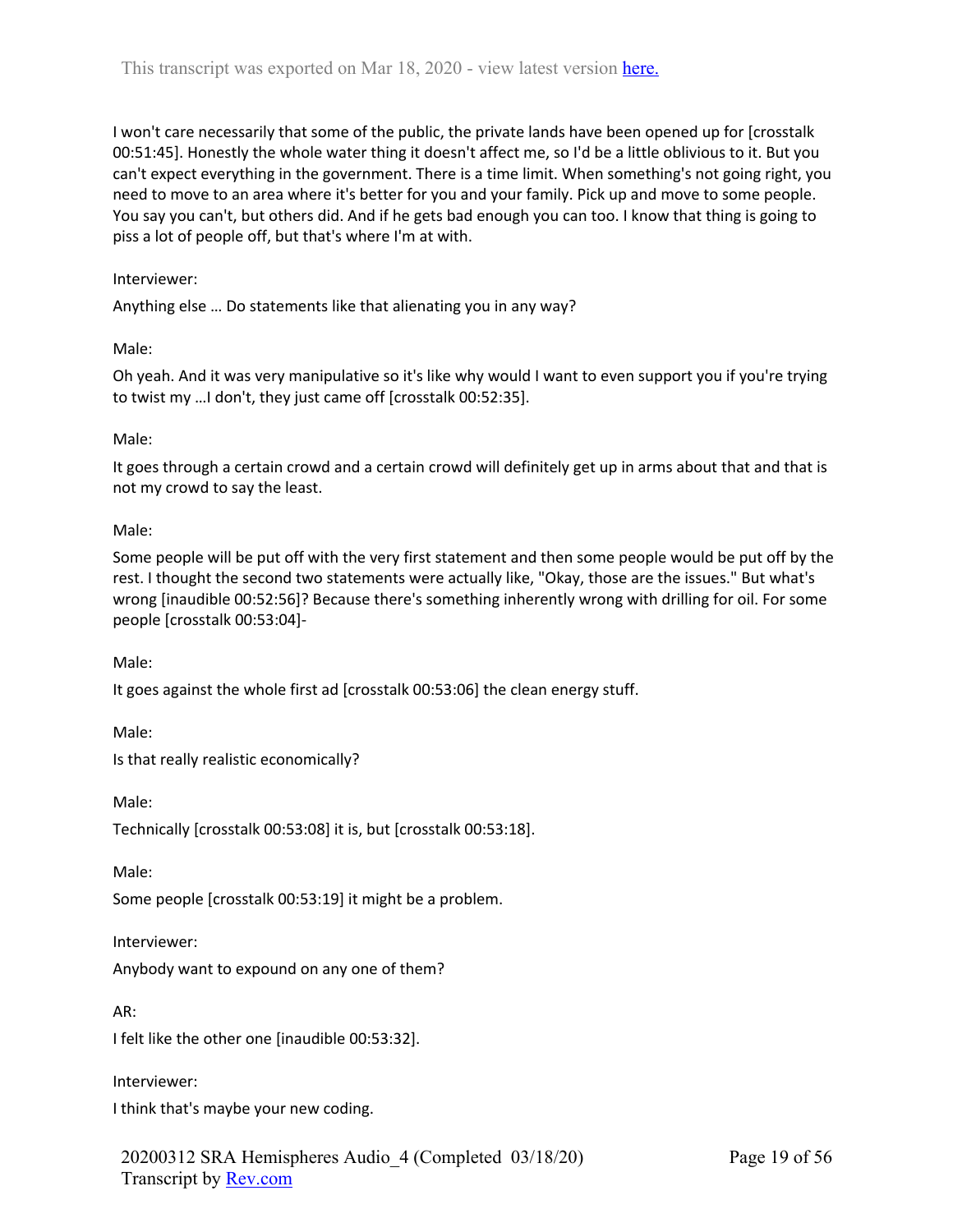# AR:

I felt it did grab my attention. It hooked me, but it didn't really reel me in all the way. Again, it was just lacking information. So I'm not sure what's going On it's obvious that they're trying to catch people off guard. If they weren't aware of this, that might alarm you a little bit.

## Interviewer:

Do those very …. I take you as a researcher, like somebody that wants to research things when you see them. Tell me if I'm wrong. So when something like that, that's where you do research?

AR:

Mm-hmm (affirmative). Yeah.

## Male:

Honestly I've never had [inaudible 00:54:15] really like shocking but not necessarily inflammatory facts [inaudible 00:54:20] me to do something, because if it's a hard fact that you won't be able to refute or anything easily, but it's not going to be so partisan or whatever that … Like how I was saying that some people are [inaudible 00:54:35], but some people that will actually just piss them off. That's where partisanship comes in.

## Interviewer:

Okay. All right. So in that kind of empty space on the sheet, I want you to do a score. So I just want to go on a scale of zero to 10. So zero is not at all urgent.

Male:

Is that at the top right corner of here-

Interviewer: Yeah, [crosstalk 00:55:20].

Male:

… in this empty space?

### Interviewer:

Yeah, yeah. I think that space looks good. We're going to [inaudible 00:55:24] on the same spot that I try to figure it out. And then 10 is extremely urgent. I'll read this statement to you and you give it a score.

Male:

And they're release statements?

Interviewer:

This just one thing.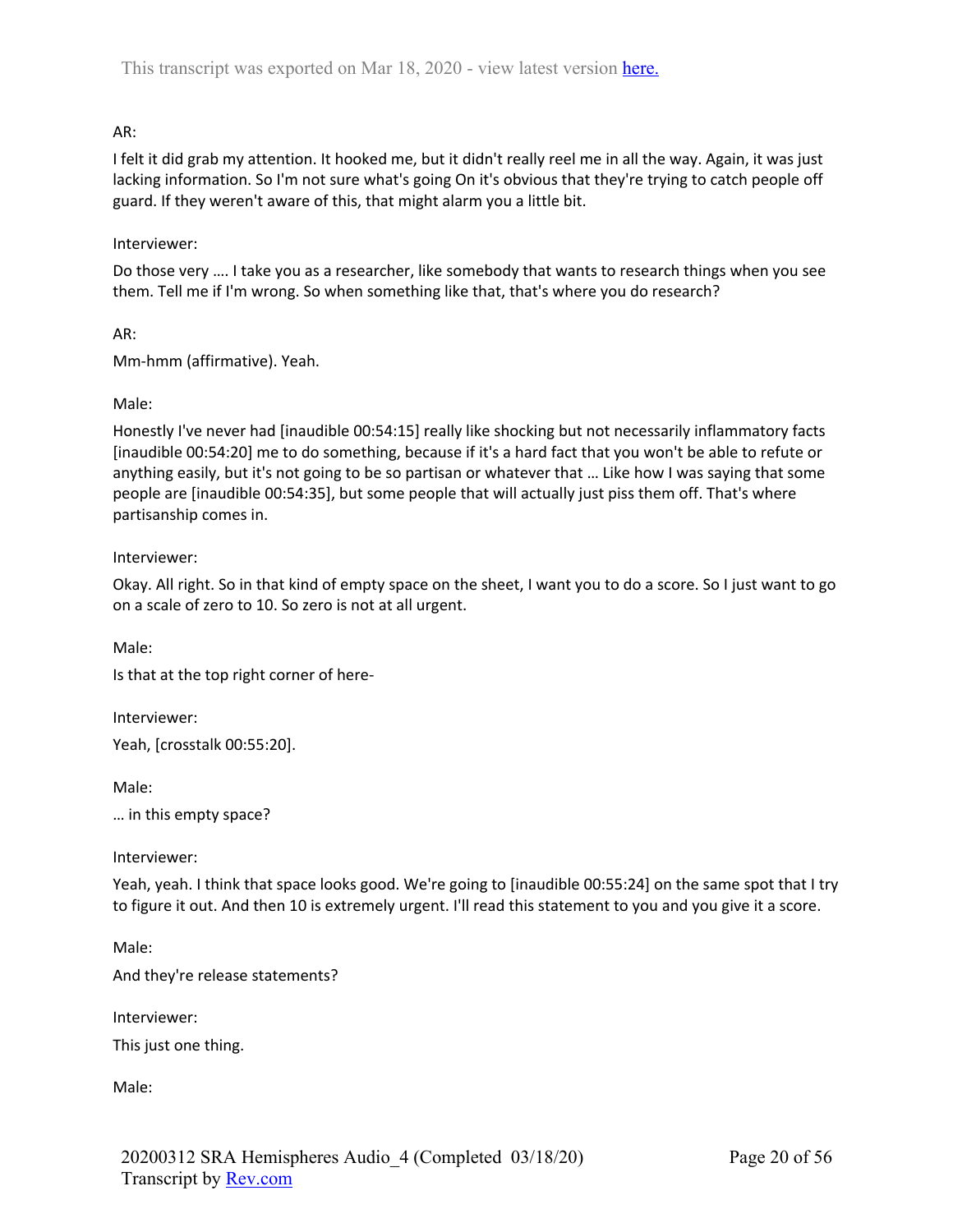Okay.

## Interviewer:

How urgent do you think it is for people, companies or governments to take action to take care of the environment and relieve human impact on the earth?

Male:

What's the last phrase?

Interviewer:

I'll read the whole thing. How urgent do you think it is for people, companies or government to take action to take care of the environment and relieve human impact on the earth? Alright. And I'll just go around and I'll put your numbers on here and then we'll play with them. We'll check my math, [inaudible 00:56:42]. All right, RA, what's your score?

RA: Seven. Interviewer: Seven. Okay, Kevin? Kevin: Eight. Interviewer: Eight. SH: Nine. Interviewer: Nine. MD: Seven. Interviewer: MD says seven. NO: Seven. Interviewer: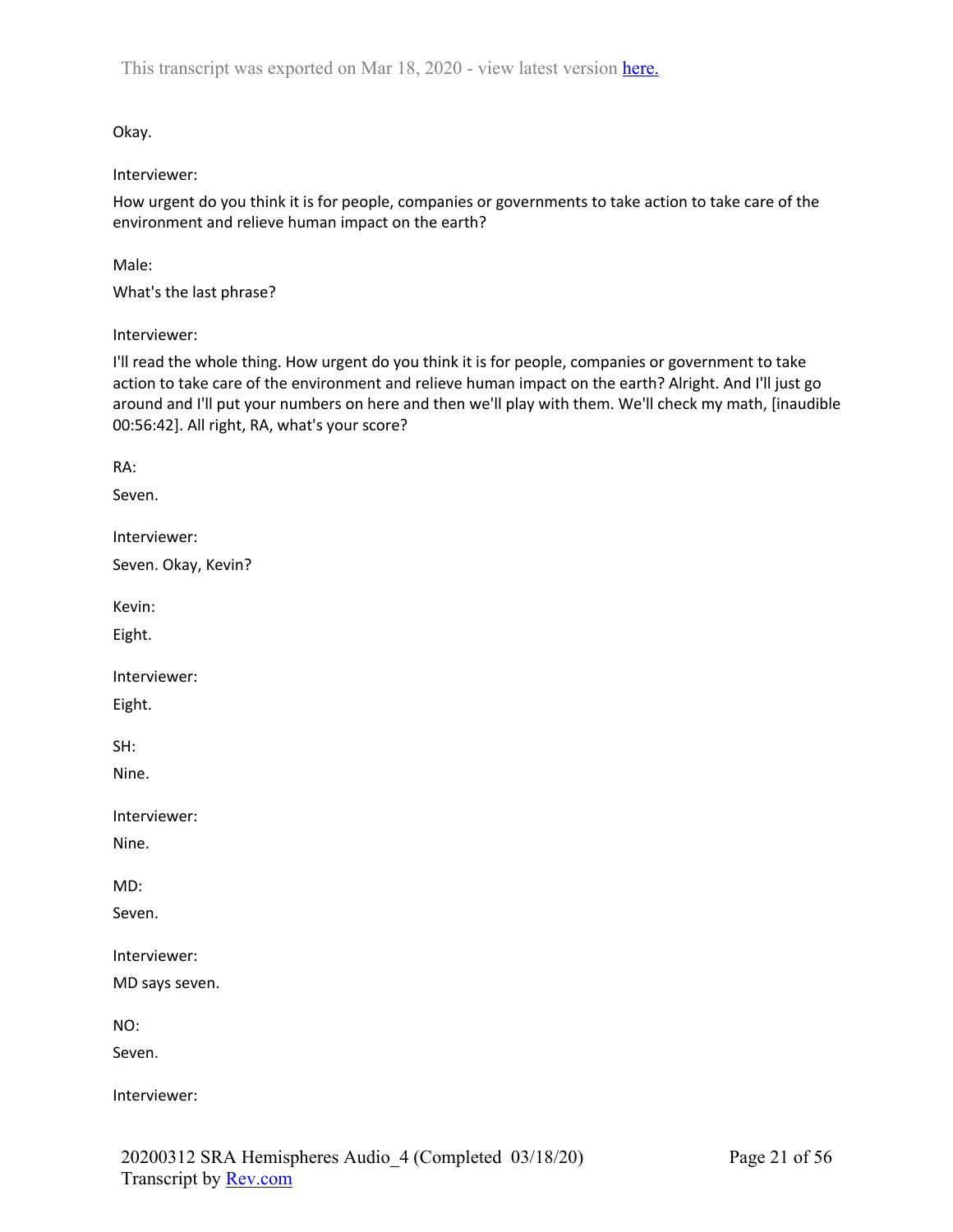NO?

NO:

Seven.

Interviewer:

Seven. AR?

AR:

I said three-ish. I'll go with three then.

Interviewer: We're going to go with three-ish. EM?

EM:

Nine.

Interviewer:

Nine and-

Male:

Seven.

Interviewer: [inaudible 00:57:30] 10.

Male: Now there's stuff going out.

Interviewer:

We've got one 10, one three and three seven's one eight and two nine's. I've got a challenging question for you AR. Why is it a three and not a zero?

AR:

Because I feel like there should be a basic level of concern for the population. It's kind of why, when we go to a war, we don't nuke each other because we as the globe decided that that's going to be a bad idea. And so there's some level of, even in the war there's a certain basic level of law.

Interviewer:

But is it still a basic need?

AR:

Yeah.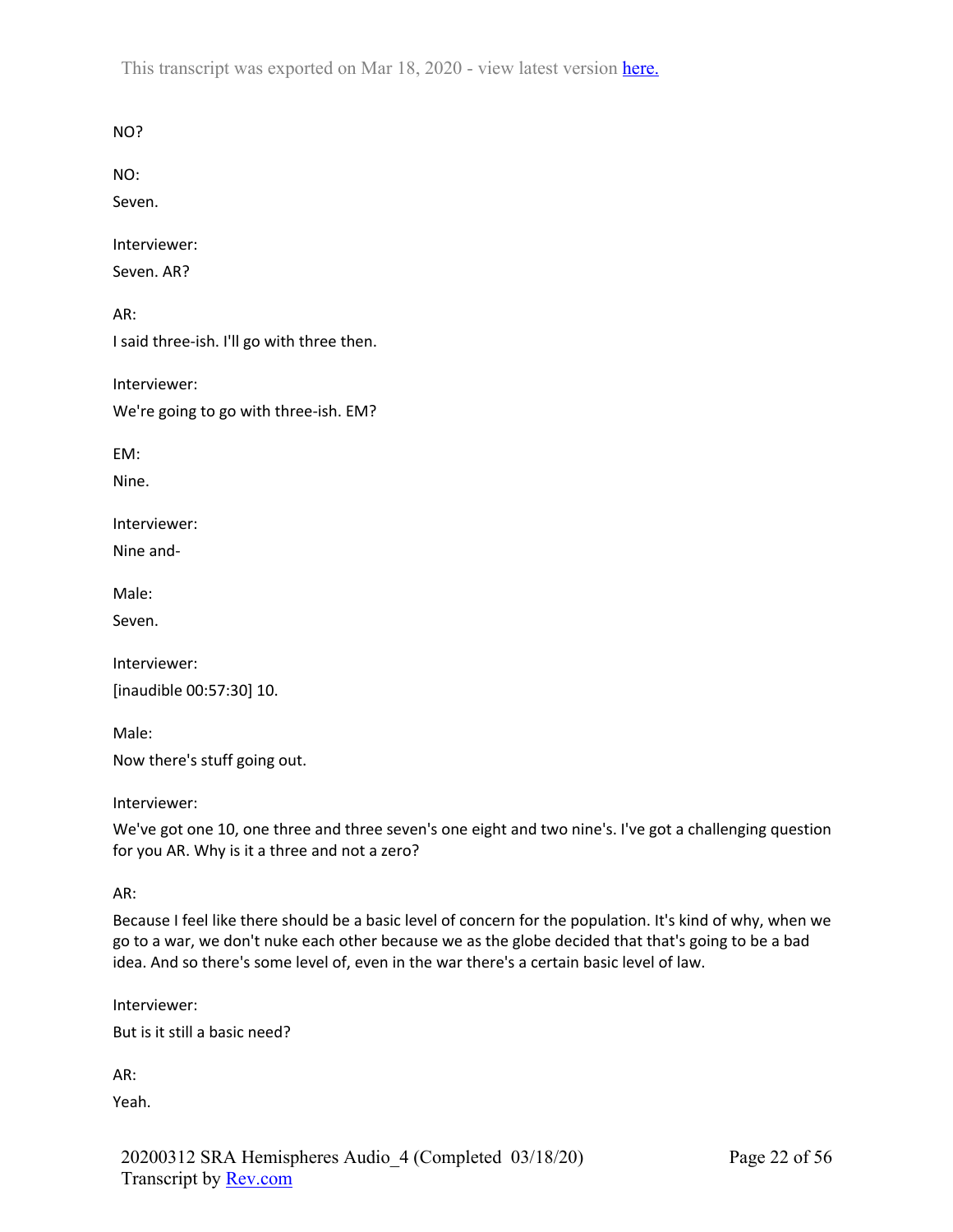# Male:

I think he wants to fill his gas tank up cheaply but not be able to fill it up.

# AR:

And then I feel like, yeah, there's an inevitability to climate change and whether we're a smaller or slightly bigger small portion of the change, eventually we're going to start to run out of this stuff. Eventually people are just going to change naturally. It's not kind of mechanical change. It hasn't always been this way. And you look at the grand scheme of thing as it has been for too long, it's not that … I have a general sense of awareness for the planet but I I don't care to go overboard about it.

Interviewer:

Right, that makes sense.

MD:

Sorry, that was rude to [inaudible 00:59:07].

AR:

No, I mean, [crosstalk 00:59:09]-

MD:

[crosstalk 00:59:09].

# AR:

I don't even think … I understand that oil is not even necessary. It came from the fact that the guy that discovered oil, he found it under his farm from drilling, he was pumping into the Lake and he was a rich guy in town. And he's like, "What can we do with this?" And they found out that it could be burned and used. And so then they got rid of the more natural resources and started pumping in the oil and using it. That's the foundation of where it came from. So I understand completely that there's alternatives, and you could run it all with it.

# AR:

And generally, it can get to the point where it's basically free for everybody, but there's a lot of steps and a lot of different things that money can be made of before we get to that point. But of those that have that technology pattern too and how they'd say ... They're using it, but we'll get it there and it's going to come when they're ready for it to come. So, they have a general awareness of it, but it's not that.

### Interviewer:

At what point does it become, and maybe my 10s and nines and eights can get involved. At what point does it become an urgent pattern. What makes urgent?

# AR:

Well, at that point it's already urgent. At nine and 10, they're already-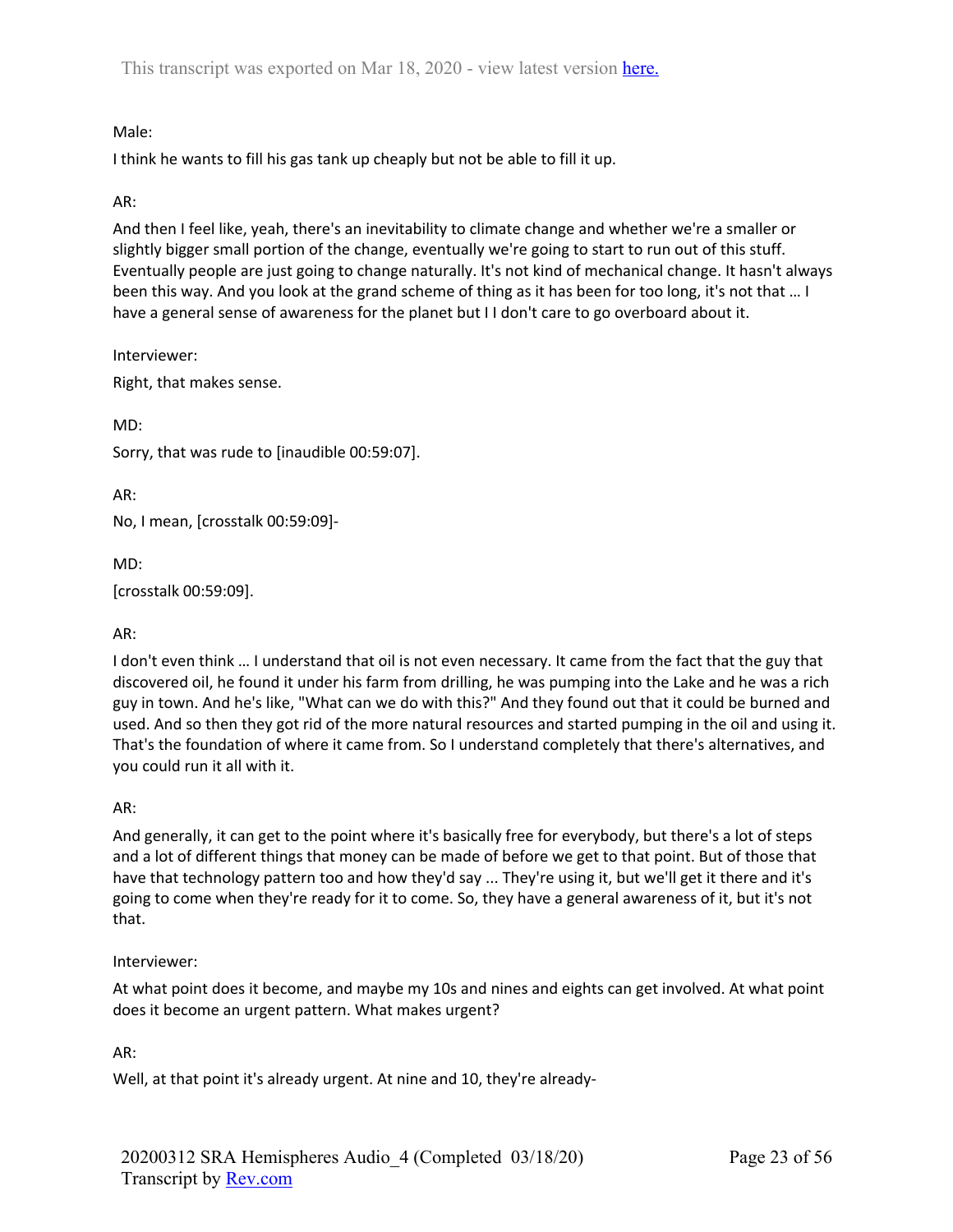## Interviewer:

It's extremely urgent now. So, at what-

### Female:

Actually it's nine, because I feel like we're getting the point where there are some things that never go back to more of their natural, healthy state. Don't ask me to pick an example, but I just know ... Like when you were talking about plastic in the ocean [inaudible 01:00:46]. Well, like I said, you got this as an example. Even some of the finest chemistry training can't take all that plastic out.

Interviewer:

Right, [inaudible 01:00:54] plastics?

## Female:

Yeah. So, there's some things that at this point we've just gotten so far that even if we stopped everything, we can never clean it up again. So that's why I would choose a high number like nine.

## Male:

Like plastic, that's completely replaceable. There's other materials that would 100% replace plastic, but the industry working behind it and the ease of use to it, and partly because of the political laws that outlaw what you can use do it go into play, and that's why [inaudible 01:01:28] have been outlawed to go out to plastic, maintain its status. And so it's like, yeah, that's absolutely concerning this plastic and it absolutely could be 100 replaced, but you've got several more years before they're going to let that one go.

### Male:

But on the case of action towards this sentence, should you allow perfection prevent some sort of action? Do I need to be 100% at my goal or should I get to 10% and then 15%, then 20%?

### Female:

Take baby steps. And a lot of companies, if we stopped buying plastics, they would go out of business and that maybe is going to be a matter of time when they came out with the alternative. And let's say we spent our money there, they don't have a choice but to ... They're going to go out of business, so it's all on us really, regardless if we're not going to make a change in the next month, but it's progress toward the-

### Male:

And I said 10 because it is extremely urgent at this point. And we're starting to see some of the dramatic repercussions of it between the fires in Australia this year-

Male:

[crosstalk 01:02:39] last year in California.

Male:

California last year. The hurricanes are pretty [crosstalk 01:02:45].

20200312 SRA Hemispheres Audio\_4 (Completed 03/18/20) Transcript by Rev.com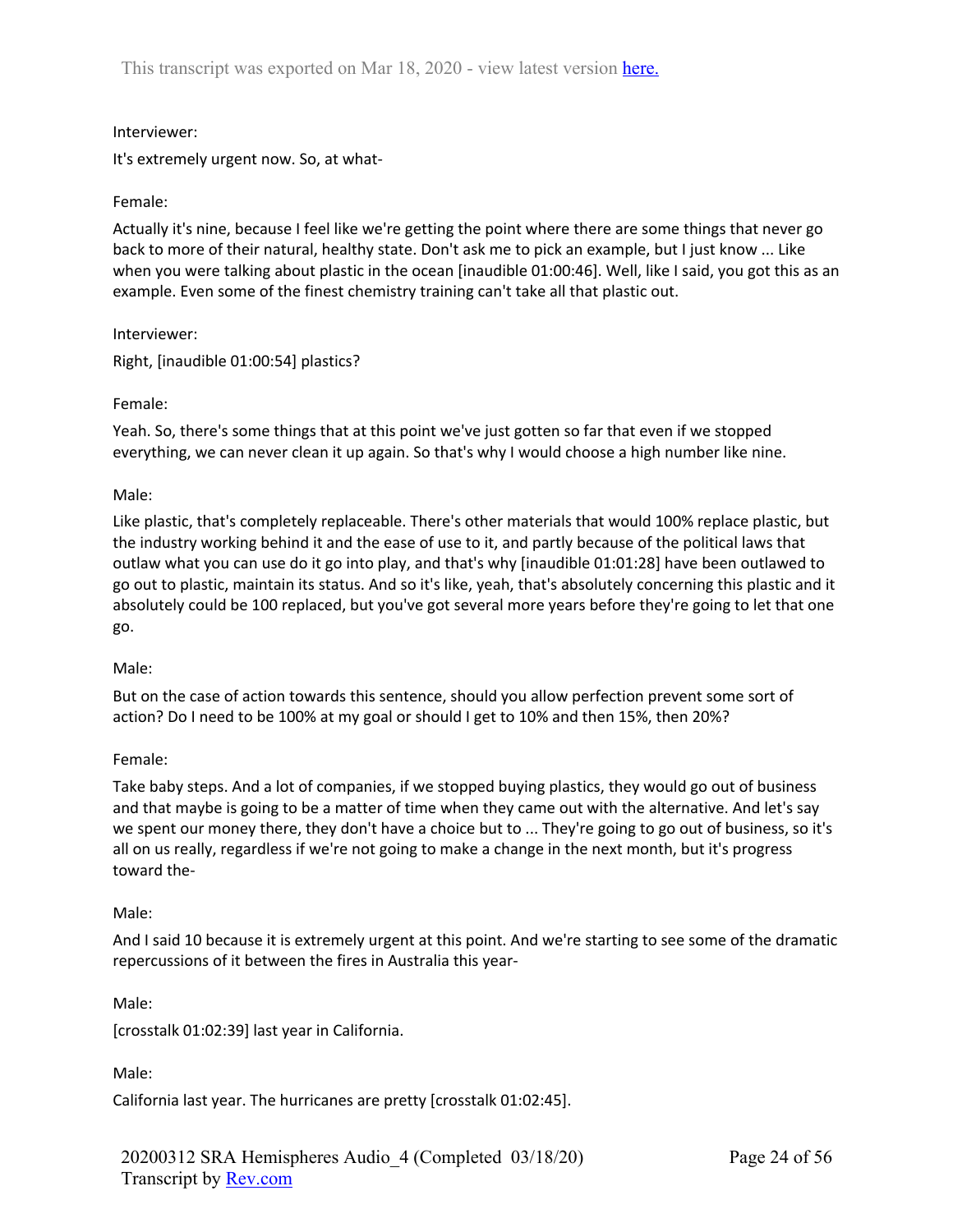# Male:

But again, the years prior to that and the fire. And if you even it all out and everything, it's like there's no surprise. It all was predicted to happen and it's our own fault that it all happened the way that it did, because there were so few in the past years [crosstalk 01:03:05].

## Male:

So why don't we start making the changes to perfect it?

## Male:

Because people don't want to do fires and because people don't like burning what needs to be burned, so we don't burn it until nature says, well [crosstalk 01:03:17] they burn.

## Female:

What if they find a decent way to do it? If they find another way to get rid of this and don't burn it, they can prevent fires. There's other alternatives to [crosstalk 01:03:27] just don't make a change.

## Male:

The fires are [crosstalk 01:03:29] of why it's urgent. It's happening more frequently and more heavily than it did in the past. Bush management is an issue in the North ... Most of the North West, in California, that's part of the fires there. In Australia that's not the issue. The fires are just more selfaccelerated by the increased temperatures and all these things that are not allowing them to be dampened. And the storm irregularity is there.

### Male:

We haven't had a really strong winter. Winter is shifting to February, March, April, like the last few weeks and all the way and it's been a consistent thing for the last five years. It's not instantaneous, it's not a specific shift, it's just kind of drifting that way.

### Male:

But that's all because of the pollution in the ocean and the salt amount and the rain content when that happens. And it's going to know anyway. And if you break it down, it's like the only way to reverse that is to take out the fresh water out of the ocean or add more salt to it. That's the only way you're truly going to change the climate and the seasons back to where they were and that's not going to happen.

# Interviewer:

If the issues were more local, does that change the urgency to them?

Male:

Absolutely.

Interviewer:

Because we're going to keep reverting to these big-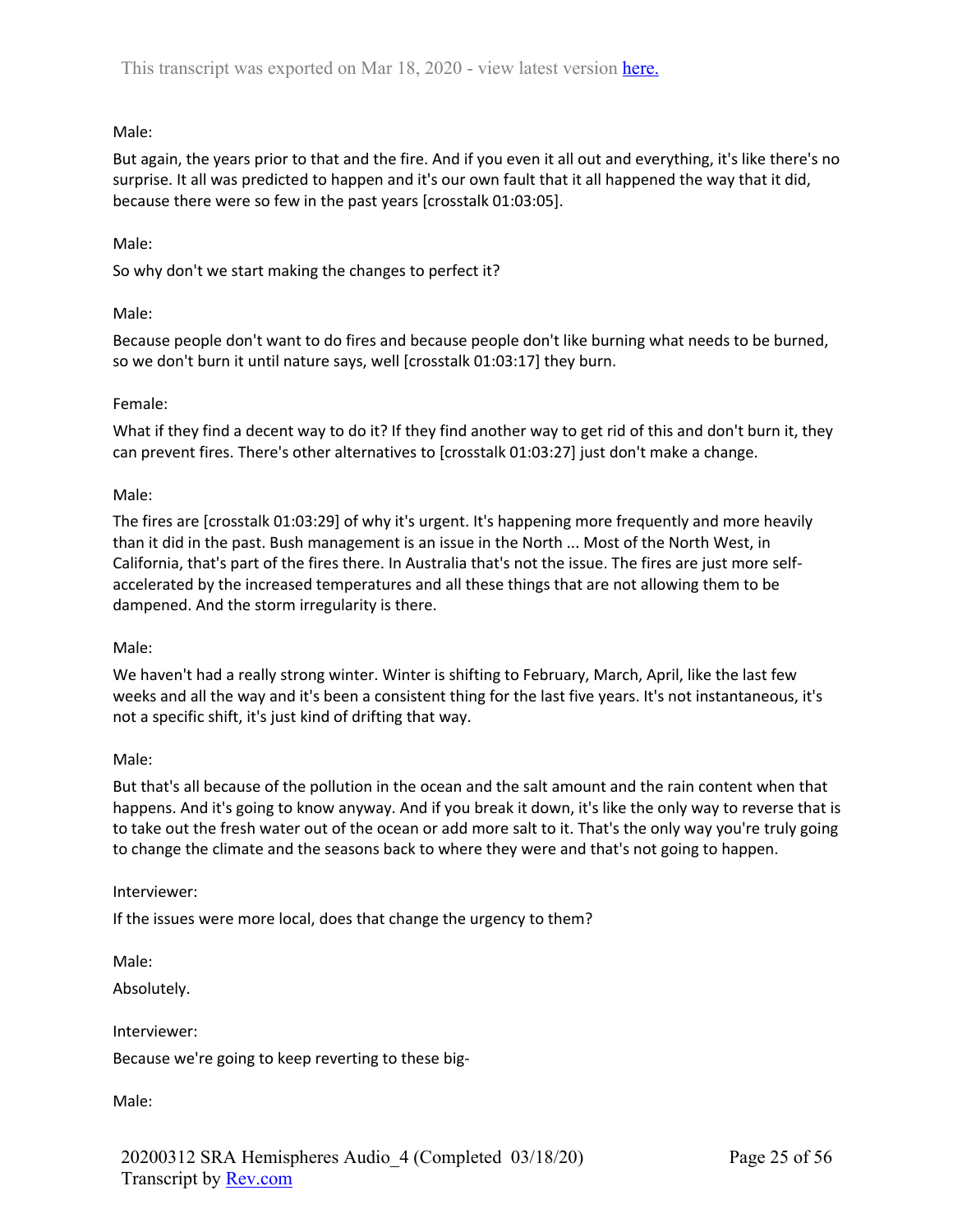Like I said earlier, if it was local, I'd move. So if it's not local, I'm obviously less concerned about it. Other people can speak to themselves, but-

### Female:

But there's always going to be something somewhere.

## Interviewer:

[inaudible 01:04:59] I was wondering.

## Female:

It is easy to detach yourself from the issues when it's California. They're close, but it's not our home. So it's a little bit easier to detach yourself and feel less of a pull to take action when it's not right here.

## Male:

In my mind when we talked about just moving, most of the world's population lives very close to the coastline, with sea levels happening to rise and they're continuing to rise. If the last sea level goes up five feet, they're now having to shift miles inland and a good bulk of the population has to shift inland. They're already ... There's already limited space. It's causing a significant impact in those regions. It's going to cause more refugees. It's going to burden other areas and other countries as well.

## Male:

But you're talking like that's coming anytime quick, where like it all happened fast. Even five feet, it's not going to be an overnight thing nor would it be anything ... Yes, technically they say that if everything were to drop, the max that the sea will rise 200 feet. And if you think about 200 feet on the sea level, that would be 100. But you compare that to what they say, 20, 30,000 years ago when the sea level was 400 feet lower. There's different events that are going to make it rise, sure, but it's going to happen slowly.

Male:

I don't think the scare tactic of, this is all happening next year is worth it.

Interviewer:

It's not worth it. It doesn't work for you?

Male:

No.

### Interviewer:

So, what are the reasons to take action and take care of the environment? What are the reasons ... How do they benefit humans?

# Male:

Well, the environment the other day, it would be fine. [crosstalk 01:06:47] we've existed as humans for 200, 000 years.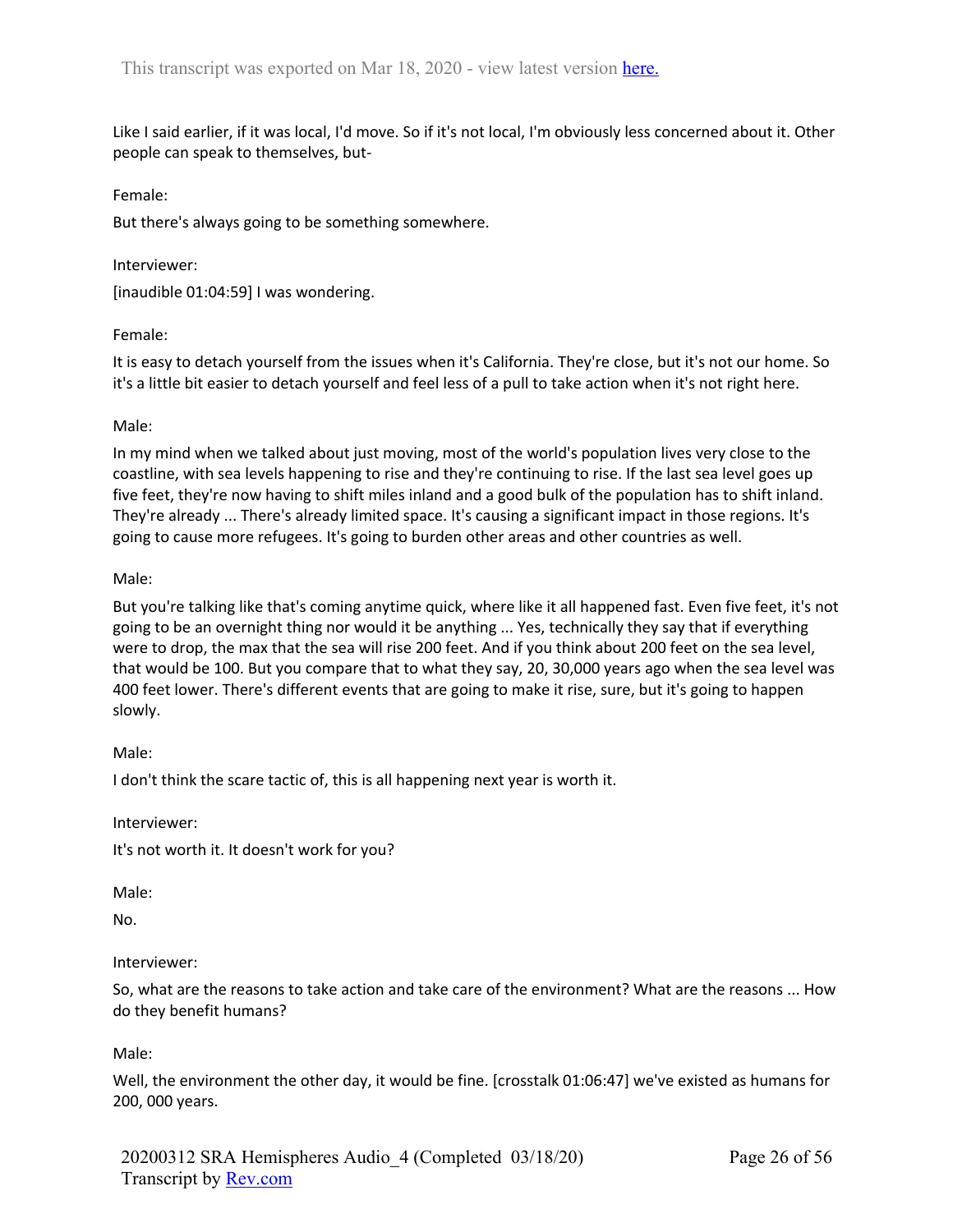# Female:

We keep polluting the air that we have to breath in. Is anybody seeing the [inaudible 01:07:00] that it is happening? They would buy it at the MDet price? Does it happen? Do you need to buy air? We have to breathe. We have to live here. If we tear up the planet we have, then how does the world do that right now [inaudible 01:07:16].

# Male:

I always think the [inaudible 01:07:16] instead of the best, planets find the people rift.

Interviewer:

Which is more concerning, pollution or climate change?

Female:

I think both.

## Female:

I think pollution drives climate change, and so if you worked on pollution, it would slowly correct the climate change.

## Interviewer:

Do you think environmental concerns or just primarily liberal ideals and objectives that come with this left, right, red and blue baggage?

Male:

No, I just think they have a tendency to be more extreme I guess, more concerned.

Male:

[inaudible 01:07:59] in the last 40 years has become politicized and it's a concern for everyone, but look, politicians use it, so if you look ... if you believe this, you'll probably also believe this as far as the [inaudible 01:08:15], right?

Male:

Time is ... Oh, sorry.

Male:

If you look at, like Nixon is the one that Clint passed the EPA or traded the EPA. He's the one that passed the Clean Water Act and he was a Republican. So it's not actually a left, right issue but it's become so.

Female:

And it's identified definitely more with Republicans? I'm sorry, opposite of what I'm saying like [crosstalk 01:08:38].

Female: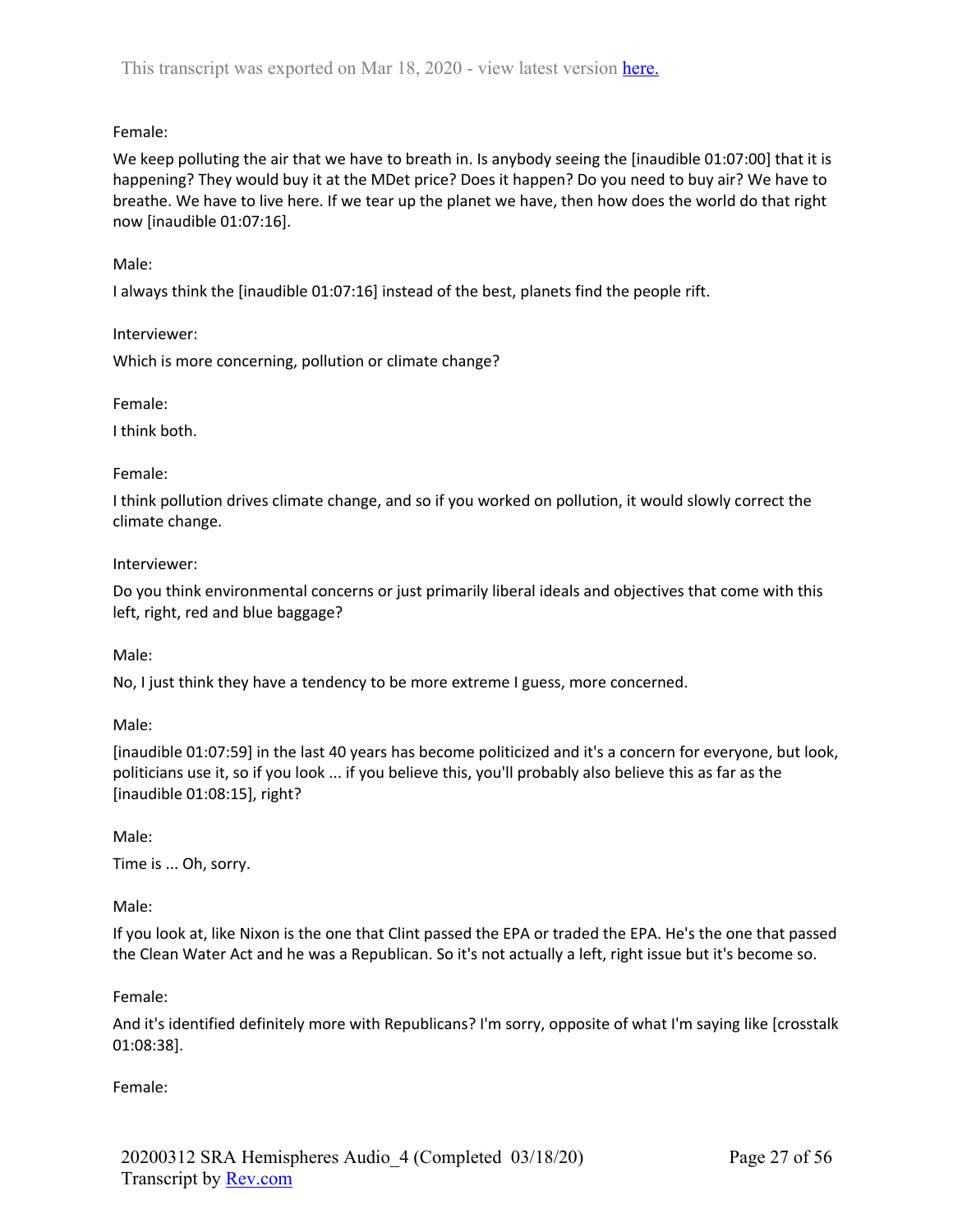Working for definitely towards the ... I do.

### Male:

I think climate is such an easy one for people to ... That you can take pictures of drastic climate somewhere and you can very easily scare people with it. So, if you want to get something across over climate, climate change is an easy one for this, for some people or also your own. It's a good trigger.

### Interviewer:

Are there any terms that specifically set you off? If I call all of you in this room in environmentalist, does that spark any fire?

### Male:

Just factually inaccurate. That is the easy term.

### Interviewer:

Not like other terms I can think of that are also [inaudible 01:09:31] political. For example, if you call this [inaudible 01:09:34] or something like that, I think the act might get people more anxious or feeling a certain way, but I think ... I don't think there's the same kind of way accurate [inaudible 01:09:46].

#### Male:

I'm not at the moment behind this, but I know what I am and you call them what you want, but if you're going to call me something and I'm not that, I'll tell you you're wrong and if you don't want to believe me then we're done talking at that point. There's no point. It's back to like, you know that's actually wrong or the only issue is trying to believe that whatever, but I'm moving on.

### Female:

I don't think it has a negative connotation anymore like it used to.

### Interviewer:

You mean like it used to? MD, you're the one troubling it down.

### MD:

I'm not really sure I understand the question, but I guess it would depend on the case you're making. If I was to come at you and say you're just an environmentalist, how would you feel? Oh, that would probably be just dismissive of you and you're not really taking anything serious.

### Interviewer:

Or even just the fact that you consider climate change as an issue, now you're an environmentalist.

MD:

Well you're just being minimalistic.

### Interviewer:

Who do you think should be responsible for taking action?

20200312 SRA Hemispheres Audio\_4 (Completed 03/18/20) Transcript by Rev.com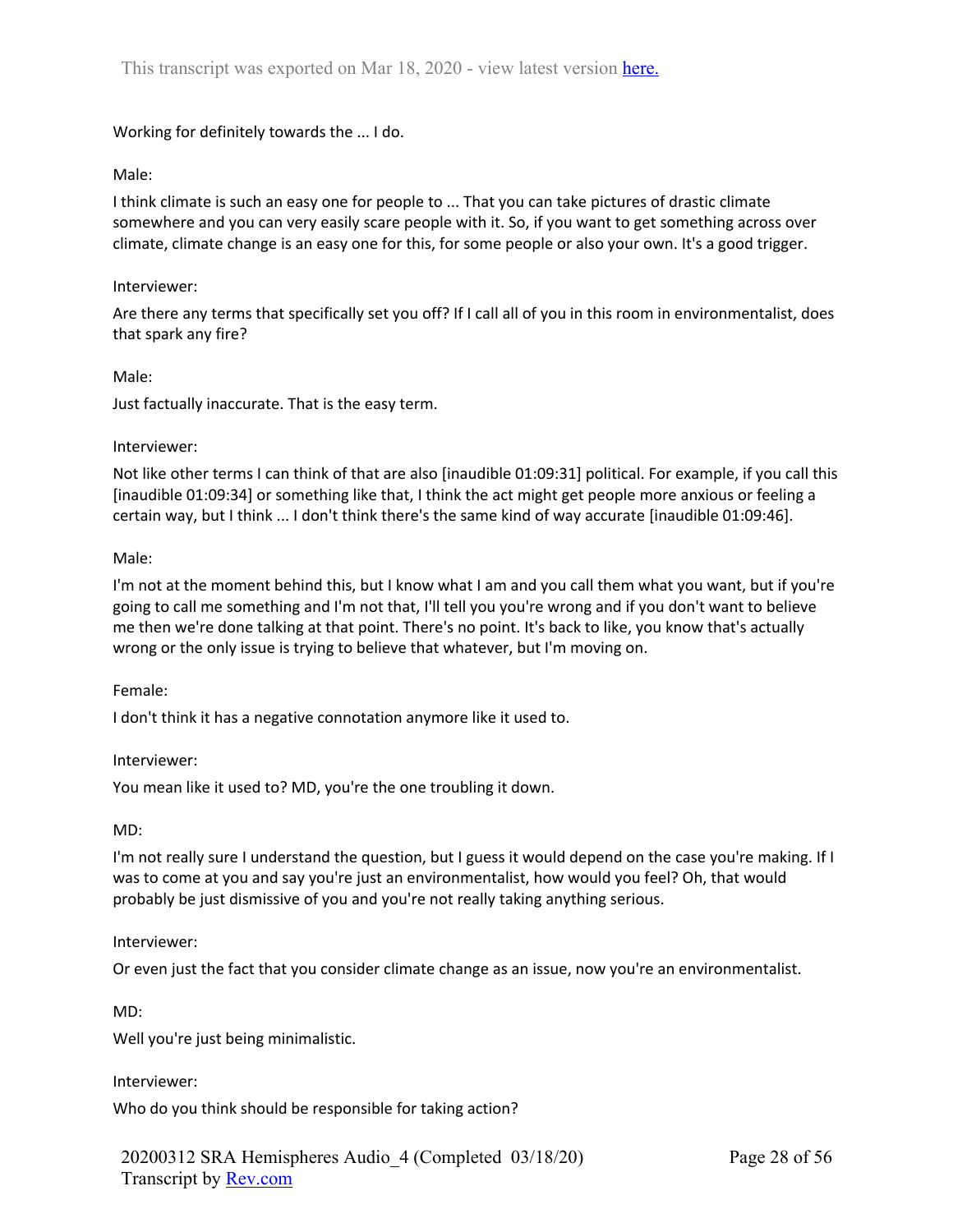Female:

Everyone.

Interviewer:

Why?

Female:

Because the one person can't do it on their own. It's just like someone taking or digging off [inaudible 01:11:00] or someone that's throwing the dirt back into the hole and they're digging.

Male:

It's this guy. He's the one that the flying power so he can go up there and values the cards the way they should be.

Male:

It's the old game about of 30-ish %, the basis covered, what we get as a planet.

Male:

Yeah. Also I would be like rollout tending to grant the government any more power or anyone money to do something about that, because when you get more power they tend to not use your money wisely in general. So, if you know something about yourself your probably saving yourself a bug [inaudible 01:11:36].

Male:

And I don't want to pick on you, I'm sorry.

Male:

But I find it funny, it's like here's the canon too. Nobody is buying all of this stuff. We recycle, but they aren't buying it anyway. We don't recycle anymore here. So it's like, then there's a lot of other places that we have now because we don't have the room or the space because of people not buying recycled anymore products, the countries and things like that. And so there's certainly more people now that are burning it, but people, they don't exactly make that public knowledge and they still are big on recycling when they then mix it all together and burn it at the same place, especially here.

# Interviewer:

Right. Well, [inaudible 01:12:22] you got to trust the government to do the right thing and share it with everyone. I'd like to unpack a little bit about the distrust of the government portion of it if we can and just add that. I agree with what you're saying, but do you think the responsibility should be on the authority or the corporations that are contributing to it in some way, since the bulk of the things [inaudible 01:12:47]?

Male:

I think it's [inaudible 01:12:47] perception of the government. We are the government. They work for us, they represent us directly. So, there's no point in paying a middle man to do your job, when you can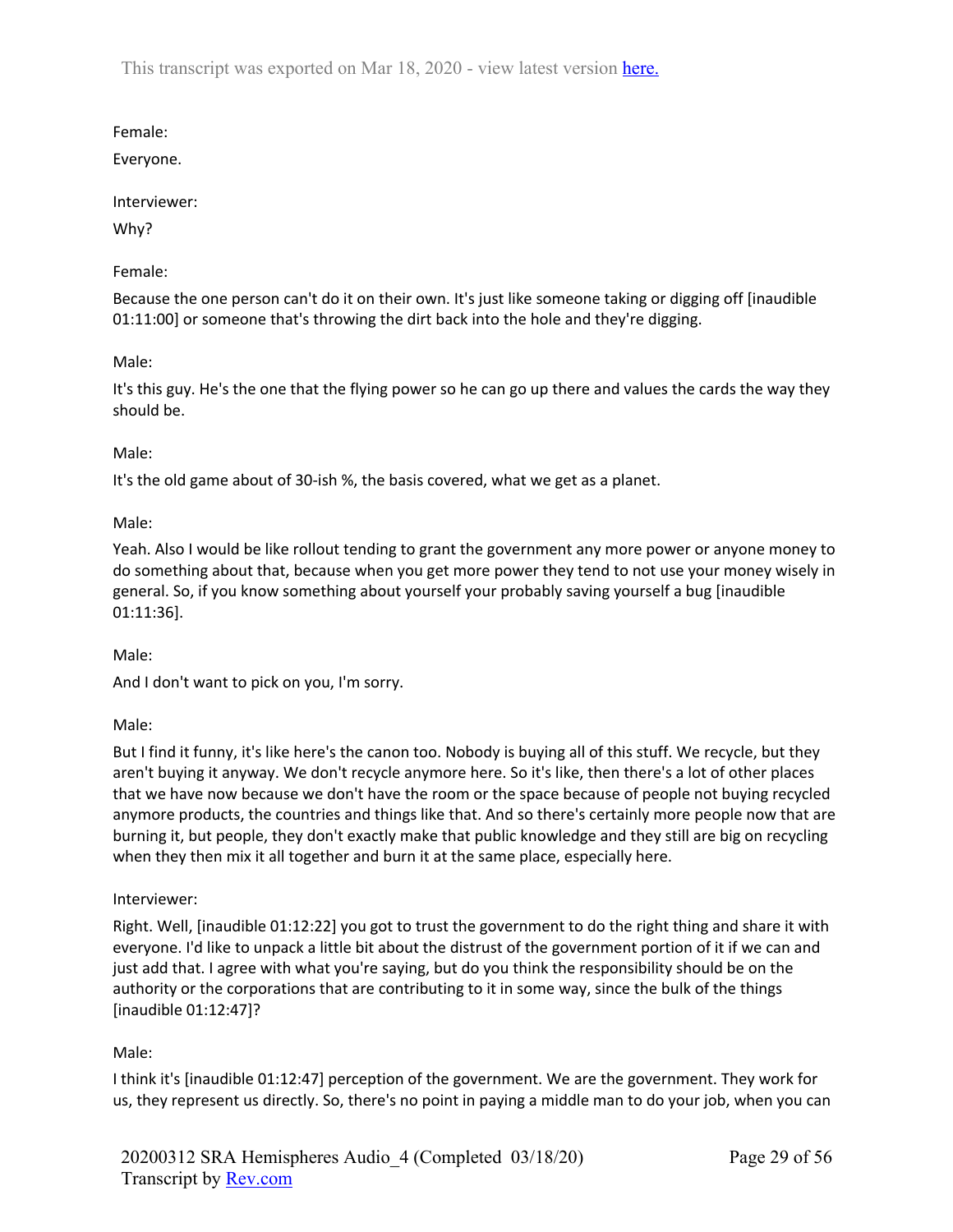just do your job because you're always going to segue way that way. And there's no better way for me to describe that. Whenever, this happens all the time. Did the Patriot Act really help anybody in preserving those rights? I don't know. It might cut some [inaudible 01:13:15] but everybody lost some of their rights in that.

## Male:

And if you want to do that, that's always going to be the change. It's some of your rights or more security or somebody taking care of the problem for you. But it depends if you want that. I feel like that's kind of an American way of thinking about things. Do you know what I mean?

Male:

And there should be a limit too. This should have somehow gotten there as-

Male:

Oh, for sure.

Male:

This is good, but like you're saying, once you give them-

Male:

Their [inaudible 01:13:40], so it should be socialized.

Male:

They only do so much. And once you get past that limit, it's like what are you really doing with the money at that point? What are you really [crosstalk 01:13:48] that down?

Male:

You want to control so much, that I would be hesitant to hand them more or give them more money when there's probably a solution to where everybody can get on the same page and be doing the same things, preserve the environment. You're probably going to make a larger impact.

### Female:

And I was going to say, and I think that has a lot to do with the government. And if we could get someone that actually helps people stick to certain ways, like they're charging you for not recycling, incentives that would help you, of course we can't make people who can do what we can, but it helps to have some other things [crosstalk 01:14:24].

### Male:

Yeah, I think that people talk about this stuff I think a lot, but not to judge, but I doubt if anybody even cares planting a tree lately. I haven't. So it's a lot of waste of time, whereas if you go stand up and do something, thing can change.

Female: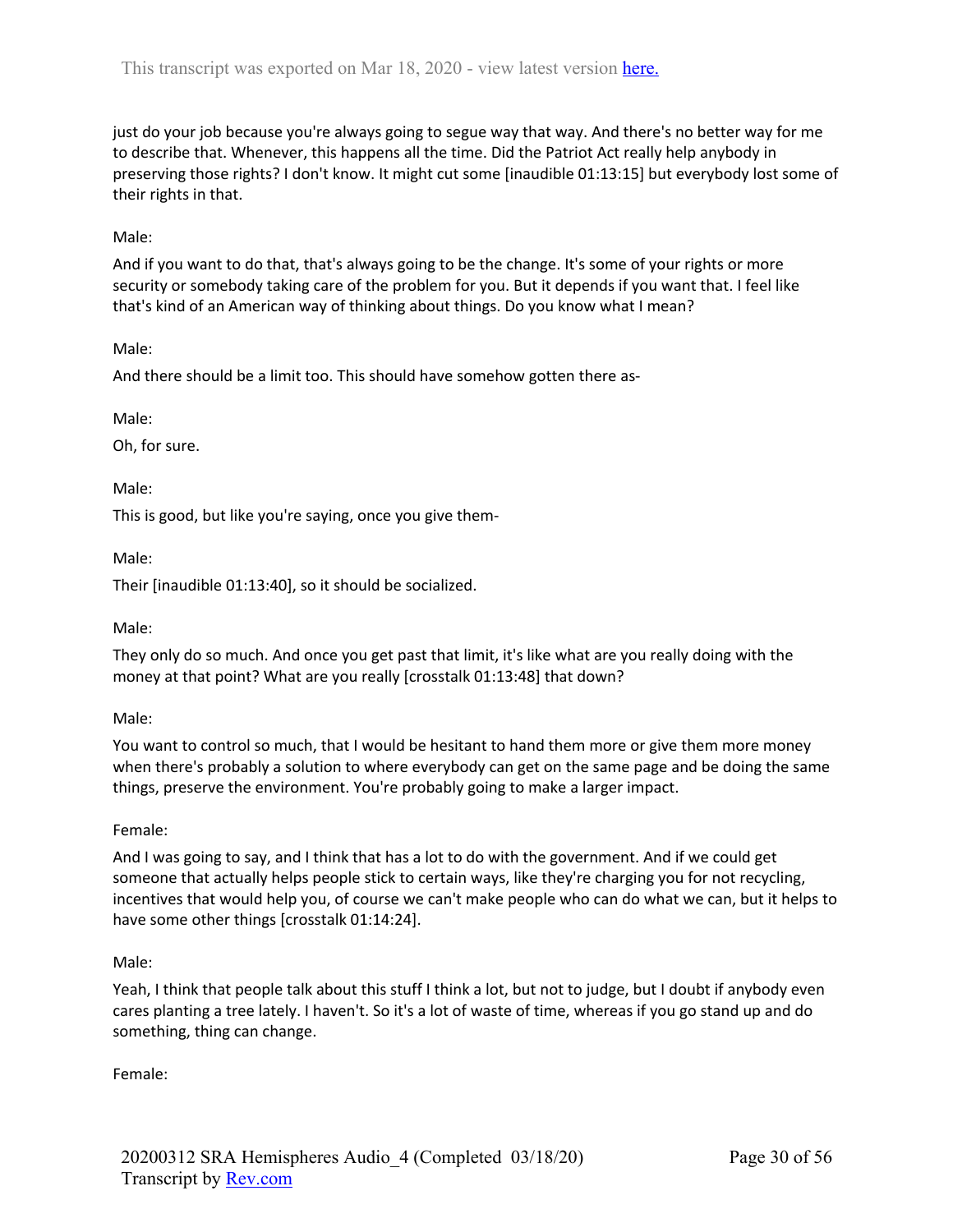I think it takes somebody to start the lead and change the mindset though. I remember visiting Eugene, Oregon a couple of winters ago and I was surprised to learn that I had nothing to carry my [inaudible 01:14:56] or my groceries and I'm like, okay, well, I'll see whether I could carry with my arms, but it was an experience that, because they don't have a lot of plastic bags and I was a visitor, so I didn't carry my own bags or anything. It was an experience that was enough of a surprise that it stuck with me.

## Female:

And now that's something I think about. I don't use plastic bags anymore. I always bring my own.

Male:

[inaudible 01:15:19] states anything, but [inaudible 01:15:19] plastic bags.

Female:

But it's somebody starting that with something like [inaudible 01:15:24].

Male:

I think it starts with paper bags [inaudible 01:15:26].

Female:

And I'm also thinking [inaudible 01:15:27].

Male:

I think it's better thought if you can make people feel like it's their idea, because obviously not [crosstalk 01:15:34] going to do that though. Because it's like, oh, you're going to inconvenience me. I know you don't want to shop in your store [crosstalk 01:15:43].

Male:

And the last [inaudible 01:15:48] eight cents is what they're looking at. So they're going to outlaw plastic and the paper will be eight cents a bag and they're pushing for that next year.

Interviewer:

Next question. What are your reactions when you hear candidates talk about climate change actions and policies?

Male:

You won't vote. That's-

Interviewer:

That's your reaction, it's what [crosstalk 01:16:12].

Male:

What are the policies going to be? Name the policies.

Interviewer: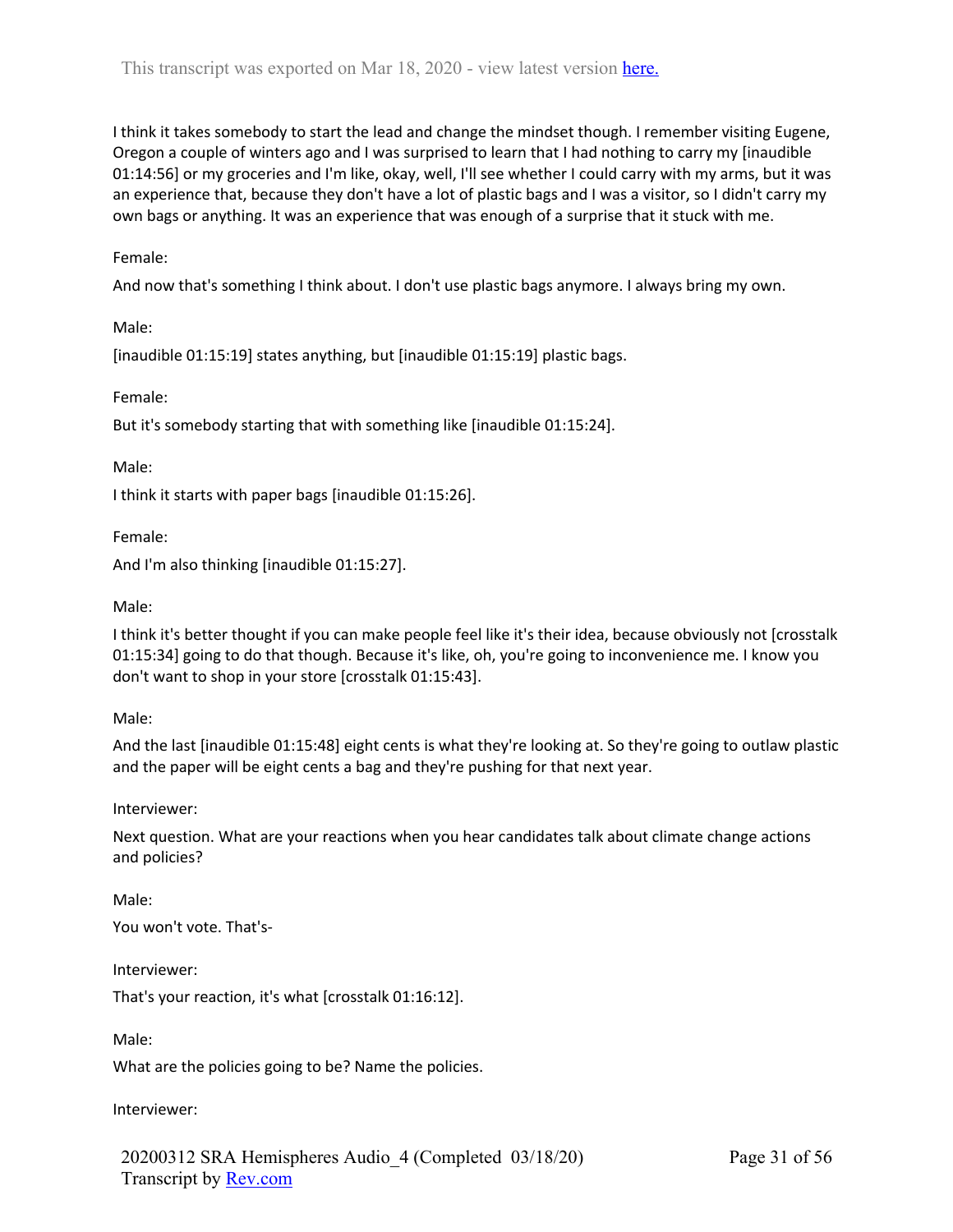# What do you see?

# Male:

We were talking about at a certain level, because-

# Interviewer:

From the local just candidates, when they talk about climate change actions and policies.

# Male:

I'm sure there's nothing new they can say. It's all been said and it's just like, are you going to go with [inaudible 01:16:33] the most dramatic? Are you going to with [inaudible 01:16:35], now, we're good either way. Are you going to go as a little bit directed with general?

# Female:

I'm going to say, when it comes to [crosstalk 01:16:43].

Male:

Well, [inaudible 01:16:43] parts, but it's all the same stuff.

# Male:

It really depends on the green new deal, right? Where there's a bunch of stuff in [inaudible 01:16:52] a thousand, because trends that are bringing ... It's just like a plan really that are going to full on a bill. But basically it had a bunch of identity politics stuff in it and things that were very, very partisan and I feel like that really affected that, that whole idea because anything getting there about helping lead environment was really hurt by all kinds of social programs that are actually outrageous.

# Male:

Like she said, things like [inaudible 01:17:22] people that were unwilling to work. Not unable, but not just universal basic income as a form of like ... So it just that kind of outrageous socialist thing. Or if could be talking about the environment and she's like a member Congress.

# Female:

My initial thoughts when you said that were, "That's a nice idea," but there's so many cogs in the mechanics that, that's a great idea, but I don't see that any one person can start that and have the power to make those changes. So when I hear that in a political statement, I'm like, okay, so you're putting a lot of energy into this idea that people like, but I don't really believe that you have the power to chose [crosstalk 01:18:08].

# Interviewer:

But then NO, you had something to add?

# NO:

My belief is that if you wanted something that's going to change, you have to look at the local level because I don't think anything's going to happen at the bigger level. Big oil and big pharma are too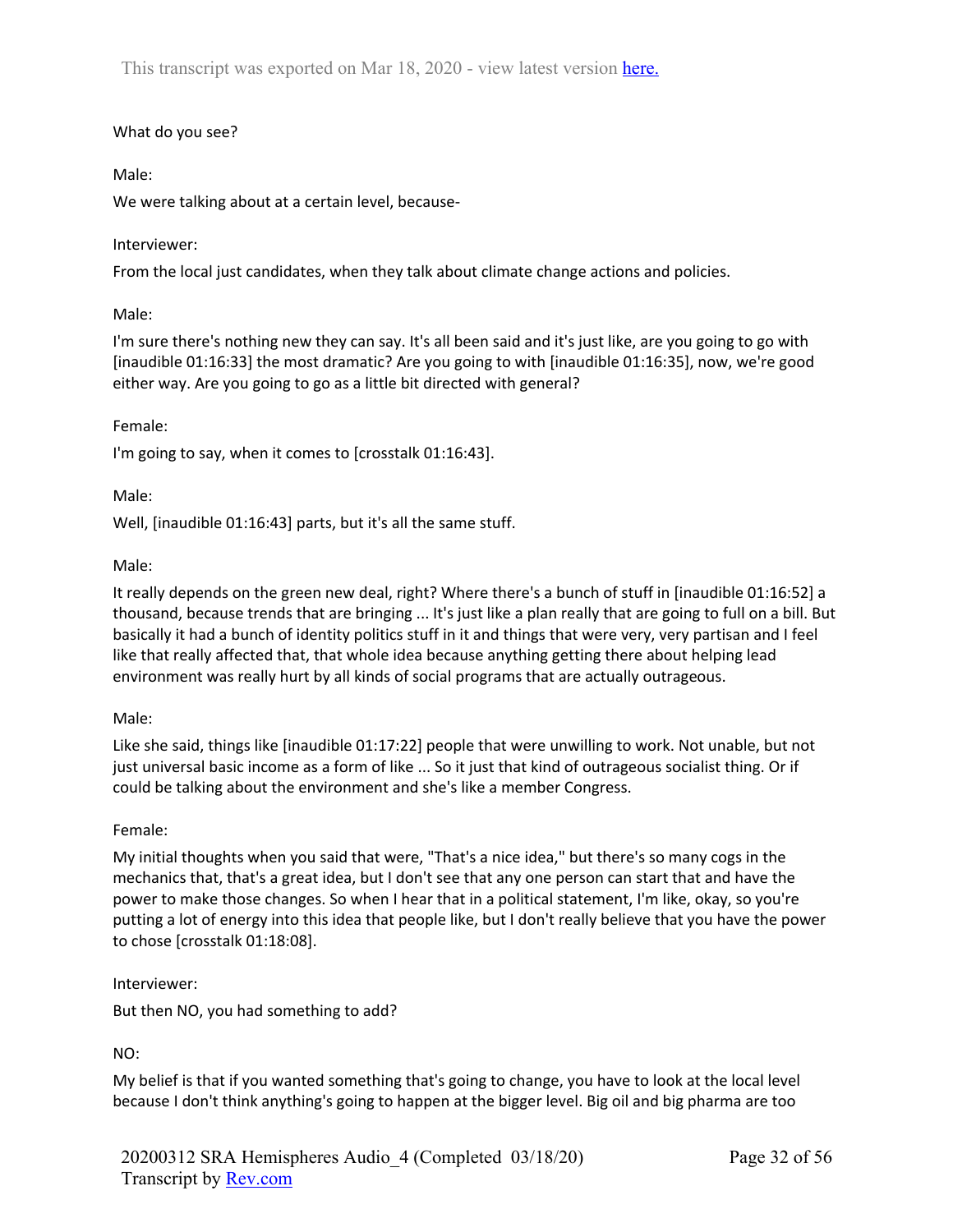involved at that level to do anything that is going to negatively impact them, unless all of the little local levels were able to get their teeth in and start changing things, to where at the national level, big oil can't bite as hard or pay as much. That's the only way it's going to change.

## Interviewer:

So if [inaudible 01:18:52], if say you're looking at a candidate and they talk about climate change actions and policies, how does that impact your decision to support the candidate when it comes to the voting day?

# Male:

I'd check the box. If they talked about climate change, like all candidates have to,

## Male:

I think it would be really [inaudible 01:19:15]. All of them say world peace. [crosstalk 01:19:18] like this, how are you going to address it? [inaudible 01:19:22] that.

## Female:

I just think, is there a different agenda that you're actually going to do that you're not telling us about? Because this is the thing that people want to hear and develop. [inaudible 01:19:32] an agenda-

## Male:

Yeah, very vague. [inaudible 01:19:36] is almost overworked at this point, that nobody can ... If you can't come up with anything new at this point, it's like beating a dead horse as a candidate. Everybody got that one covered.

### Male:

Yeah, [inaudible 01:19:52] tracks that are right with the right crowd.

### Interviewer:

Well, tell me specifically what you're going to do. Are you going to-

### Female:

I'm going to say, if you don't have a plan as to how you're going to do [crosstalk 01:20:00].

### Interviewer:

Let's say not just clean energy, but hey, I want to have X number of more solar panels in Spokane in the next two years. Take on a specific, don't say, ooh, climate change because we've heard it with people.

### Female:

Instead of just actually getting to the point.

# Male:

What's one thing that kind of deals with that, we are very focused on actionable specific items from people or from candidates. We're also involved in a research group because we're more likely to be

20200312 SRA Hemispheres Audio\_4 (Completed 03/18/20) Transcript by Rev.com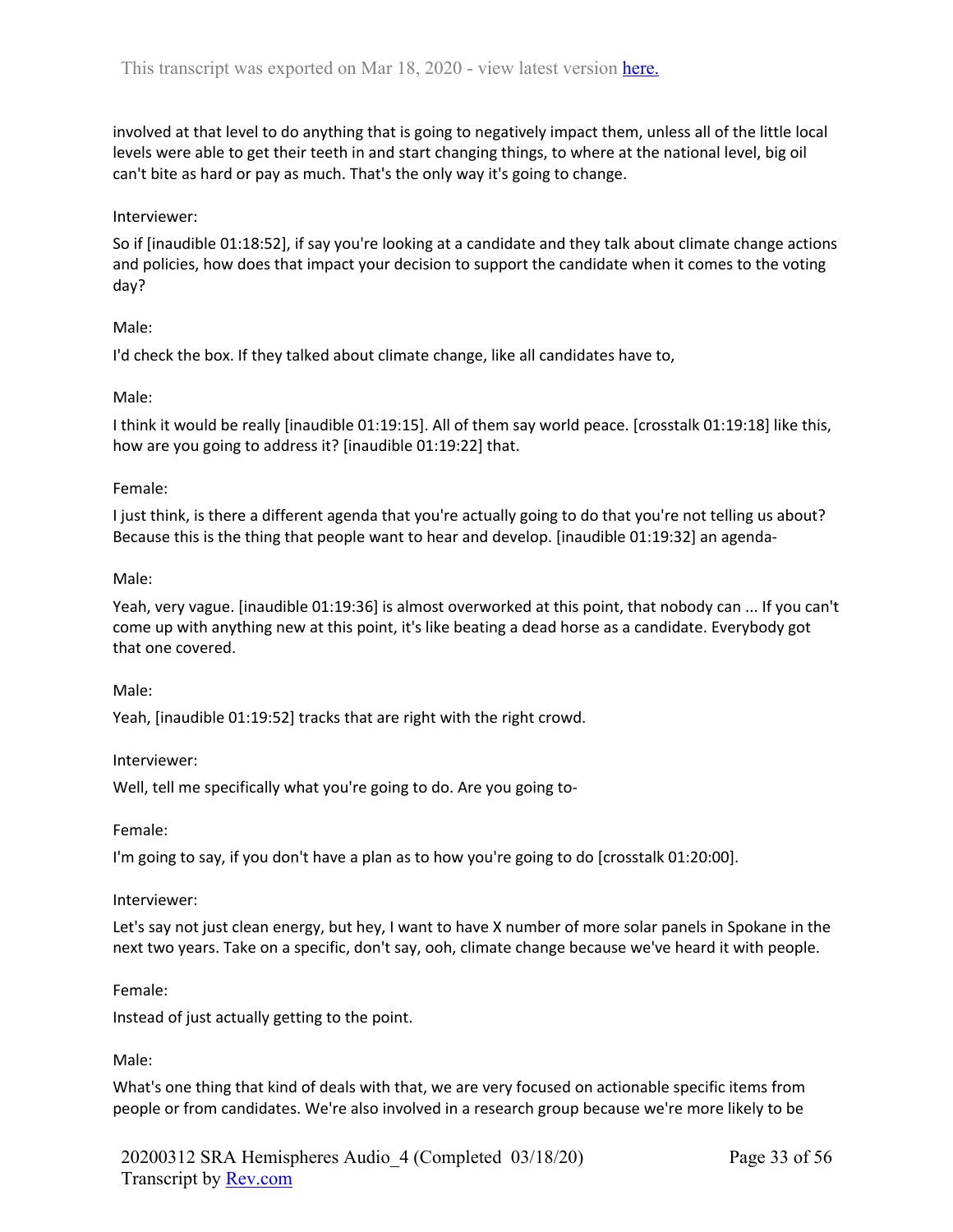more interested in these details than perhaps the general population would be. So I think that it does make sense to try to get people to support these ideas without being too granular, because then you're attracting or you're turning away people that are like, oh, these numbers, I don't give a shit, at the end of the day. I don't care. What are you doing? Things that [crosstalk 01:20:55].

Male:

Like the [inaudible 01:20:55] ideas.

## Male:

Yeah. Do you actually care a little bit about what you're saying, cool, or other things that you are saying? I care about more of just something that's nice, it's like a little cherry on top to some people.

## Female:

To support your point, also I think when those are the messages that helps people prioritize, they set their own core values or prioritize their own decisions like [inaudible 01:21:16] things. I think that's just something is like a [inaudible 01:21:20] on your own.

### Female:

I was going to say, I started teasing out of using plastic bags. I didn't have a lot of reusable bags, but right now it's not a good diet for everybody, so I have a bunch of them and then I leave them at home [crosstalk 01:21:30].

### Male:

It's certainly been grilled in my head tonight to go get my own [inaudible 01:21:42].

### Male:

I was just going to say, I'd like to hear a candidate say specifically how are we going to make these technologies economically viable?

### Male:

I think that was just getting there, because like Tesla is one of the first companies that I can think of that's like, all electric [inaudible 01:21:57] fuels and they're actually making [crosstalk 01:22:00]. So I think the only thing that I could think of that actually does that sort of thing. So it's just becoming viable. And if you're not economically viable and you're hurting the economy or trying to [inaudible 01:22:12] without ... And taking good care of the fossil fuels, you have a problem.

### Male:

These Teslas are a fantastic idea, but how much should they cost right now?

### Male:

[inaudible 01:22:22] on the front end get that right. Some people really want to try that, so you just can't pull the rug out from underneath people when ... Or the fossil fuels, you know what I mean?

### Female: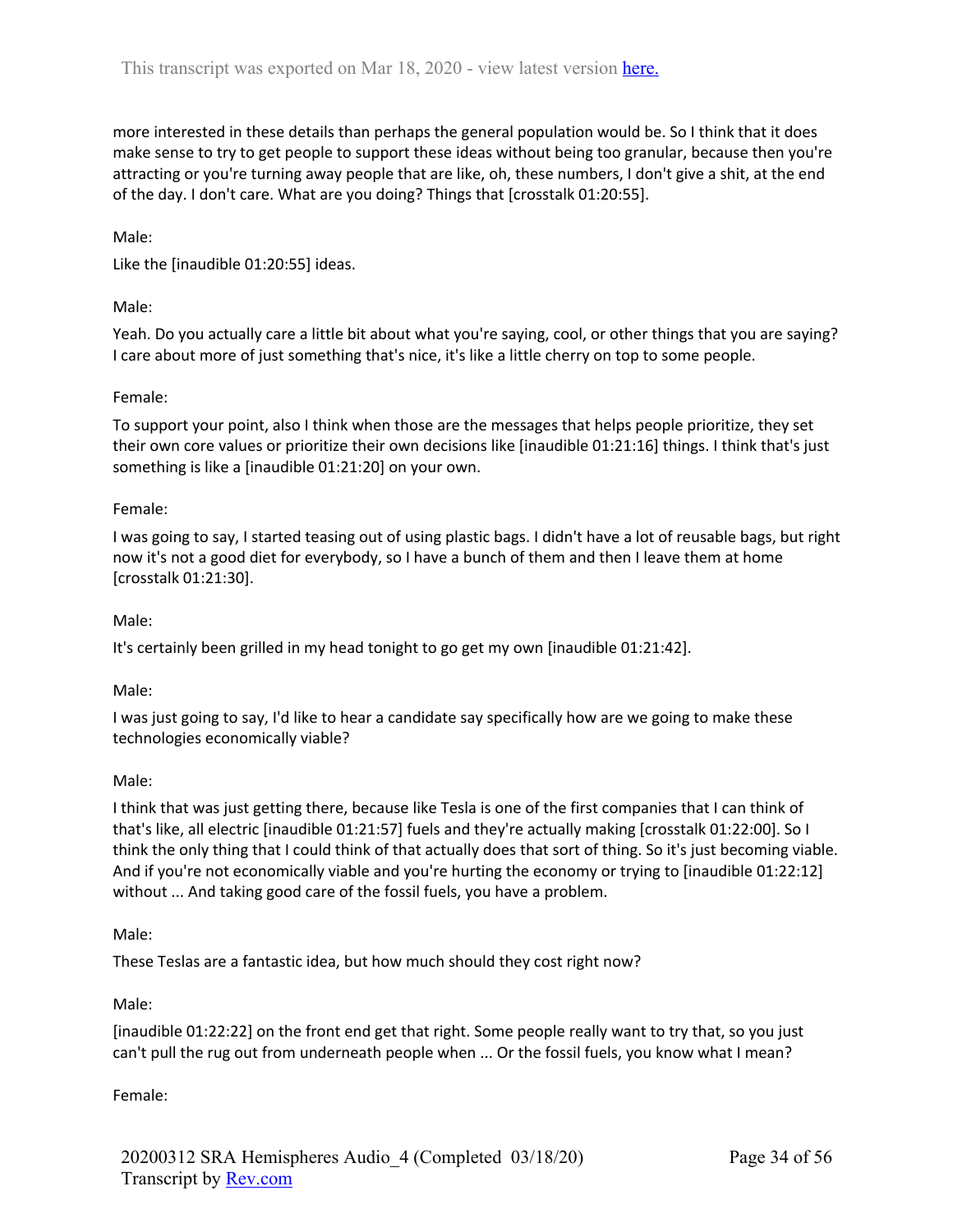Yeah.

Male:

Everybody's involved with that right now.

Male:

And it's not necessarily that those things took a while for them to get out. It's that, there's no point in releasing model 10 when you got one through nine to make money off of. So if you can drag out one for a while and build it up, keep 10 in the storage while you're working on 11, go ahead and release two, that's unfortunately how the MDet works with those companies.

Female:

And just so that I understand the room to buy correctly, does your reactions to candidates and their talk about climate change and how it impacts your decision to vote for them, does that vary if they're a local candidate versus a state candidate, versus a federal candidate or is your opinion on that pretty much the same?

Female:

I think it varies.

Female:

I think it varies.

Male:

It doesn't matter now.

Male: Yeah, [inaudible 01:23:32].

Male:

And how is it going to impact, right?

Interviewer:

When it cause climate change?

Male: That's part of the plan.

Interviewer:

So, you're saying that [inaudible 01:23:37] we can't impact climate change.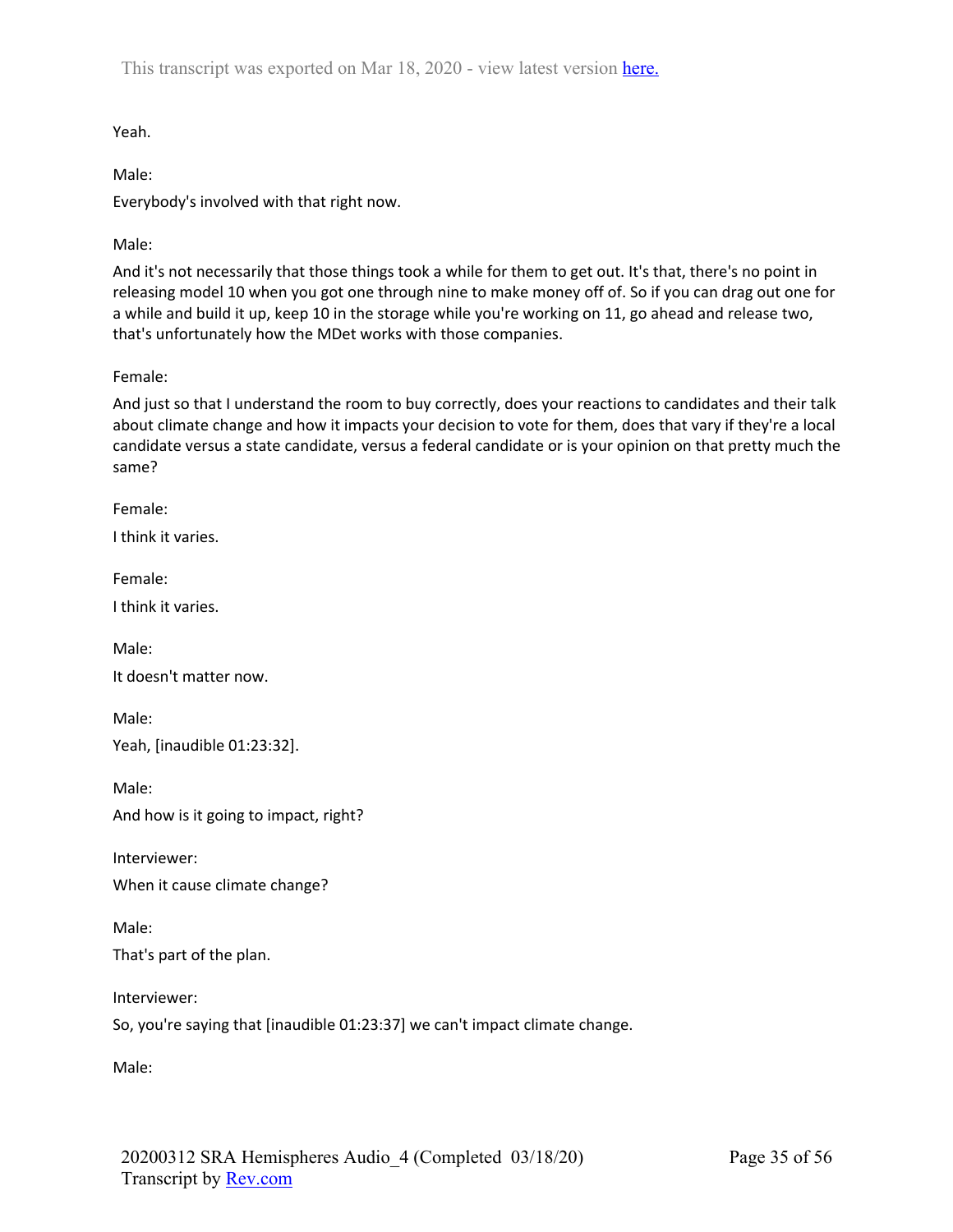[crosstalk 01:23:37] for climate change [inaudible 01:23:41] locally, but that's just because we may not know.

Male:

So, what else [inaudible 01:23:51] going to believe?

Male:

Yeah.

Male:

Well, I think that it doesn't matter to me what level they are just like NO was saying. Noble action is going to impact [inaudible 01:24:01] action, as long as everybody's starting lead that way. It's the right way to go, right? So if everybody's doing it, eventually it trickles up and it's going to trickle down and it goes both ways. So there has to be some leadership at the top. That's cool. It's important to get that idea generated and then it has to be actionable really to actually implement in a sense.

Male:

I think also like a lot of the year we just see hypocrisy all the time, instead of when Bernie has like [inaudible 01:24:28] dollars, but he's always talking about business and what [inaudible 01:24:30]. \$1 million would be a lot for me, you know what I mean?

Male:

It's also 80 years old.

Male:

I know, but I'm just saying it's not just on the lattice, on both sides. All the time, you're seeing people take a private jet to go and talk about.

Male:

Oh, yeah.

Male:

And we're thinking it's like, well, I don't want to hear anything from you at all, not really, you know what I mean? Anything like the little guy you don't want to be talked down to, right specifically.

Interviewer:

Yeah, being [inaudible 01:24:56].

Male:

[inaudible 01:24:56] anybody for a clinical candidate.

### Interviewer:

So, we're going to look at some different messages. These are just some additional statements about ways to impact climate change. So, I'll have you read through them and just to circle like two that you

20200312 SRA Hemispheres Audio\_4 (Completed 03/18/20) Transcript by Rev.com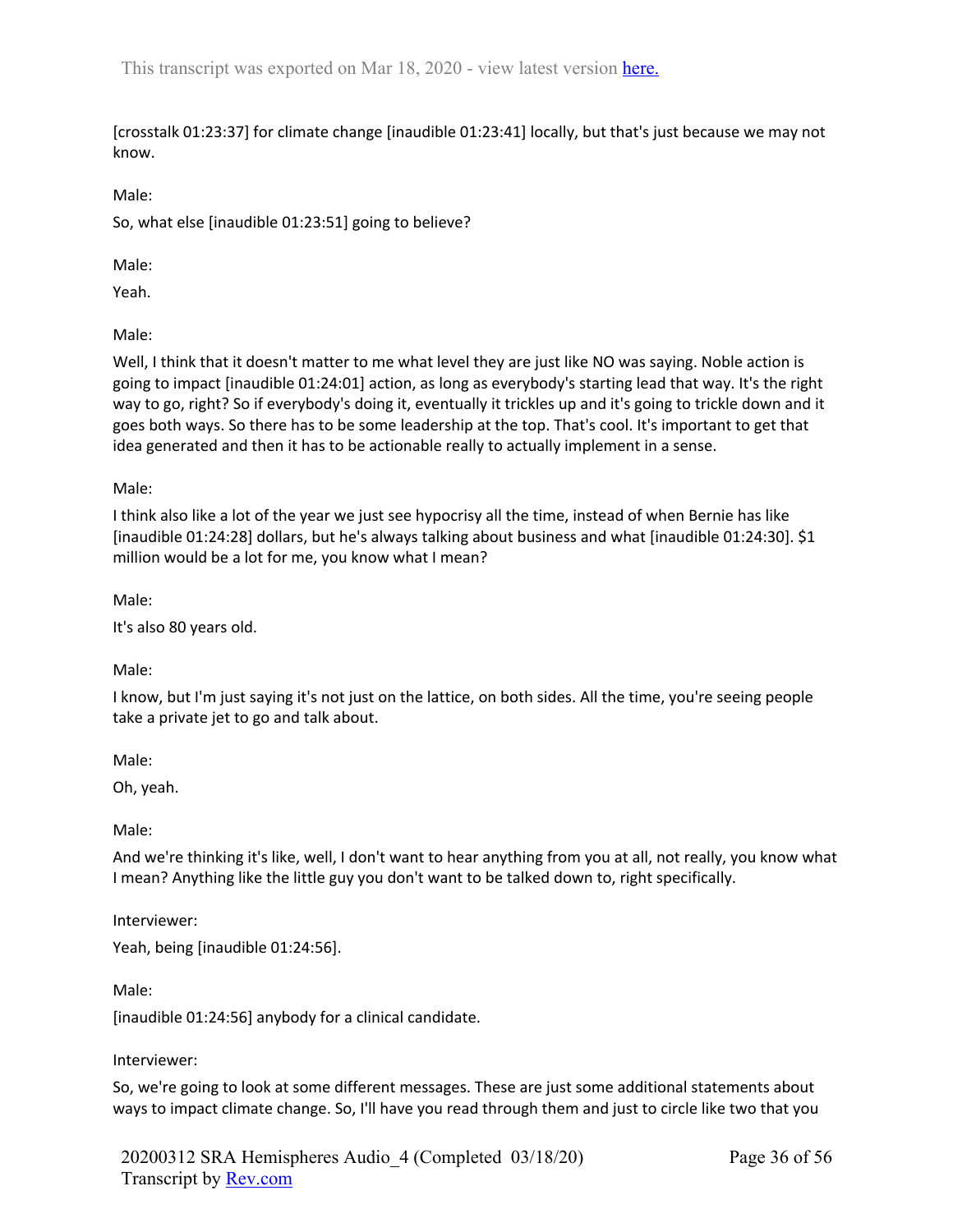think are honestly the most ... That they fall along the same line for what we're talking about. That are promote cause you to think about taking action for [inaudible 01:25:30] that resonate the best with you.

#### Interviewer:

And also along [inaudible 01:25:33] a little bit, get into the weeds that obviously with you.

Male: [inaudible 01:25:41]?

#### Interviewer:

Just circle two that you are [crosstalk 01:25:43], the two that resonate the most with you. Just so that you don't forget which ones they are and so that I know which ones you think they are, later.

Interviewer:

[inaudible 01:26:52] provide that aren't. And I used to learn a few [inaudible 01:26:56] things [inaudible 01:27:15] temperature that changes each factor [inaudible 01:27:20] it still the same. All right. So I just want to ... I'll just go through each of these statements one by one, just for you to maybe to tell me if you circled and then I'll get to tally and we'll [inaudible 01:27:32] from there. So, who circled the air pollution? Good, two. And who circled water springs, dryers, hot summers? One. Anybody circle in 50 years, the average temperature? One?

Female:

Two?

Male:

Two.

Interviewer:

Okay, I'll count [inaudible 01:27:59] again.

Male:

No, I think we're just two [inaudible 01:28:01].

Interviewer:

How about, who did coal, gas, oil, who circled that? All right, two. And [inaudible 01:28:11].

Male:

Wait, wait, [inaudible 01:28:14] sorry.

Interviewer:

How about average savings of solar power? One. I'm now going to get my real math out, although one, so that's seven. And then solar and wind power adding jobs at a faster rate? Two, interesting.

Male:

20200312 SRA Hemispheres Audio\_4 (Completed 03/18/20) Transcript by Rev.com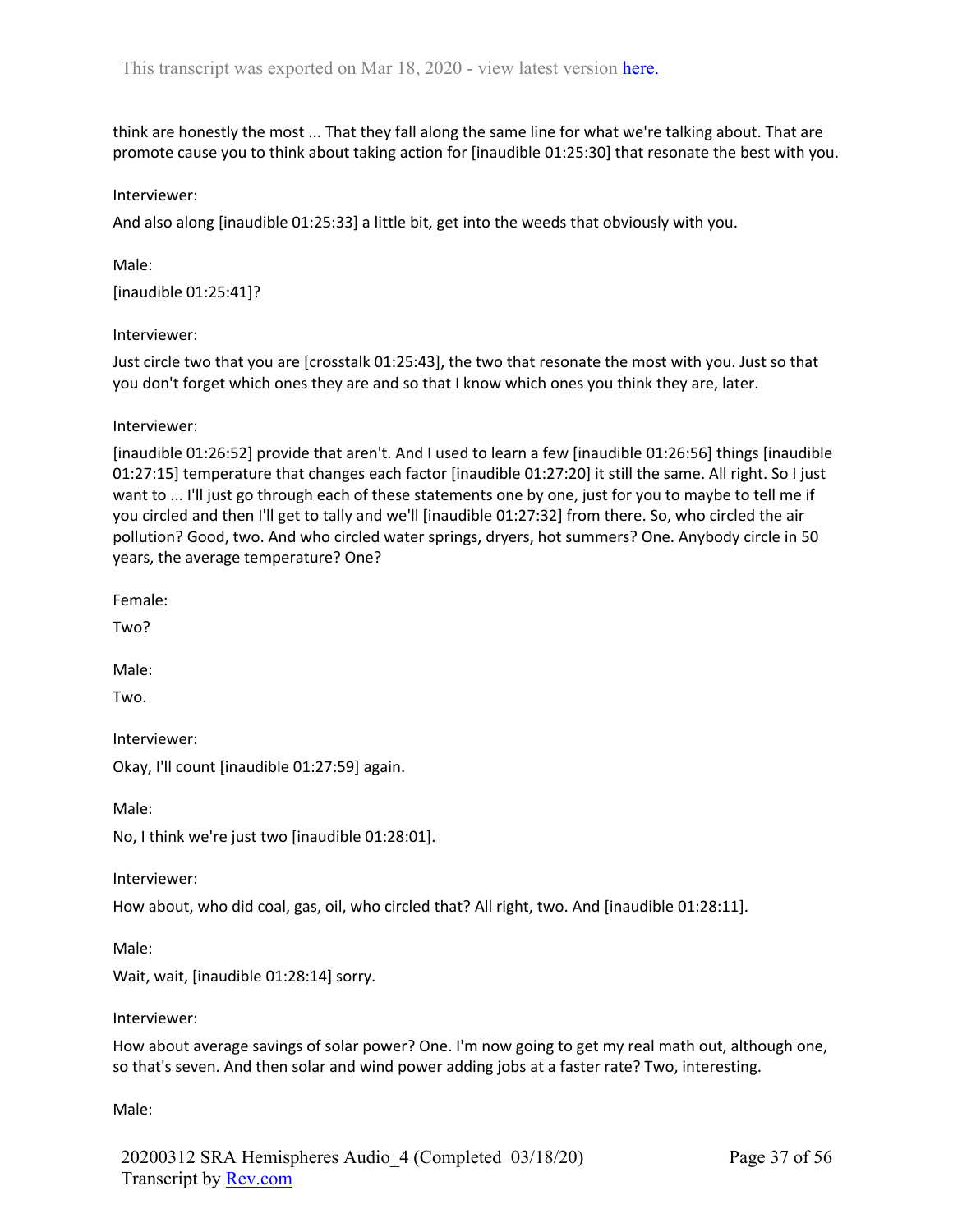# Oh, it's [inaudible 01:28:37] pointing on the jobs early?

Interviewer:

Well, that the one-

### Male:

I didn't know [inaudible 01:28:44] is fine.

Male:

I didn't know if I circle it, just like [crosstalk 01:28:46] part of that, but so? It's a fun fact, but that's not getting me to vote for it, because it's creating jobs. It's a fun fact.

Interviewer:

It's not driving action for you?

Male:

It felt like the solar panel one might. I know a lot of people that [crosstalk 01:29:03].

Male:

Who want to save money, yeah.

Male:

Put that on top of your house, great idea. Sure. Make those more affordable [crosstalk 01:29:08] so more people can put them on their house. We're good, but the jobs being-

Interviewer: All right. We'll work on-

Male: [crosstalk 01:29:15] and that we're good.

Interviewer:

What are ... I'll just take the ... There's one that's clearly most popular and that's, in Washington state, the accurate statements of how just solar power solved what is \$10,483 a year. So, what are your reactions to this statement?

Male: Mine drags everybody?

Interviewer:

Money?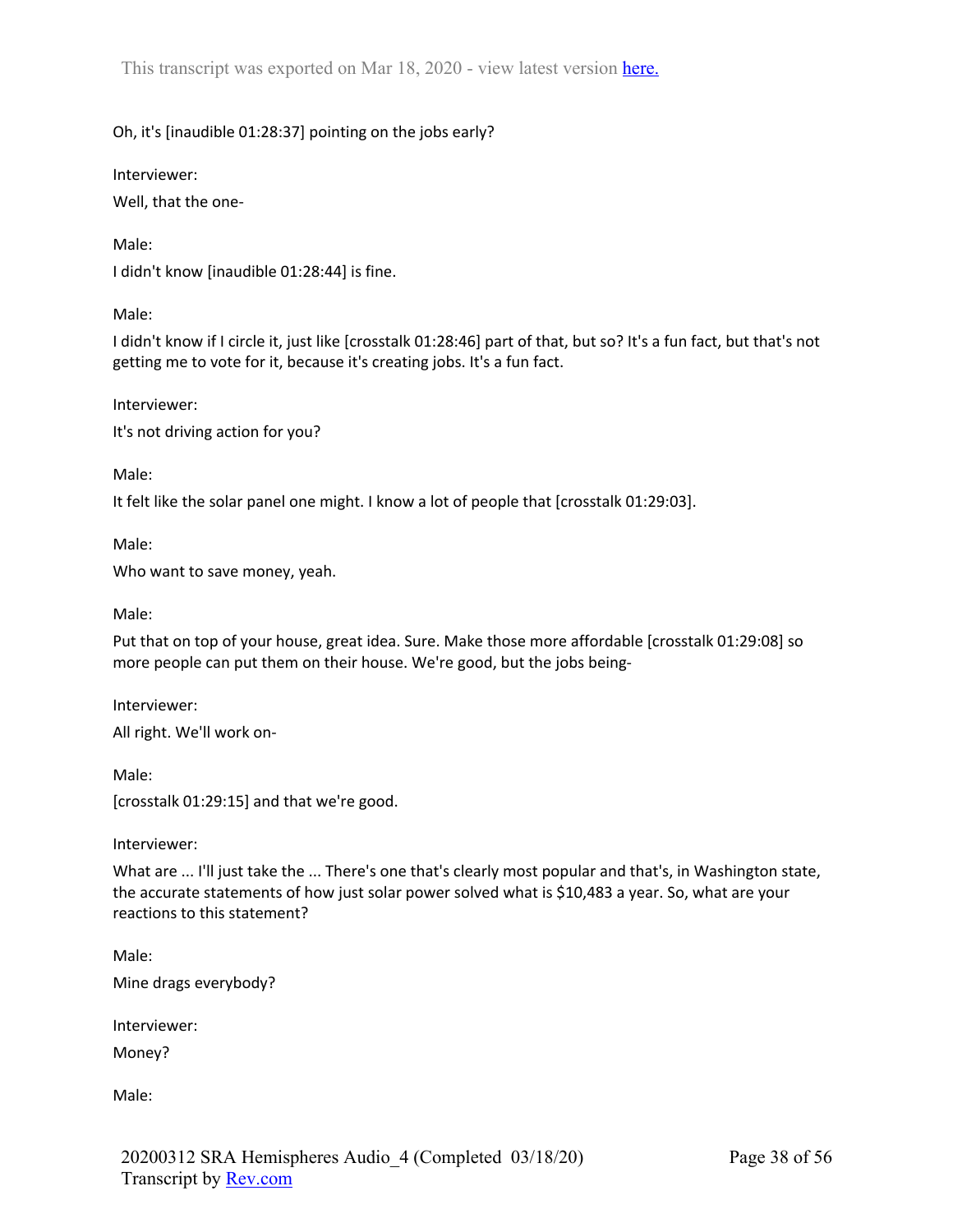Or it's like, I guess that goes to saving other stuff. I just think that if you want your numbers, there's the fun fact. Put solar panels on your roof. It does actually help you save money. If they don't tell you the cost, it's \$25,000 to do it. So, it'll take you three years to pay itself off. But then after that you're earning money, you're saving yourself. So, pass laws that will make that more affordable. And if you want to make solar ... That would actually maybe make me think, oh you want to make solar panels more affordable, more people are going to get them.

Male:

That'll drive more jobs, fun fact. There we go, but that's nice. Nice to do something like that.

Male:

It's just like the last two in here are actually telling us things that we can do about the problem, because everything else on the sheet is just telling you what the problem is. So it's kind of like a how [crosstalk 01:30:40].

Male:

I never [inaudible 01:30:41] to be a scare tactic. It's one of those 50 ... In 20 years-

Interviewer:

Yeah, sure.

Male:

... we're all going to be 15 feet under water and it's like, whatever.

Interviewer:

I could have wrote that in the margins for you, because of what I already know about you.

Male:

AR [inaudible 01:30:54] like this, but I'm thinking whatever.

Interviewer:

Of all the big statements, is there anything in them that's surprising?

Female:

This one. I wrote follow-up questions after these, because the second one, Spokane has been experiencing water springs all by dry or hotter summers, but by how much, right? In 50 years the average temperature will be 10 degrees warmer. Well, what was it 50 years ago, right? Well, what is that trend looking like?

Interviewer:

Right. Is it from 95 to 105, is it from 102 to 112?

Female: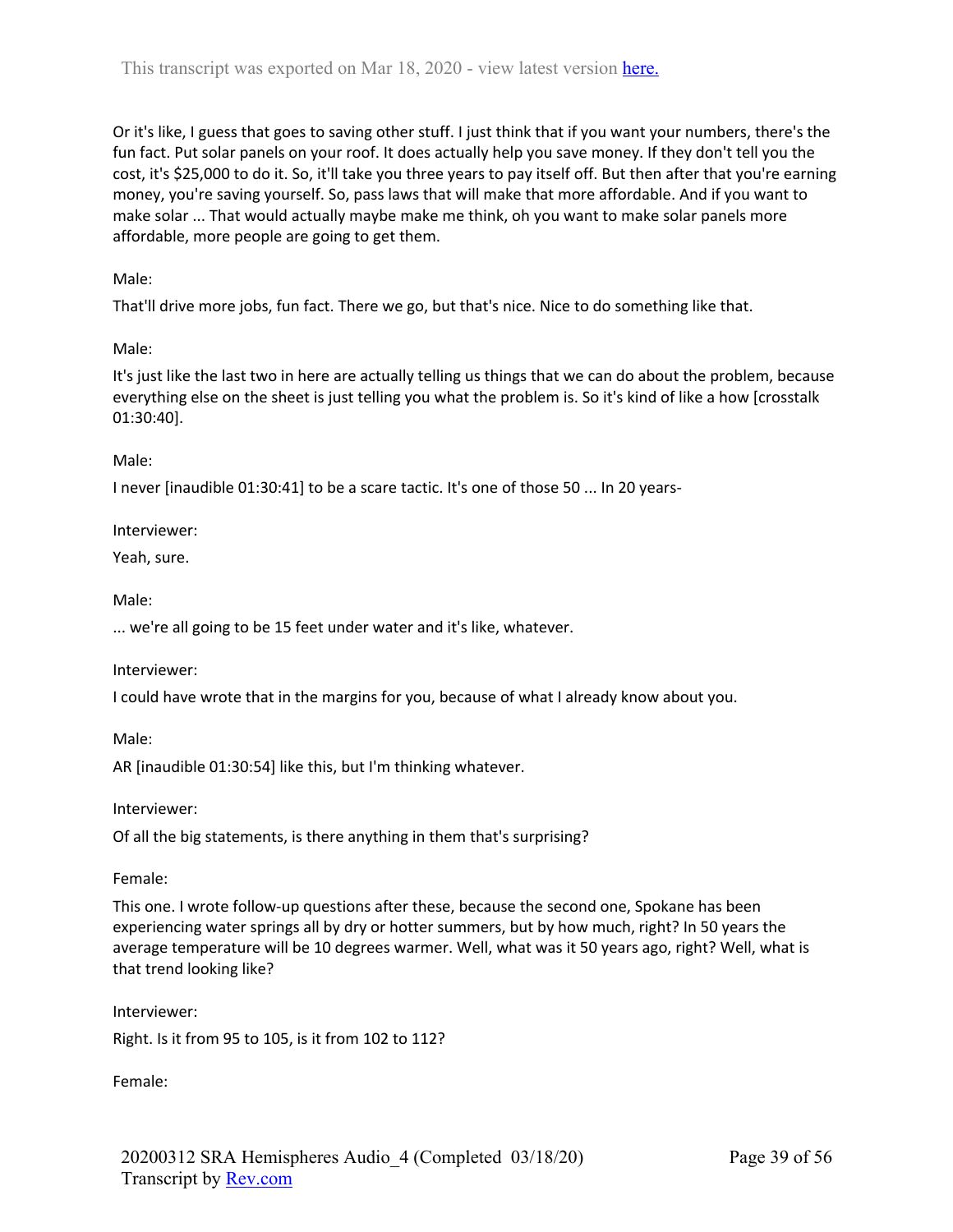Right. And then coal and gas and oil companies are legally allowed to produce more pollution today, by how much? A cubic foot? 50 tones?

## Female:

Or does it mean because they're just producing more stuff?

# Female:

Right, yeah. Is it per factory? I think-

# Male:

I think that's actually [inaudible 01:31:56] have to produce more. [inaudible 01:31:58] and the world population is way bigger, so it makes sense. And now just back in 2000, 20 years later that our population is more, so obviously they're going to produce more. So it's just-

# Male:

Although I think further it's based on parts per million on carbon [inaudible 01:32:16], so it's all proportional. I don't know that obviously, but if there's legal limits, it's usually limited based on a specific percentage. Like you're allowed to produce X percentage. So, if it's increased population, the percentage would remain the same. It would just be a larger amount to do that.

# Male:

Number one's going to be pretty hard to prove. But sure, throw it up there, it doesn't scare a lot of the people then you have to prove it. It's going to be pretty easy to come up with something that says you're right, but it's going to be impossible to prove definitively that [crosstalk 01:32:59].

# Female:

I would really like to see the case study on that and all of the independent variables on this.

# Male:

And I got the specific acknowledgement that they're saying [inaudible 01:33:06] number. I would say that the air pollution model and the coal, gas, oil companies were allowed to produce more pollution.

# Male:

They both could definitely be misleading. And so, there's a lot of room for error. That's why I wouldn't put any confidence [inaudible 01:33:20] saving.

# Interviewer:

Sure. Is there anything extremely believable or even unbelievable, believable about any of these statements? Any red flags or I guess even stars?

# Male:

I encircled the solar panel savings. I don't think that's a very typical average.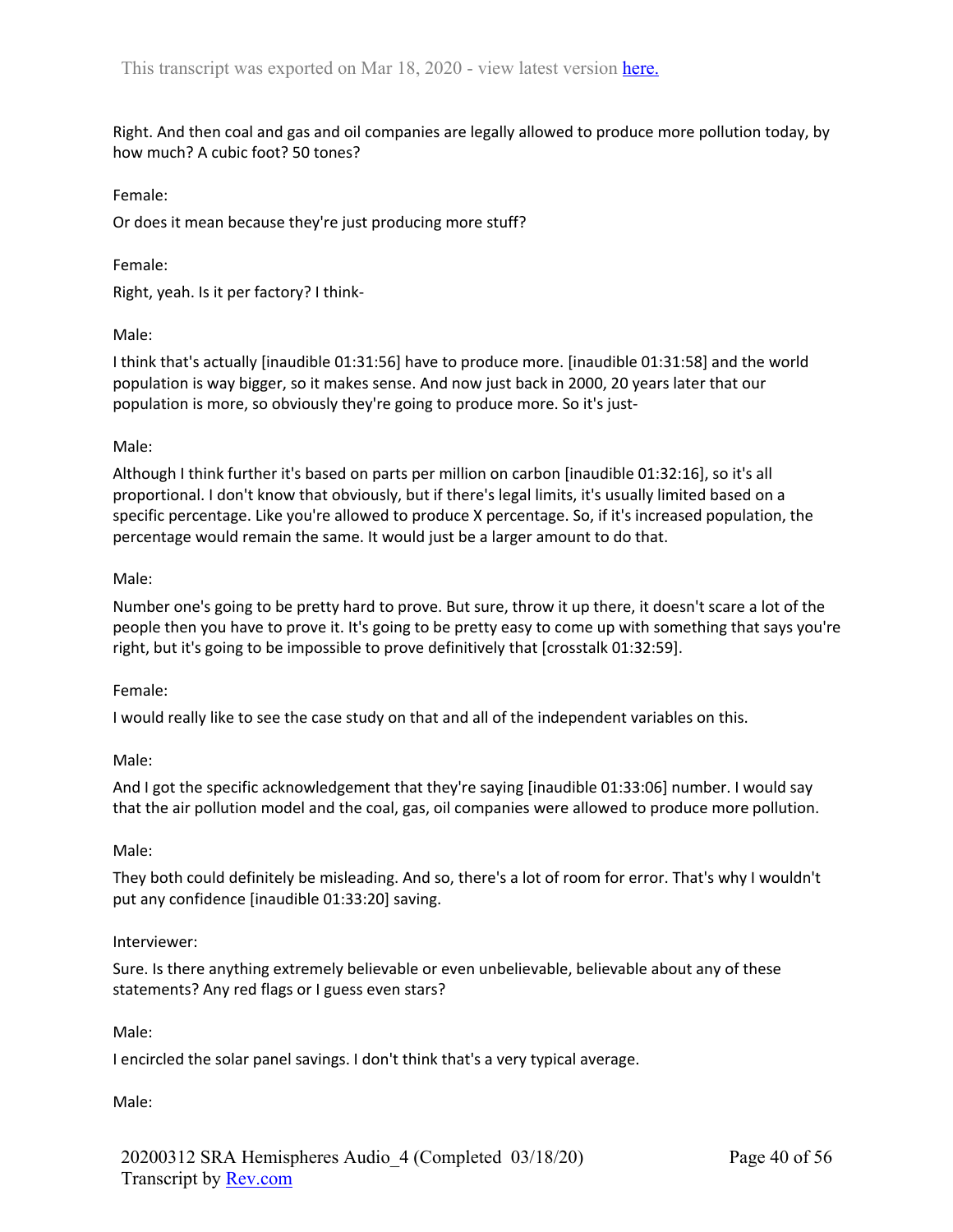How many people were spending \$1,000 a month on [inaudible 01:33:47]?

Male:

That and the increasing by 9.5 degrees in 50 years, that sounds like I don't know for sure.

Male:

That seems in line with what I've seen, so I've had [inaudible 01:34:01] to do exact.

Male: [inaudible 01:34:02] with it.

Male:

I think that it's perhaps a little more, but not too much.

Interviewer:

Yeah. The reality is these statements are true, but I'd like to understand what else ... What needs to make them resonate and really what helps, that helps you-

Female:

Content.

Interviewer:

Yeah, and back to [crosstalk 01:34:21].

Male:

Two is misleading as well as above two. It's like it's happening, but it's not like for that to change, there's nothing that you [crosstalk 01:34:35] you two do that one, because of why that's happening. But they make you feel like you can, but that one's not ... You're not-

Male:

And now we could go back to what you were [inaudible 01:34:45] approach management. The fires could be increasing because of the lack of burns and lack of controlled burns versus their hardest earners, but that could be the cause or it could be that they're not burning regularly and control.

Interviewer:

Yeah. I think to what you would do, these things that sound good, I'd like to know why they're true, right? So, if I told you why they are true, would you trust ... How do I tell you the truth and have you trust that that's the truth?

Male:

[inaudible 01:35:17].

Interviewer: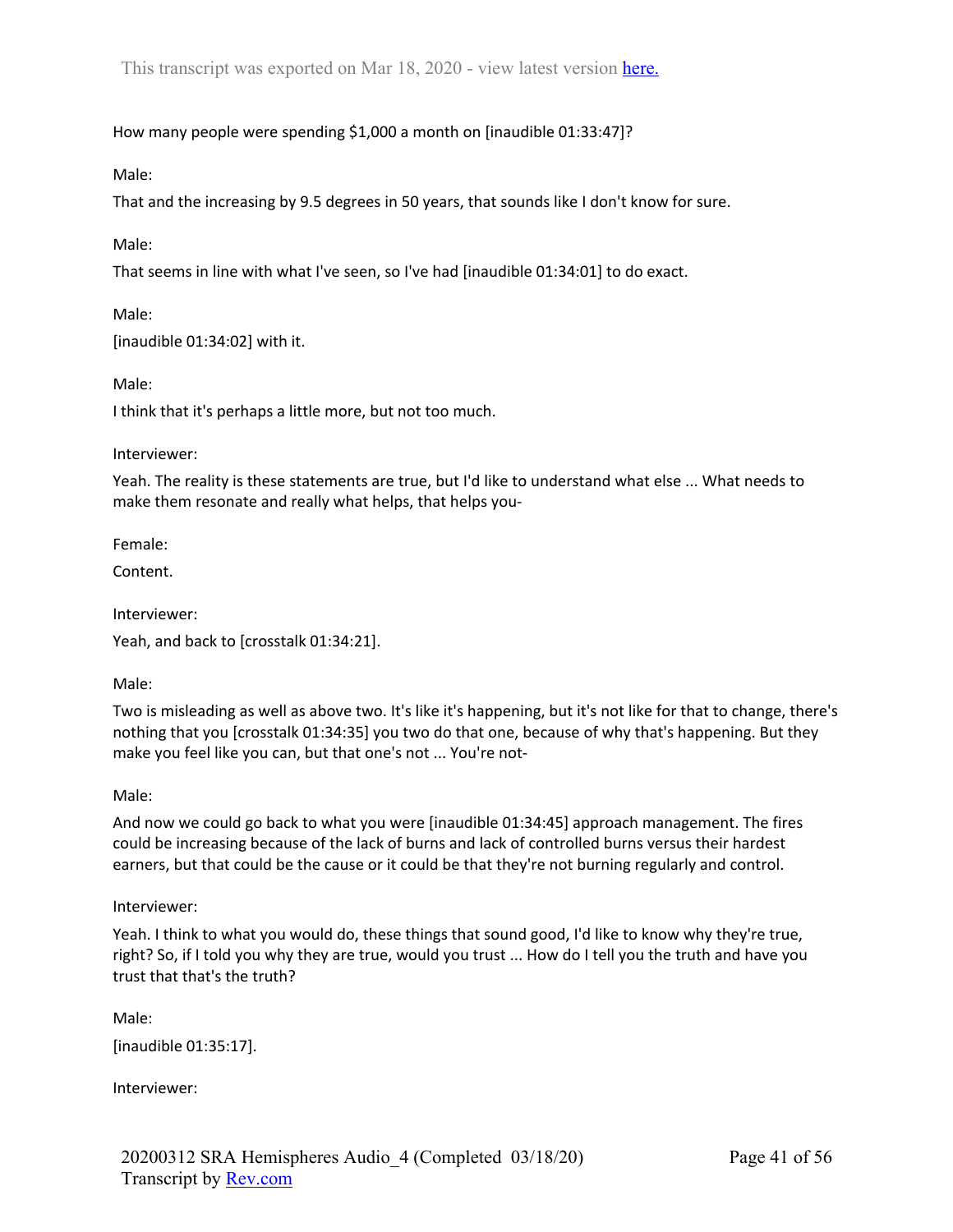# From what? How do they [inaudible 01:35:21]?

Male:

Your sources.

Female: Yeah, from peer review journals.

Male:

Yeah, [inaudible 01:35:24] physical.

Interviewer:

Are you the type of person to find that information? Do I need to shove it with this content? How-

Male:

I really think that an ad should have the ascertation down for these [inaudible 01:35:40] pretty reasonable, but I wouldn't [crosstalk 01:35:41].

## Male:

I feel at least once, you don't necessarily need multiple resources, but at least you have one resource for that, that pushes other people to research. Okay, is this the one person that is on this or are there more out there. Or if you have none, then we're just going to pass by and say, okay, whatever.

Interviewer:

But even if you find out more ads and you put a really vague generic website, which then had the citations and the links for these papers instead of the really long, super address that we are not going to memorize in 0.2 seconds. But give us the, find out more apps.

Male:

Because [inaudible 01:36:23], I'm sorry.

Male:

Now you go first.

Male:

That show where [inaudible 01:36:27] ruins everything, it doesn't go well. It pops up with a ... And at the end they'd give you a website when they have a list of citations and it's like, if you want to learn and see where we got this evidence.

Male:

Did you see Joe Rogan? Joe Rogan goes [crosstalk 01:36:43].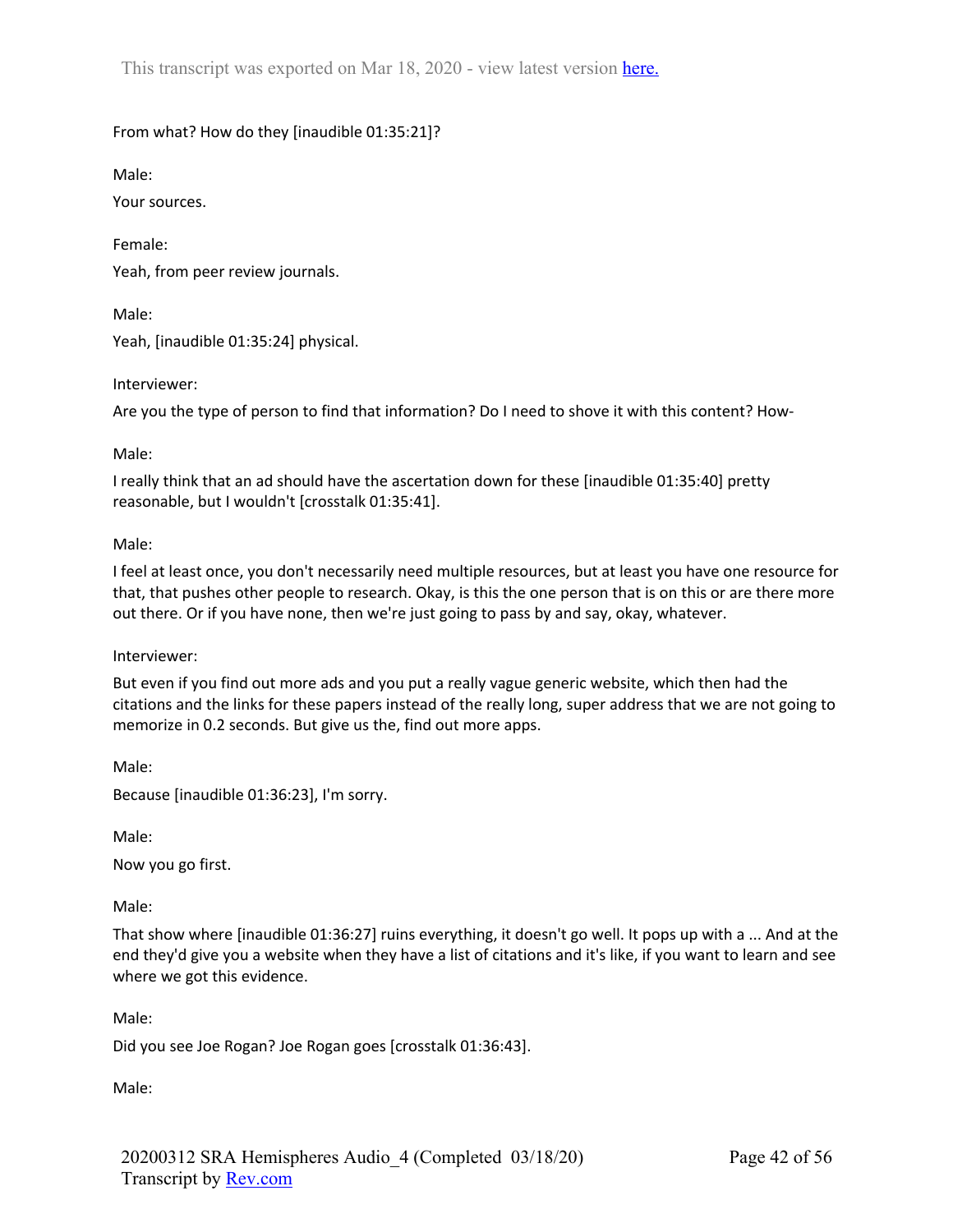Yeah, absolutely. [inaudible 01:36:44].

Male:

Yeah, you should have something in citation.

# Male:

So on these, I think in the particular field that these people that are running, the fact that they're in the political field running for this, if they're going to make a statement as a part of that, they do have to have some place to go to that [inaudible 01:37:06] or some sort of place to go to describe that, because my son's in fourth grade and he could do this for an assignment. If he didn't have to write in the back and just list bad things that were happening, list six of them, he gets an A plus.

# Male:

Now, but he's not running for ... Anybody can just start off scary or fun facts.

## Male:

Tell him to go back to math class, where you got to prove your work.

## Male:

Yeah, because of that field that they want to be in, there's a little bit more that I think they're obligated to back up their bullet points.

# Male:

Also, I would make sure to cite real scientific journals, because you can't trust the New York Times anymore. You know what I mean? There's all kinds of things. People are extremely skeptical of media and they should be. So, I would certainly [crosstalk 01:38:03].

Male:

Coronavirus.

Male:

Yeah, because if you're trying to get people that are real skeptics of this kind of thing, which are usually going to be to the right, you're going to want scientific data. That's what's going to ... If you're actually trying to convince people and not just win the argument. Do you know what I mean?

Interviewer:

Yeah.

Male:

That climate change is real, [crosstalk 01:38:22].

Interviewer:

How do you [inaudible 01:38:23], you quickly identified that it means scientific information as you're being referred to.

20200312 SRA Hemispheres Audio\_4 (Completed 03/18/20) Transcript by Rev.com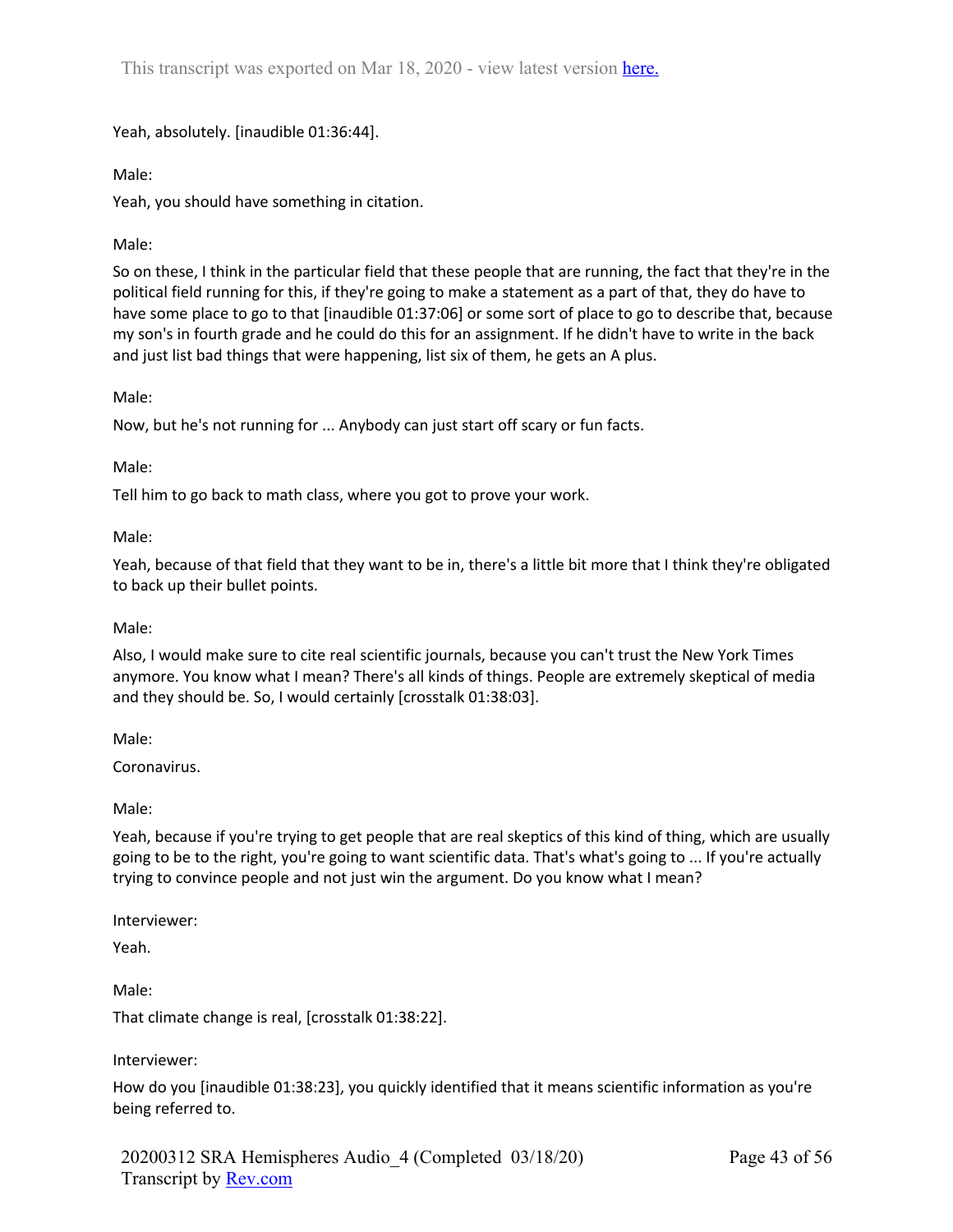Male:

Quicker?

# Interviewer:

Yeah.

Male:

Well, you have a cell phone, so [crosstalk 01:38:36].

# Male:

I think that's a model of ... Oh, definitely what those scientific articles that back up things that have same issue.

# Female:

Don't trust things that are .org, some .coms, maybe it just depends on how well [crosstalk 01:38:50] at the time.

# Male:

[inaudible 01:38:51] it's related to your backup. It'll come down ultimately to what your beliefs are, as to what scientists believe a lot of things. And if you look hard enough, you'll be able to find one that backs you. But I think, yeah, look at-

# Male:

There's some solid ones that [crosstalk 01:39:10] will identify reputable news sources, that will like, they test them against each other and against ... And they have certain criteria and things like that. So if you want a test how often this source gets facts wrong or how often they fix the issue corrections if they have a problem or if they [inaudible 01:39:31] or whatever, or if they're up to that or not. So those are ways to [inaudible 01:39:36] get an idea.

Interviewer:

I really don't know how to phrase this question.

Male:

[inaudible 01:39:49] to share it.

# Interviewer:

What if I need [inaudible 01:39:50]? So, if one of these statements is strong enough, that it's something that you're really behind. We've got the right sources. We've got the right same material and you agree with it, it's what you have. It could be an AR statement, because I know he's already rolling it out [crosstalk 01:40:09]. So, if there's an AR version of this one, but then-

Male:

All right.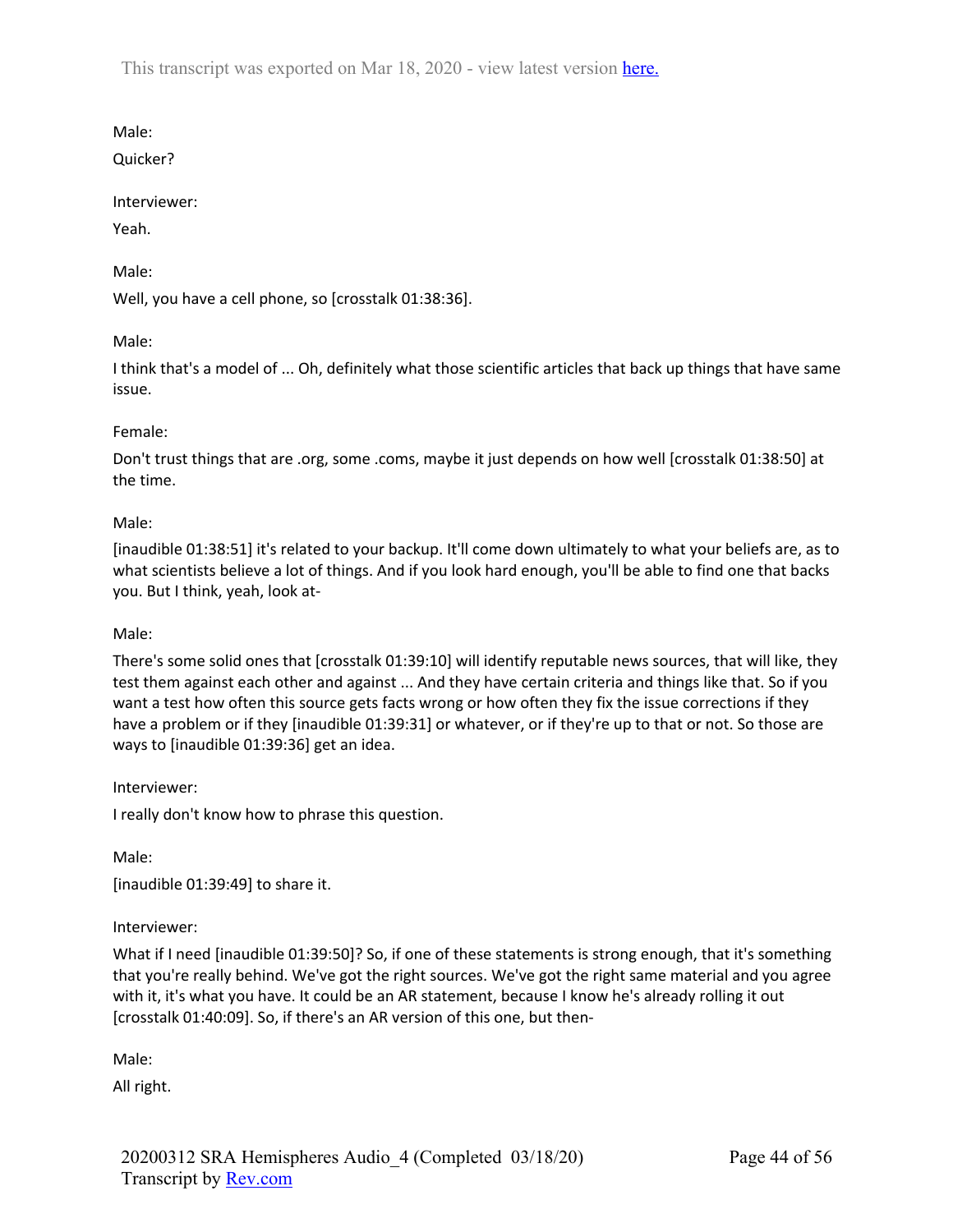# Interviewer:

But it's for the opposite side. You're red but it's a blue statement or your blue and it's the red statement. Are there statements like that, that would cause you to cross party lines when you're running?

Male:

In [inaudible 01:40:34] of that, I do finish the article, statements that I fully agree with.

Male:

Are there any statements of this nature that would make you vote against [crosstalk 01:40:38]?

Male:

One statement?

## Interviewer:

If you've got a candidate that's on the other side and he's got one of these climate or any environmental statement that you really believe to, that we've kind of built out here.

Male:

Climate change is not the topic that's going to make me vote-

Female:

[inaudible 01:41:00] they would have to be like-

Male:

... for one way or the other.

Male:

I think that has to be a really strong statement or it has to be multiple statements, because one mediocre statement that my whole heart would agree with, but it's not going to make a huge impact, isn't going to sway me to go the other way.

Male:

[inaudible 01:41:20] also think that most people have a single issue.

Female:

And that's just to say, and that's why [inaudible 01:41:25] would be, I didn't vote for my person, but if I feel really strongly that this statement goes for the other person, then I'm going to be calling my person and say, okay, but you need to vote on this issue. This needs to happen.

Male:

Climate change is not [inaudible 01:41:48] pushing me over.

Interviewer: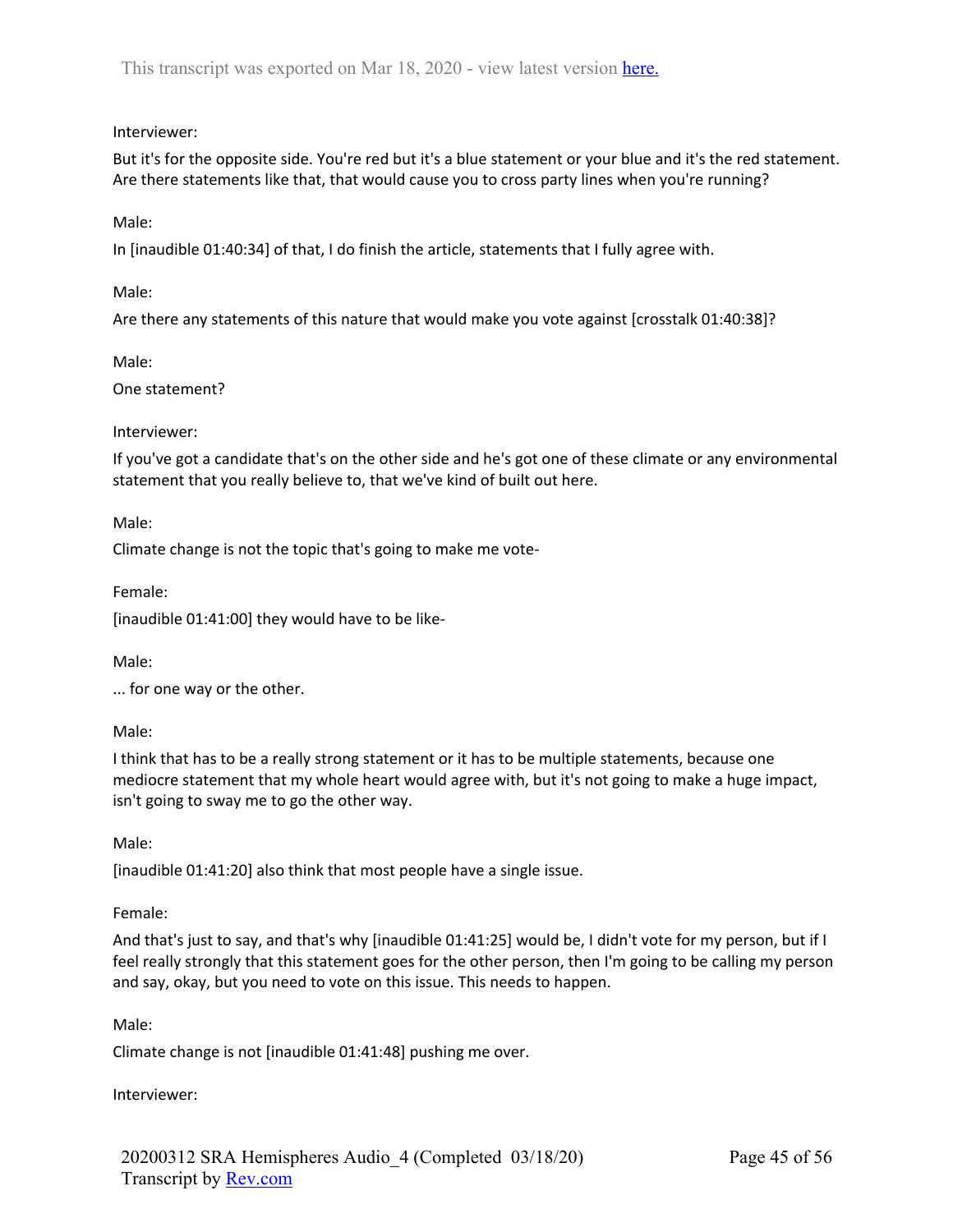Is the climate and the environment for any of you an issue big enough that would motivate you then?

Male:

Not based on a statement.

Male:

Yeah, not based on a statement.

Male:

[crosstalk 01:42:02] that would be tremendous action [crosstalk 01:42:04].

Interviewer:

How about this issue in general, rather than any of the things that I presented?

Male:

Is it something you'd vote for? I need to ask.

Male:

When you brought up the idea of climate deniers, climate change denial, completely, that's going to make me go the opposite direction, but a strong action for, or a lukewarm action for, or a reform action again just, it's doesn't necessarily going to make me completely disagree. It could make me disregarded the idea. It's going to be like well, the logic is flawed or there's something else going on because this is just self-evident that something is happening or you believe it's called [inaudible 01:42:38] or not, that's a different argument.

Male:

So if you're just denying-

Male:

Completely denying it, yeah, that's [inaudible 01:42:43]. We're just saying that [crosstalk 01:42:44].

Interviewer:

So you're just going for end of the spectrum elements. Those are the types of things that could swing [inaudible 01:42:51].

Male:

Those are the only people that think it's not happening at all [inaudible 01:43:05].

Male:

They just think it's a very small element.

Male:

I don't think it's a very conservative level, or even the most conservative stage.

20200312 SRA Hemispheres Audio\_4 (Completed 03/18/20) Transcript by Rev.com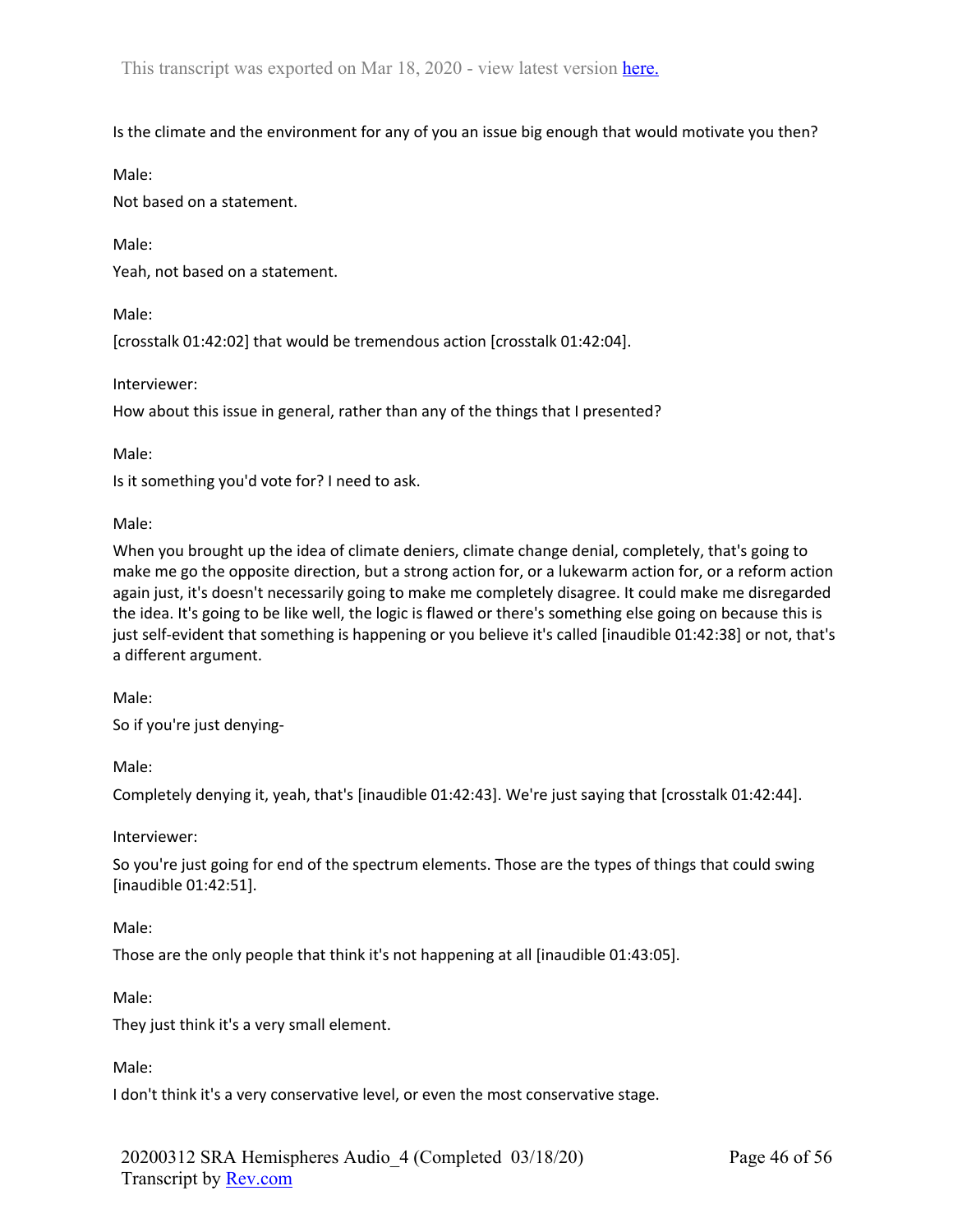Male: Something's happening.

Male:

I don't know.

Male:

I've been [inaudible 01:43:05] mad people then they have accused me of denying climate change. But like what you were saying earlier, what's the cause of it? I'm not denying it's happening, but it's like, so what? It's going to happen, who's causing it? How much? What [inaudible 01:43:24] sure, but [crosstalk 01:43:25] I'm not denying that's happening, but at what level in the cycle.

Male:

But the credit goes to the party. It just seems like we're accelerating this.

Male:

This is really [inaudible 01:43:35] the bad portion of the cycle. Of course [crosstalk 01:43:39] lot of scientists that could tell you exactly this much, we're increasing the climate change. Nobody can get you exactly the answers and that's the problem is the ambiguity of all this [inaudible 01:43:50] this partisanship. If anybody could say, this is exactly what's happening, that'd be great. That's why I think you really need to defer to experts and not the politicians on this effort.

### Interviewer:

All right. So, there's another sub message in the video segments and that was about people working across party lines and working [inaudible 01:44:15] together. How likely would you be to vote across parties to support a candidate that just promises to work together with both parties to address climate change? If it's just working together, is that any different than a specific hot topic to you?

### Male:

Every candidate says, I'm willing to work with the other party on climate change. They don't usually finish with it saying, as long as they agree with me on most of it. But every candidate to my knowledge has said, I'm willing to work with the other party on this.

### Female:

They usually say that about a lot of things because they want you to vote for them.

### Male:

But they don't [crosstalk 01:44:54] usually say, as long as they agree on this [crosstalk 01:44:56]. But that's going to make you check your box. Other clients are going to say, you'll be nice about it and check your boxes, it's political.

Female:

It doesn't mean [inaudible 01:45:05].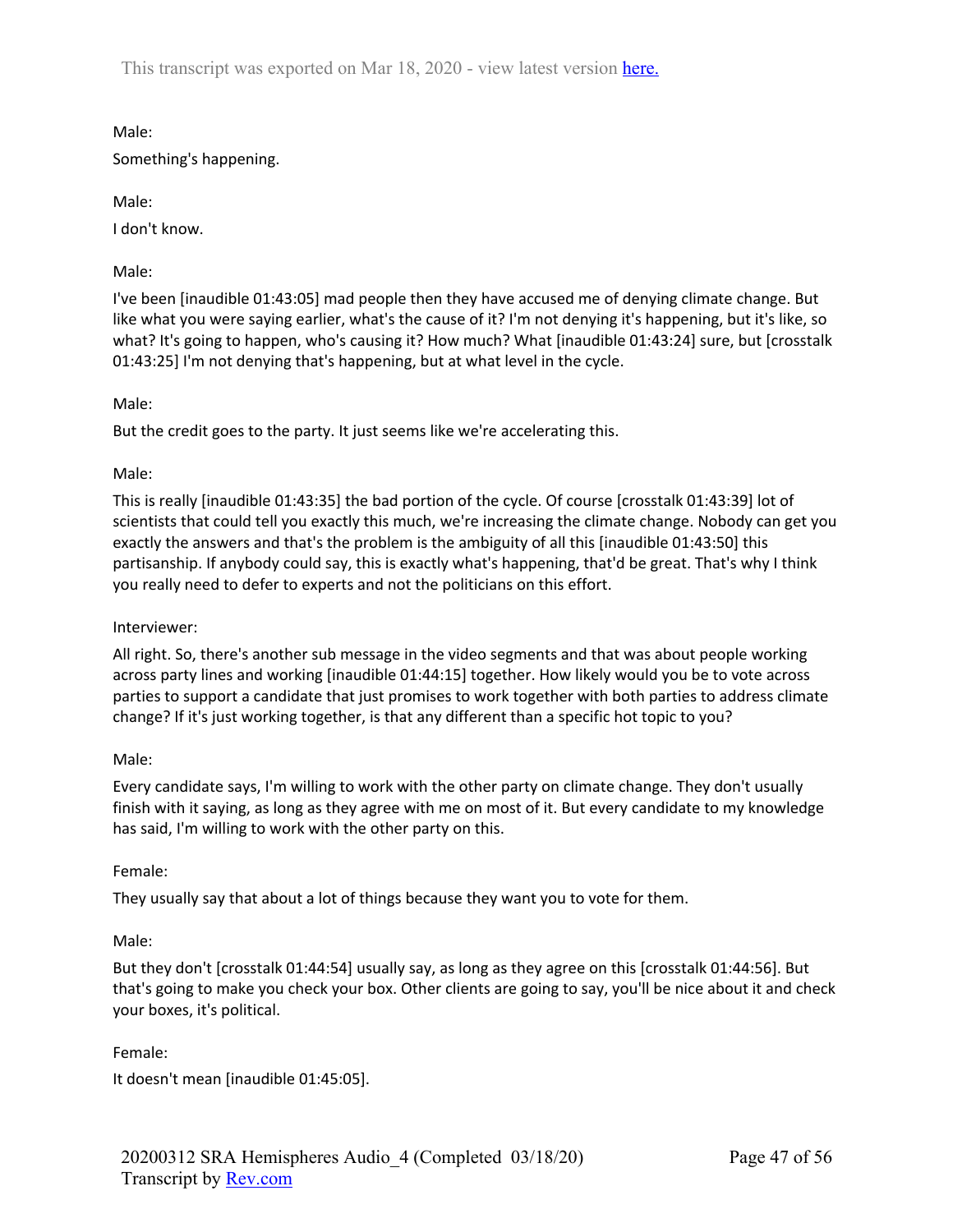# Male:

I don't know which you had in common, so I don't know.

Female:

[inaudible 01:45:08] and I've got to stretch further for that. It's not important. Well, it's important but it's not believable, I guess.

Male:

Yeah, it's believable.

Male:

It's beating a dead horse at this point. It needs to much.

Male:

The politician doesn't say, "I'm not willing to work with the other side."

Male:

Exactly.

Female:

You're not going to vote for them, so-

Male:

It'll be total nonsense. It's like-

Interviewer:

Is there anything in the videos or even in the statements that has either changed or reinforced your thoughts on just voting in general? It doesn't matter who you vote for, what you vote for, just the fact that you would vote.

Male:

Yeah. It seems like nothing's changed. It's just a bunch of talk and going through your emotions and it just makes me trust less.

Male:

I guess it might notify you that election time's coming up. I think that might be the only notification you have. Oh hey, it might be time to vote because I'm going to be seeing ads on whatever feed is the only one that you're watching on your phone or how do you get your news source from, because a lot of those local elections that happen every other year or having them on the different minds that aren't the presidential election, you might not hear about those unless you see at least one ad saying, vote on the [inaudible 01:46:30] somebody voting for something now.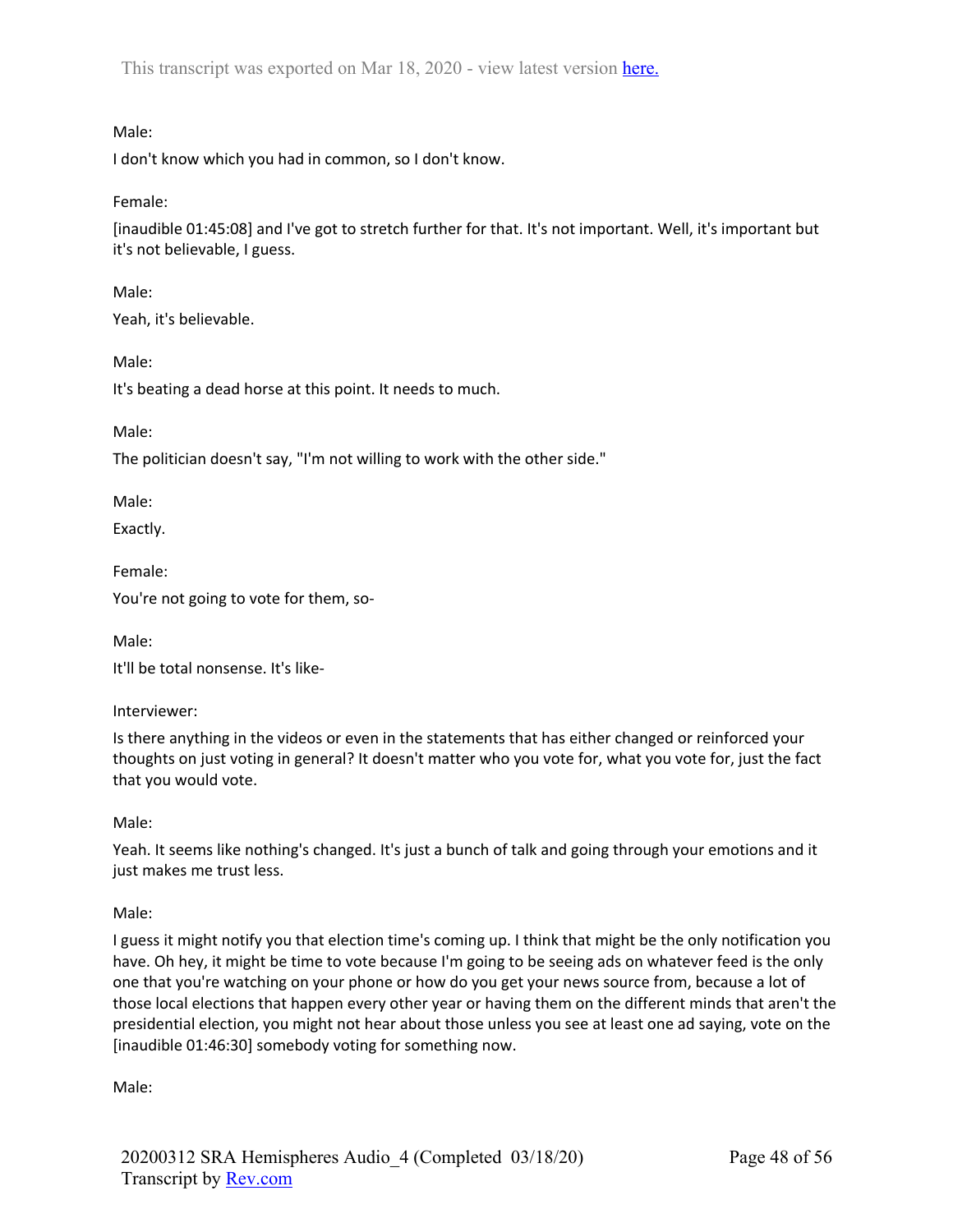# So, I guess it's just the ads.

# Male:

I think they help motivate you to vote for a certain candidate if, say you're already planning on voting or whatever, but if you're up in the air on voting in general, none of this is going to push you to just vote. But in my opinion, it's not pushing me to just vote. It might push me to go one way or another, whoever is going the way that I [inaudible 01:47:00] or about, but it's not going to push me to just vote in general.

# Male:

Yeah, that wouldn't motivate me at all. That stuff in the notification, it doesn't motivate me, and I also thought those ads were not good at all [inaudible 01:47:16], yeah, not at all. They just seem like very typical BS, the same kind of stuff that you hear all the time. If you want to really tell me this, just to placate it to me, that's the kind of thing that makes me not want to participate.

## Interviewer:

Sure. It's another part of that. It doesn't get the engagement.

## Male:

It will put me off. It just made me feel like they're out of touch. They're just like bloomers.

## Female:

So the thoughts, those were actually the ads that were running '92. It doesn't make me want to go any more than I was already going to vote.

### Male:

To me, it's them just checking their boxes. They have to cover that topic.

# Male:

[inaudible 01:47:57]. You got to tell people something that they don't know that actually excites people if you want them to do something. That's just definitely not going to do for anybody, all the same in any of those apps in my opinion.

# Interviewer:

Well, thinking about ... Let's throw climate and environment out the door. What's the one thing that's most influential just to you in your decision to vote? What influences you to vote?

# Male:

I want the most people to get the most good possible, if you're [crosstalk 01:48:31]. That whole ... You don't have to be perfect, but I want the ability to help the most people, most often. It doesn't need to help everybody. It doesn't need to help with everybody perfectly and it doesn't need to solve every problem. But our goals should be [inaudible 01:48:49]. Yeah, it's very utilitarian. We should be able to strive and vote for things, the things that I want or the things that are going to help the average person more often than not.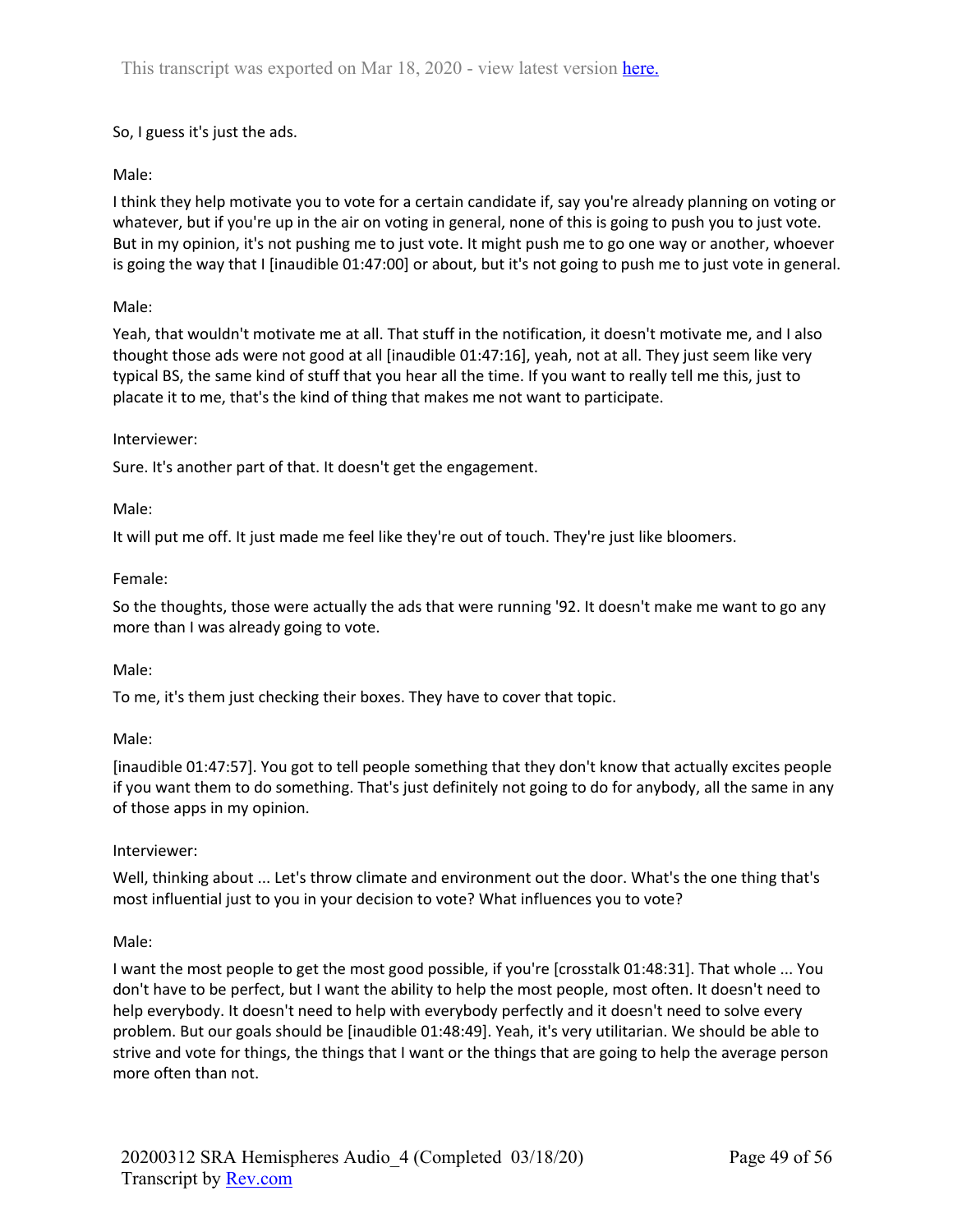Male:

I think that voting is a good example. Personal responsibility, which is a huge thing for Americans and if you're not going to participate, then you can't bitch later. And [inaudible 01:49:12] it will, like the Walmart center.

Male:

Yeah, that's [inaudible 01:49:13].

Male:

Do you mean voting in general or voting for a specific candidate?

Interviewer:

Just voting.

Male:

Just voting in general.

Interviewer:

Yeah.

Male:

What motivates you to vote?

Interviewer:

Yeah, the most influential thing [inaudible 01:49:27] about?

Male:

Usually it's just an important issue. Then it's something I have to say something about.

Interviewer:

Is it an issue that's personal to you? Is it an issue that's community-oriented?

Male:

Yeah, a larger picture.

Male:

If I believe there's an actual change that can be made by the person, that's what gets me to vote. And I know that it takes a lot. It takes a lot for that person to be in a position to actually make the change, so that's very few and far between, I guess when I do vote, but when I vote it's because I believe that the person actually in a position to make something-

Interviewer:

To make that [inaudible 01:50:16] change.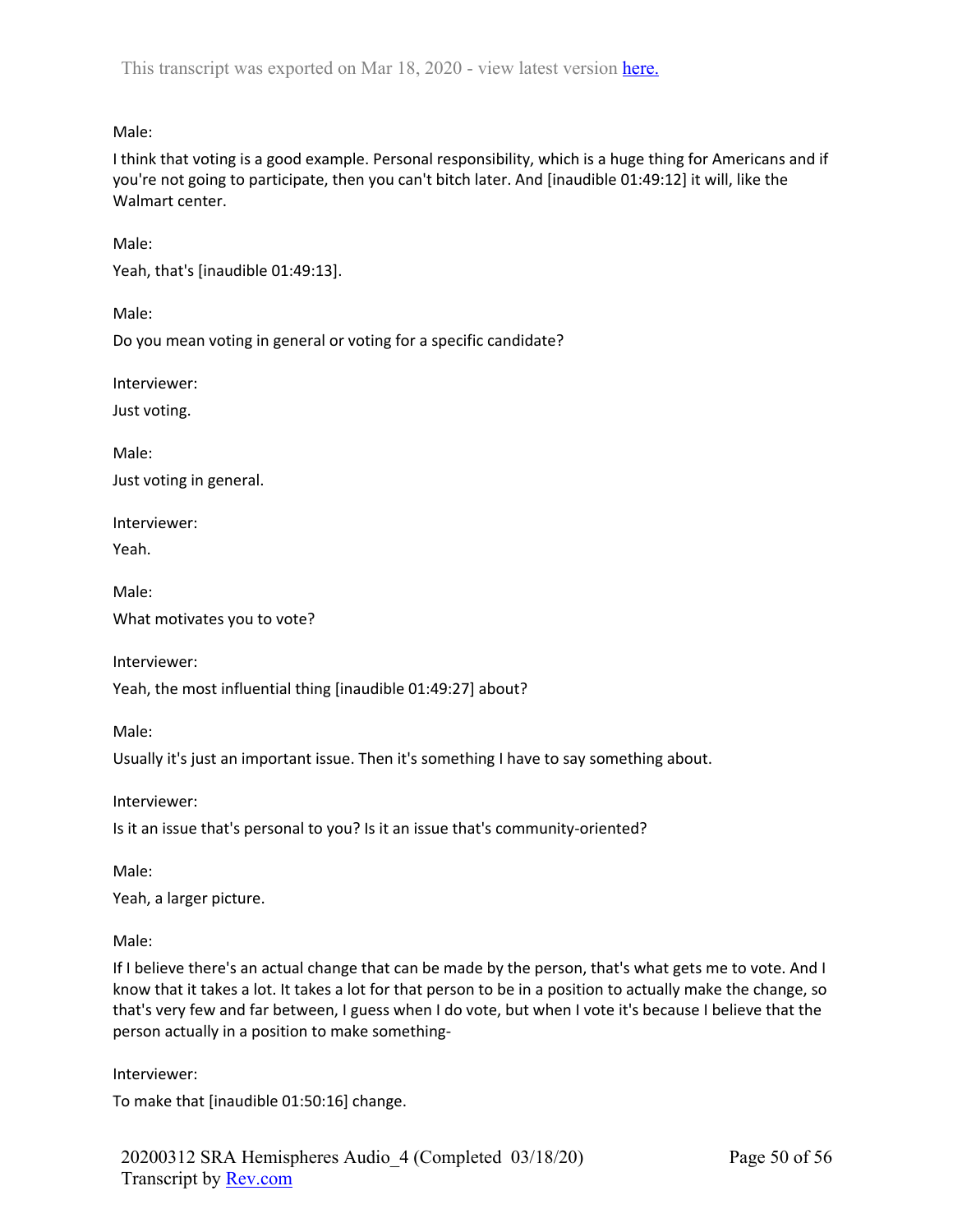Male:

You ask them for what quality do I want [inaudible 01:50:20], but what issue?

## Interviewer:

I just want to know what gets people off the couch.

Female:

[crosstalk 01:50:24] if they sit on the couch.

Male:

[crosstalk 01:50:28] anyway, I just think that would definitely.

Male:

I think that we found that personality is what gets people off the couch honestly.

### Male:

I felt like America is ... To me America is a business, and so someone that can run a business is what we needed. So I was excited for that, but that's ... And I felt like they could be changed then. That's why I voted.

## Female:

I vote because I feel like it's my job as a citizen to contribute in that way. And the times that I haven't voted, it's because either all the candidates to me are the same. I don't feel like it's going to make a difference or I'm not going to, at this time, put enough research into it to feel like I'm making [crosstalk 01:51:09] decisions, but it's always my goal to vote, because I feel like it's my duty.

Interviewer:

What about NO, what are your thoughts?

Female: I feel like it's [inaudible 01:51:20].

NO:

I agree with them, it's to help people.

### Interviewer:

When I ask this last question, I want to remind you that everything we say and do in this room stays in this room. So, question for you, some of the examples of the pollution and the videos was a smoke and [inaudible 01:51:46] that kind of stuff, but to get some local intel here, can you think of any organization that's local to Spokane that you would say is a fossil fuel polluter, that is impacting the environment here? Can we think of anything?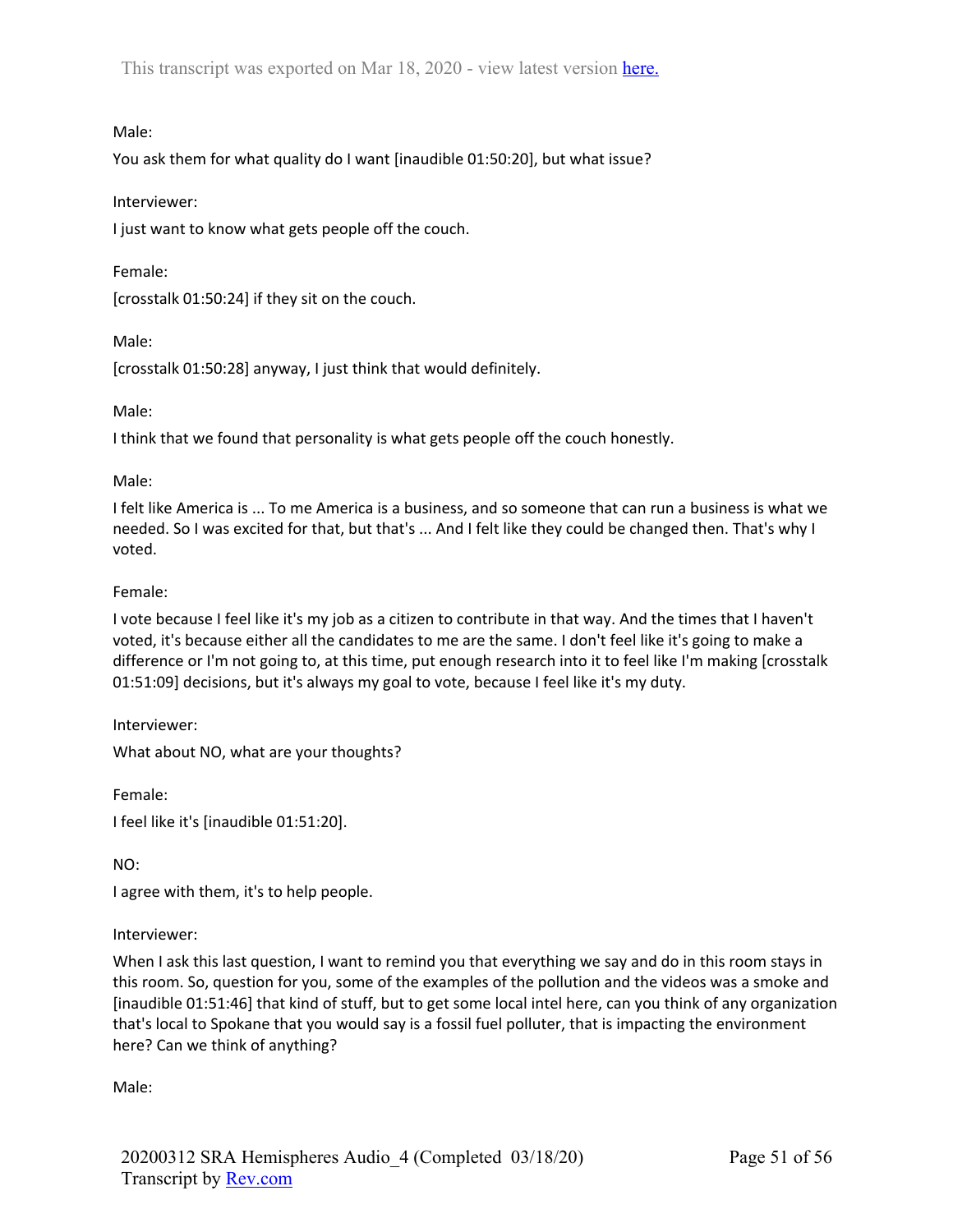I drive by it pretty much almost every day, but the [inaudible 01:52:17] all along.

Interviewer:

Yeah, [inaudible 01:52:17] up?

Male:

Yeah, that's the only one that I know in person. I just go ahead and drive by it every day and you can smell it like a mile away.

Male:

That makes me think of all those free newspapers that are thrown at your door or on your lawn and nobody even bothers to pick them up [crosstalk 01:52:29].

Male:

That's because they do a lot of hydro [inaudible 01:52:33]. They have a very huge portion of [inaudible 01:52:36], but they want [inaudible 01:52:36] on hold, and that's obviously [inaudible 01:52:40], so that's probably one of the bigger ones.

Female:

As well as-

Male: [crosstalk 01:52:45] on this one, I'm sorry.

Interviewer:

Huh?

Male: I don't know about any on this one, I'm sorry.

Interviewer:

Yeah, any good ideas.

Female:

I suppose your working like that.

Male: That's the people to blame for-

Interviewer: For fossil fuels.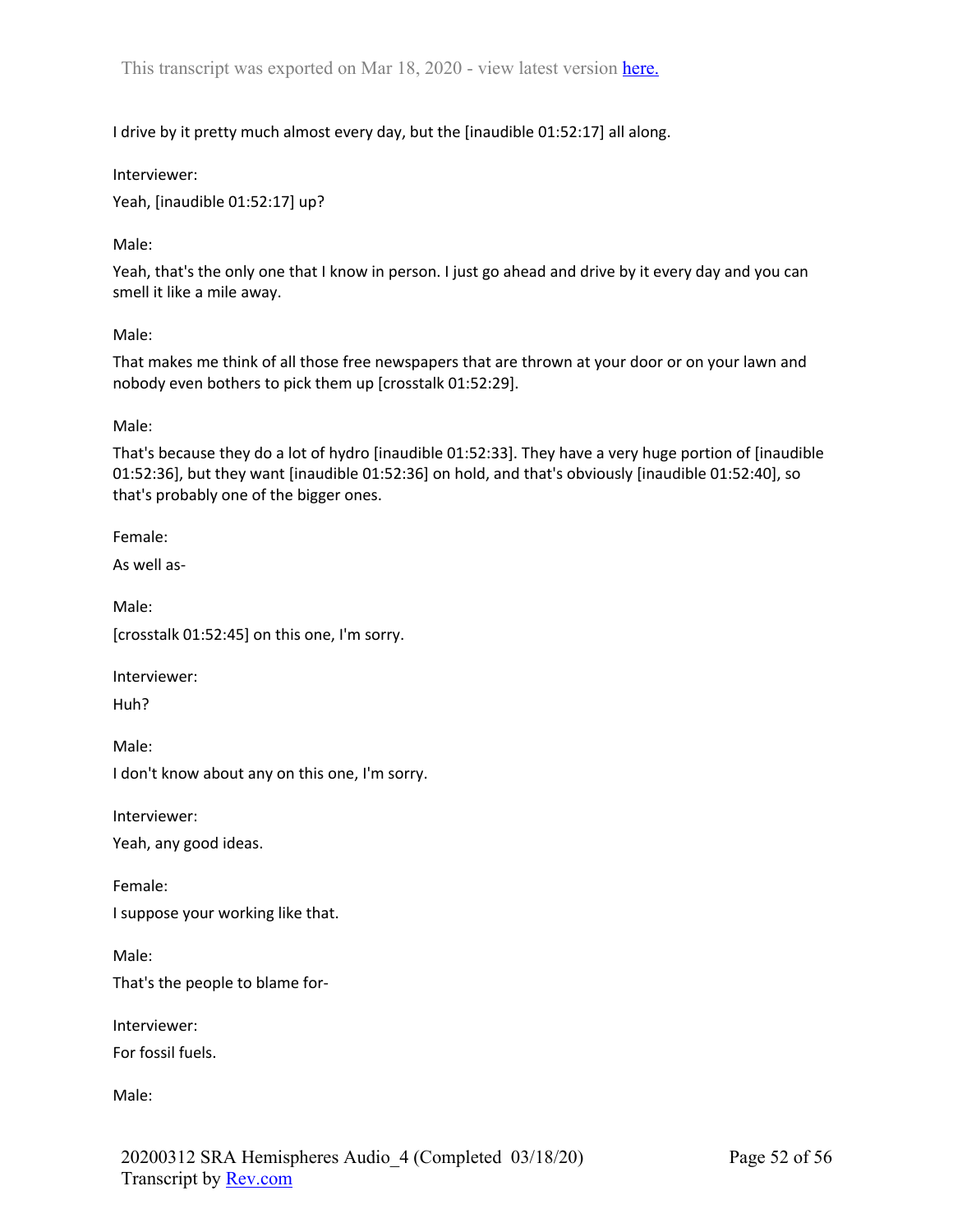I thought you were going to blame dairy farmers, mEDe gas.

Female:

MEDe gas too is [crosstalk 01:53:04].

Male:

I think it's like I don't [inaudible 01:53:08] ... It's whatever is there.

Female:

I think STA is getting better and they're starting to get more hybrid buses and things like that.

Female:

I think about the delivery companies and the instant gratification of [inaudible 01:53:21] the crime and all of the shipping that's happening now.

Male:

And the deliveries, like the [inaudible 01:53:28] Uber.

Male:

Yeah, Uber and [crosstalk 01:53:32].

Male:

Well, if we release the engine that runs on water, then we'll be all over it and yes, it doesn't exist, but we have to go through electricity before we get to them. We're not done with oil, so it's like, it's all a big process. We'll get to that eventually, but it's not going to ... It's [inaudible 01:53:48] out.

Interviewer:

And I'm really going down a rabbit hole here. Say we address the Spokane paper plant, right? Do you have any concerns about correlating a local business like that with pollution and fossil fuel emissions? One thing that a lot of people will probably face [inaudible 01:54:15] is jobs and you're just trying to save one thing, but you're ruining something else.

Male:

Oh, absolutely. That's probably why nothing-

Female:

Is done.

Male:

... is done because exactly, you're ruining people's lives if you shut down a company in a sense.

Female:

And you can't laterally transfer them over if they don't have the skills to work [inaudible 01:54:35] else.

20200312 SRA Hemispheres Audio\_4 (Completed 03/18/20) Transcript by Rev.com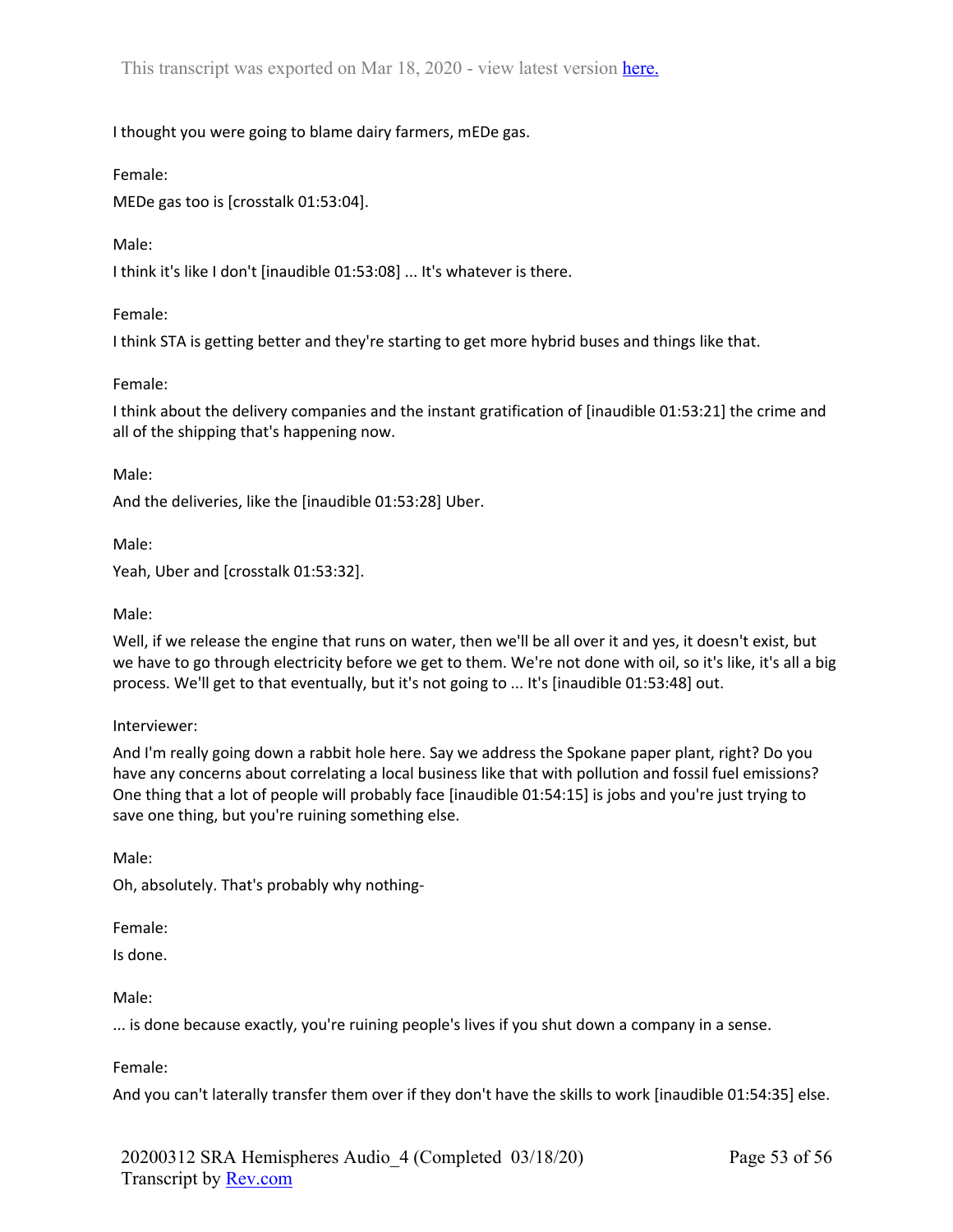# Male:

I find that hilarious. There's the politicians that are like, "Well, all of you that lose your job here, you can all have a job over here." It's like, you really think that all of them can go do this. Exactly, no, they can't. They can go [inaudible 01:54:49] and then they can go and work [crosstalk 01:54:50] somewhere else where it's better.

# Male:

Where they can.

# Male:

And that's great, if there's not a job in the area, then I'm sorry, move. Find somewhere that works for you.

# Interviewer:

All right.

# Male:

There used to be a lot of farms, now there's not a lot of farms because the economy shifts based on what that production ... Our productivity has gone up significantly. There's fewer people needed in the job when there's a new job created. I don't know what that's going to be, but it happens because humans are ... People are very creative. People have a lot of ingenuity and they're going to find something to spend their time doing. If you eliminated these jobs, yeah, the short-term, it's painful and it sucks, but there should be some support system during that time to make sure people are taken care of.

# Male:

But we don't even do that, right. That's really so you really think they're going to do [inaudible 01:55:42].

# Male:

We got to fix that. [crosstalk 01:55:44] that's not about like, yes, you're right, but the answer to not then we shouldn't just say, screw it [inaudible 01:55:50] anything.

# Male:

No, I agree with what you're saying. There should definitely be a process put in place. I'm just saying, if they're not going to plan something [crosstalk 01:55:57] now when they're doing it and just start doing it because we're not laying business off, yeah, it's-

# Male:

No, they're not into it. That's part of what voting is and it's a part of what's pushing people are into what you want. It's that the only way change happens is that you affect change. It's not going to happen naturally, because businesses make money from these things and that's where the pressure is being put. If you put pressure in the other direction, it'll go that direction. It just takes time and effort and it's hard.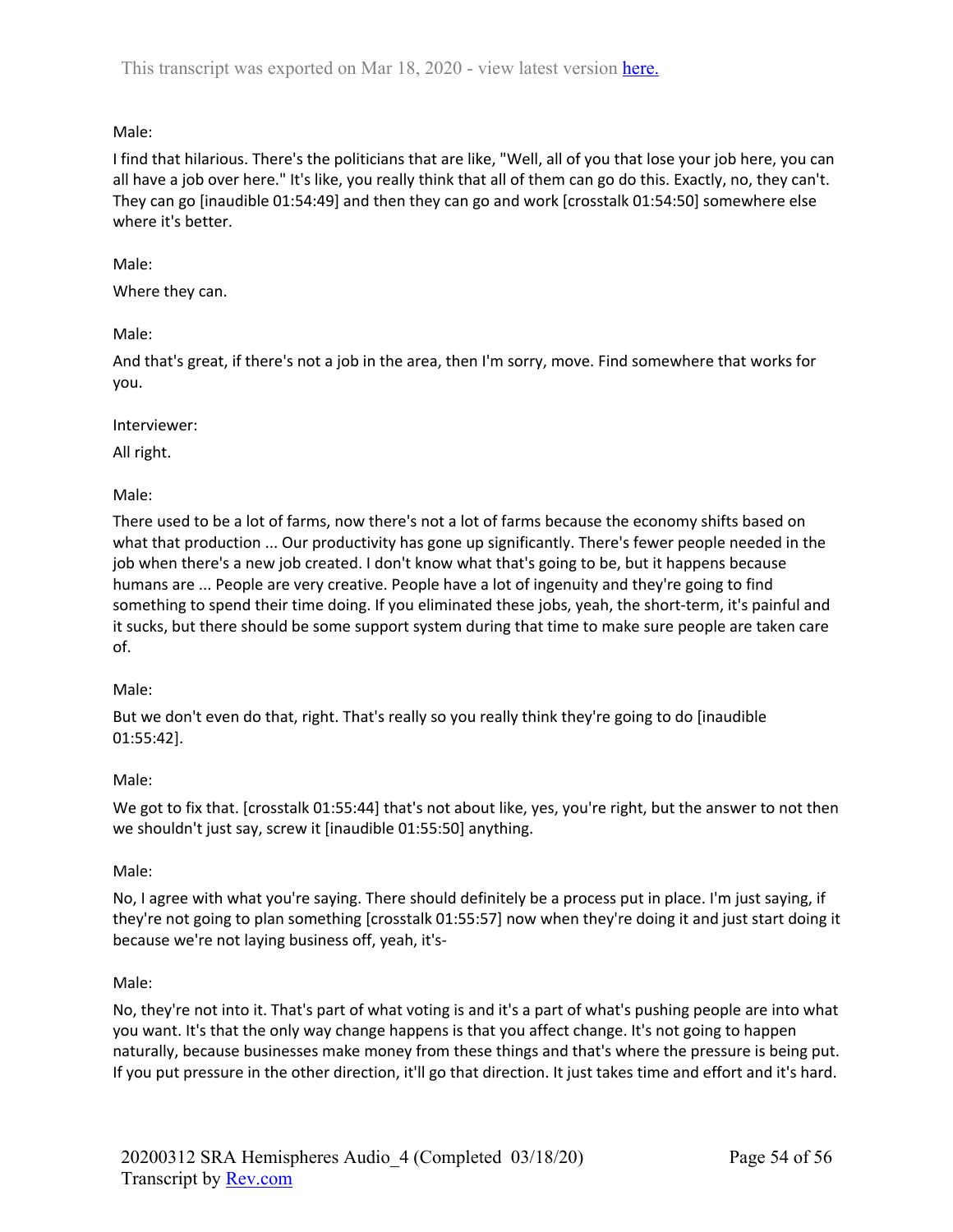# Male:

Yeah, it definitely takes a nudge there to really get people ... To get them to agree and stuff. It's not like capitalism, where it'll naturally go that way. It's not cost effective right now, but the plan is for, hopefully it will be. And if we can get any of this-

# Male:

Well, it's not cost effective because they are not allowing it to be. They have technology to, but there's steps between now and then [crosstalk 01:56:45].

# Male:

I just agree with that very strongly, because in a capitalist MDet, we exist and if you have a product that is going to dramatically change the MDet, you're going to capture the entire MDet, like the iPhone did. It captured basically the entire cell phone MDet, and now it's dominated the United States at least.

Male:

But they have the next several models already developed.

Female:

It's a matter of people [crosstalk 01:57:05].

Male:

And they're not releasing them because they haven't made money off of the more inferior models.

Female:

Well, what do you say [crosstalk 01:57:12] wants to spend money on it regardless if it's [inaudible 01:57:14].

Male:

It's not, so they need to make money before they release this sort of thing, but they're already having a go to do that.

Female: I just feel that is worth [inaudible 01:57:24].

Male:

I still got a few minutes on my watch.

Female:

Oh man.

Female: [inaudible 01:57:29] 42.